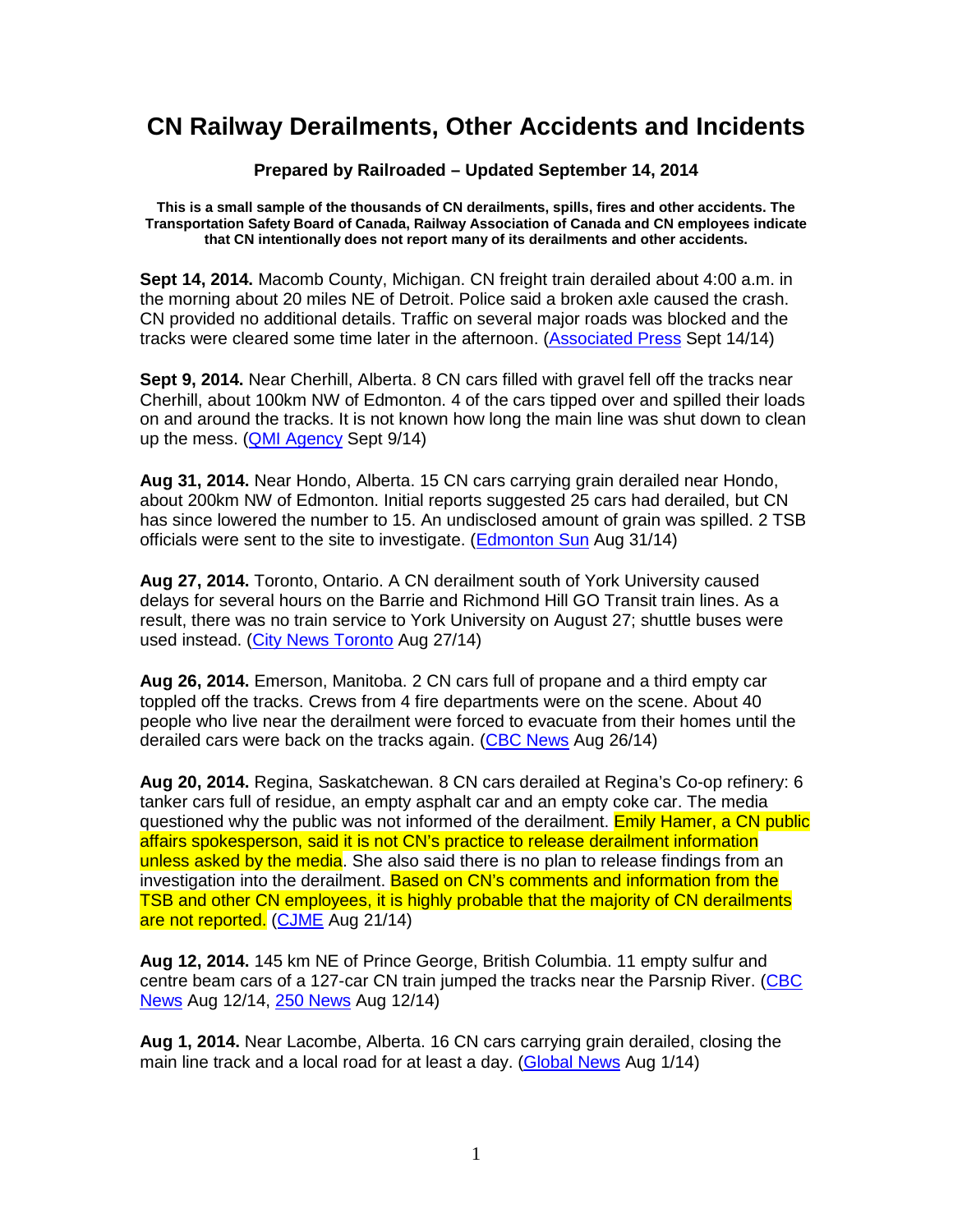**Aug 1, 2014.** East of Gananoque, Ontario. Via Rail passenger train struck a derailed CN train. 6 cars of a 120-car CN train had derailed on the main line, 1 car carrying lube oil and 5 empty lumber cars. The Via train hit one of the derailed lumber cars, **puncturing** the Via locomotive's fuel tank and spilling an undisclosed amount of fuel. One of the 300 Via passengers was injured. Via cancelled all trains August 1 between Toronto and Ottawa and between Toronto and Montreal. (Wall Street Journal Aug 1/14)

**Aug 1, 2014.** Baton Rouge, Louisiana. 7 cars of a 105-car CN train derailed and overturned on a main line. 2 derailed cars were full of lube oil, 1 car was full of difluoromethane residue, 1 car carried fiber board and 3 were full of plastic pellets that spilled onto the tracks. The derailment shut down local traffic. (Times-Picayune Aug 1/14)

**July 26, 2014.** Edson, Alberta. 2 cars carrying lumber fell off the tracks in the Edson CN rail yards. There were 2 other CN derailments in the same yard during the previous few weeks, with no details. Jim Feeny, a CN public Affairs spokesperson, said derailments are not uncommon and are often not reported by CN. The TSB has expressed concern in the past about CN not reporting derailments and other accidents. (Edson Leader Aug 7/14)

**July 25, 2014.** West of Burns Lake, British Columbia. A CN train rammed into a logging truck at an uncontrolled crossing, knocking 22 train cars and 2 locomotives off the tracks. An undisclosed amount of diesel fuel was spilled. (CTV News July 25/14)

**July 20, 2014.** Slinger, Wisconsin. 3 CN locomotives and 3 CN cars derailed, flipped over, and crashed into a Wisconsin & Southern train at a rail crossing, causing another 7 cars to derail. About 5,000 gallons of diesel fuel spilled from one of the locomotives. A CN engineer and a CN conductor were taken to hospital with unspecified injuries. A temporary shelter was set up at a local middle school for about 100 people who were evacuated. The derailed CN cars were carrying frack sand and the Wisconsin & Southern train was carrying steel, lumber and plastic pellets. Lumber was spilled at the site. The extent of environmental damage caused by the fuel spill was not disclosed. (Washington Times July 21/14)

**July 12, 2014.** North of Three Hills, Alberta. 15 CN cars derailed about 60km NE of Calgary, causing disruptions to transportation services in the area. Most of the cars carried general consumer merchandise, while 2 contained chemicals for household and industrial use. Alberta Emergency Alert indicated a local road was closed for an undisclosed length of time. (CBC News July 13/14)

**July 10, 2014.** Brockville, Ontario. 26 CN freight cars derailed, including 13 tanker cars carrying hazardous goods residue, 5 cars carrying carbon powder and 2 loaded auto carriers. Via Rail passenger service was disrupted due to the derailment on the main line. CN provided no further details. (Reuters July 10/14)

**July 4, 2014.** Near Whitecourt, Alberta. 6 cars of an 81-car CN train carrying crude oil, methanol, gravel and lumber derailed and flipped over on their sides. 3 of the derailed cars carried crude oil and 1 carried highly volatile methanol. At least 1 of the tanker cars spilled an undisclosed volume of hazardous product. (QMI Agency July 4/14, Reuters July 4/14)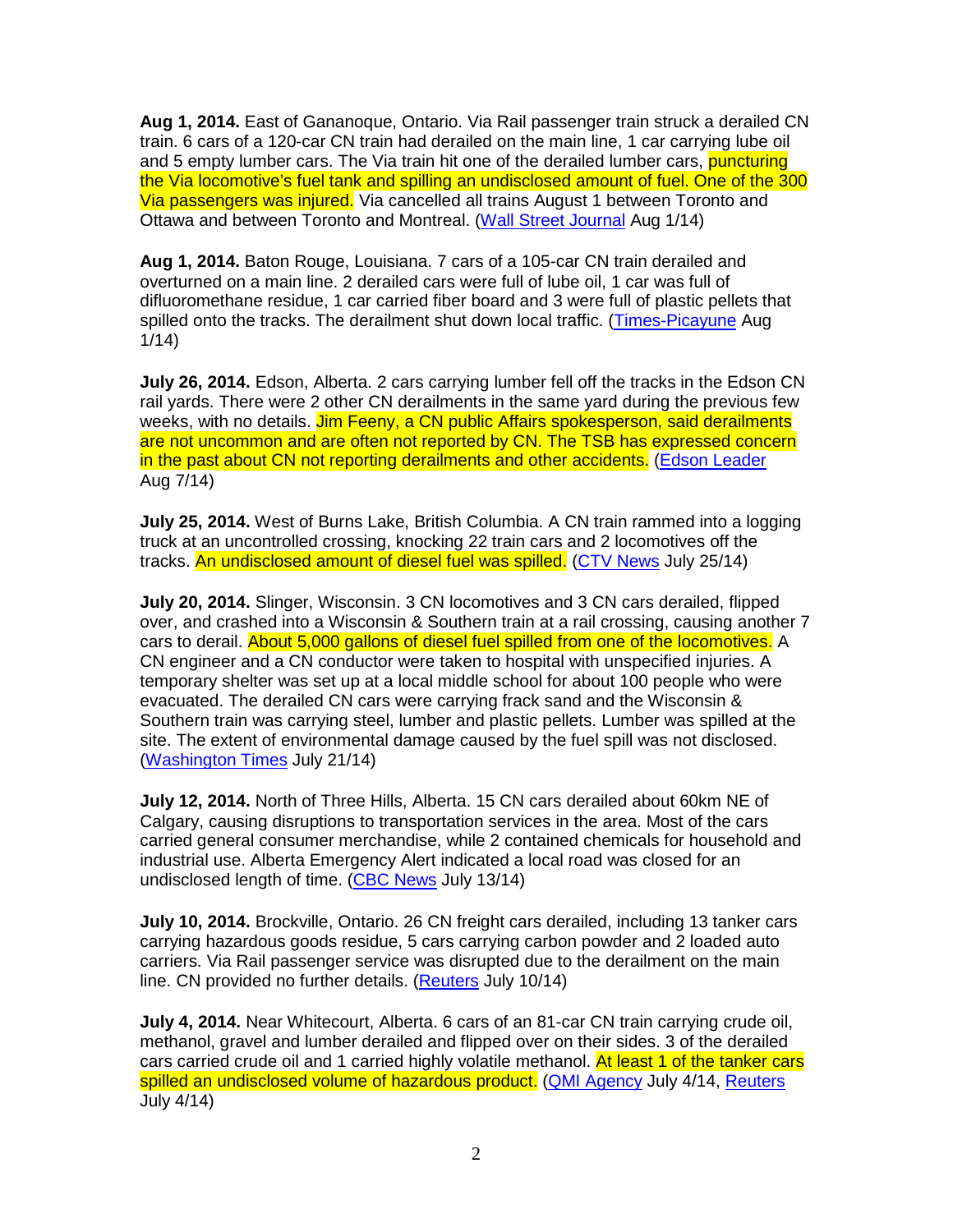**June 27, 2014.** Near Chisholm, Alberta. 11 CN grain cars derailed, blocking the main line and a railroad crossing for about a day. A Chisholm resident, Gene Crick, said, "I just don't know what to think of it. But something's got to be done because, what the heck, three derailments in a row?" Regarding this latest CN derailment, he said, "The mess that I'd seen was the tracks, a real mess; twisted right up in the air. It's just like a cat came in and plowed it up." (South Peace News July/14)

**June 11, 2014.** Near Faust, Alberta. 20 CN cars fell off the main line tracks near Faust, about 60km west of Slave Lake: 17 cars carried dangerous goods residue (up to 2,000 gallons per tank car), 2 were grain hopper cars and 1 was a lumber car. (Global News June 11/14)

**June 4, 2014.** Ladysmith, Wisconsin. At least 2 CN cars derailed, as the last 5 cars in a longer train became disconnected. One of the derailed cars tipped over. (Leader-Telegram June 4/14)

**May 30, 2014.** North of Lac La Biche, Alberta. About 50,000 litres of molten sulphur spilled from 3 of 7 derailed CN cars. The spill took several days to clean up and CN's main line was closed for an undisclosed period of time. Local residents were upset that CN did not notify them of the derailment; rather, they found out about the accident numerous days later from a Canadian Press story. (Brandon Sun June 4/14)

**May 23, 2014.** Alberton Township, 3 miles west of Fort Frances, Ontario. 35 CN cars derailed, the majority of which were carrying potash and paper products; 2 were carrying sulphur. Local fire officials had to extinguish a grass fire started by the derailment. Vehicle traffic had to be diverted around the derailment site. (Fort Frances Times May 24/14)

**May 9, 2014.** Just outside Grand Falls, New Brunswick. 6 CN rail cars fell off the tracks as the train was exiting the main line onto a side track. 2 of the cars were carrying automobiles, 2 had fertilizer, 1 carried railway ties and 1 was empty. It is not known how long the tracks were closed to clean up the derailed cars. (4-Traders May 10/14)

**May 8, 2014.** Slave Lake, Alberta. 9 CN cars loaded with wood pulp derailed on CN's main line in downtown Slave Lake. Some of the cars tipped completely over on their sides, and crushed several nearby sheds. 6 nearby residences were evacuated. About 245 feet of track had to be replaced, as the main line and several road crossings were closed down for some time. (CBC News May 9/14, Edmonton Journal May 9/14, plus other sources)

**May 4, 2014.** Racine County, Wisconsin. CN locomotive fuel tank was punctured by a piece of metal on the tracks, **spilling 4,000 gallons of diesel fuel.** Crews were able to clean up only about 1,600 gallons of the spilled diesel fuel and the rest soaked into the ground. Local officials were concerned about possible contamination of very shallow nearby water wells. The local fire chief said soils contaminated with hazardous liquids are typically replaced with new soil. (The Republic May 5/14)

**April 21, 2014.** Burlington, Ontario. 3 CN cars carrying rock derailed in the Aldershot Rail Yard at a point where 2 rails crossed. (Toronto Star April 22/14)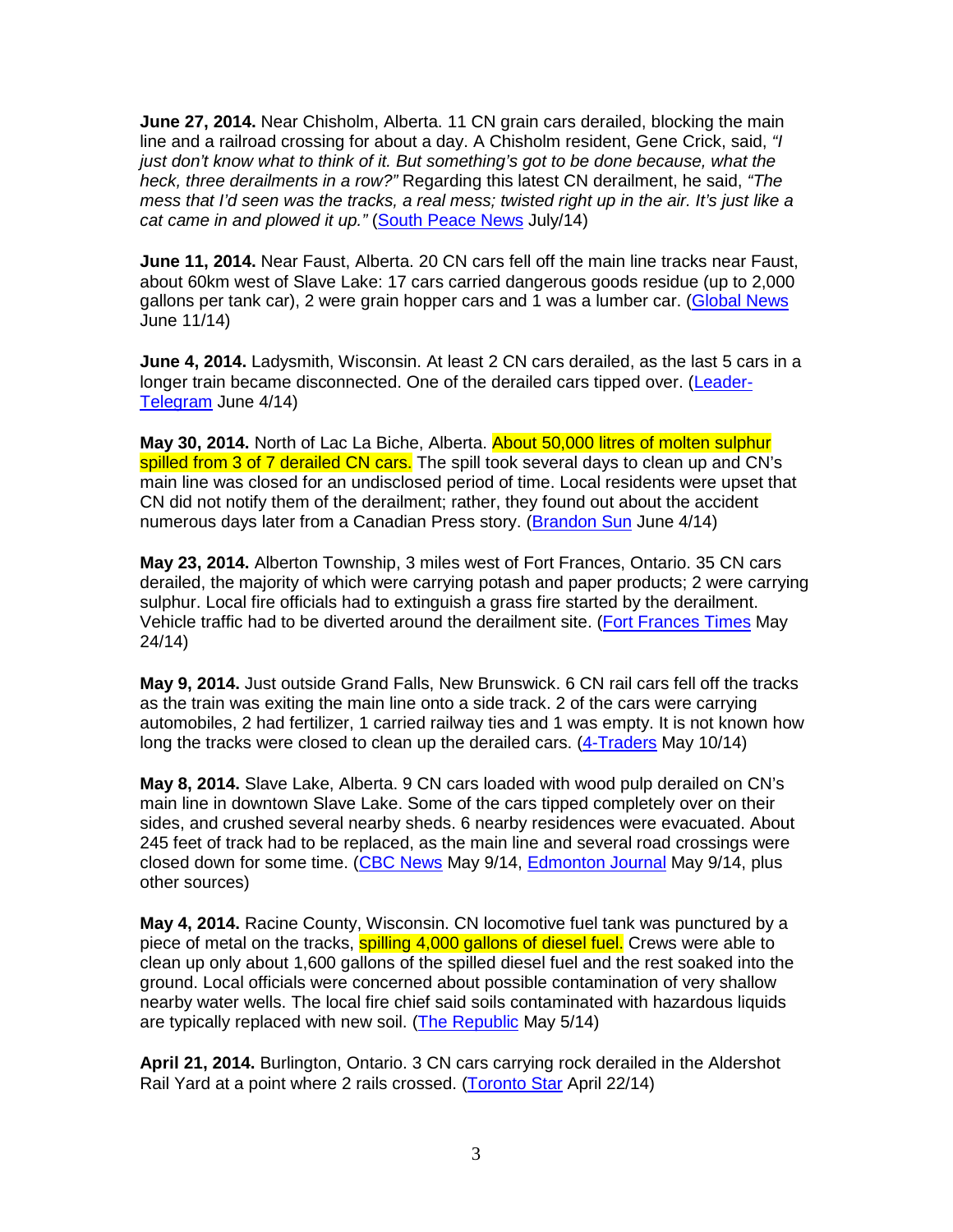**April 20, 2014.** St. Norbert, Winnipeg, Manitoba. 7 CN cars carrying plastic, wood products and pipes fell off the tracks not far from several homes along Highway 75. The line where the derailment occurred was flagged for trains to slow to 16 km/h due to track and surface conditions. A day later, 2 derailed cars still hadn't been removed; there was no word from CN when the track would be back in service. (Global News April 22/14)

**March 16, 2014.** Saint-Laurent, Montreal, Quebec. A CN worker was crushed to death between 2 railway cars in the Taschereau Yards after one of the cars on the moving train he was on derailed. (Montreal Gazette March 17/14)

**March 5, 2014.** Beaver County, Alberta. Two empty CN grain cars derailed and sustained damage along a stretch of track adjacent to Highway 14. (Alberta Police Report March 5/14)

**Feb 24, 2014.** Between Prince George and Tumbler Ridge, British Columbia. 24 loaded coal cars derailed, forcing the closing of CN's main line. The spilled coal caused an undisclosed amount of environmental damage. (250 News Feb 25/14)

**Feb 24, 2014.** Fairbanks, St. Louis County, Minnesota. 50 CN cars plus 2 locomotives derailed. The train had a total of 116 cars. The train was loaded with iron ore pellets and was bound for Two Harbors. 2 engineers on the train were taken to a local hospital. (Duluth News Tribune Feb 25/14)

**Feb 23, 2014.** Saint-Henri, Montreal, Quebec. 2 CN locomotives and 2 cars carrying grain fell off the rails on a CN main line close to homes, community organizations and schools. About 3,500 litres of diesel fuel spilled from one of the locomotives and caused an undisclosed amount of environmental damage. (Global News Feb 24/14, Globe and Mail Feb 23/14)

**Feb 9, 2014.** New Lenox, Illinois. 3 to 4 CN cars derailed near Lincoln-Way High School and one of the cars hit and damaged a locomotive that was stopped on an adjacent track. One of the derailed cars was carrying plastic; the others were apparently empty. Traffic was blocked and had to be rerouted. This particular area is contentious among New Lenox residents because when CN bought the former EJ&E tracks, they announced plans to quadruple the number of freight trains. Local officials tried to get CN to build an overpass at one of the major crossings to mitigate the additional train traffic, but CN refused. (CBS Chicago Feb 10/14)

**Jan 31, 2014.** Outside New Augusta, Mississippi. 19 CN cars fell off the tracks, **spilling** 50,000 gallons of crude oil, 17,000 gallons of fertilizer and 10,000 gallons of petroleum distillate. Other hazardous goods reported spilled included undisclosed volumes of fuel oil, methanol and ethanol. Most of the hazardous goods spilled from 3 of the derailed tank cars, although other derailed cars were also spilling hazardous products. About 50 nearby Perry County residents were evacuated for over 2 days and sheltered in a special Red Cross facility set up for those affected by the derailment. About 100 railroad employees and 50 government officials, firemen and police officers were on site assisting with clean up efforts which were estimated to take about a week to complete. The extent of environmental damage was not disclosed; however, some of the spilled hazardous goods made its way into a local waterway. (The Republic Jan 31/14, Hattiesburg American 1 Jan 31/14, Hattiesburg American 2 Feb 4/14)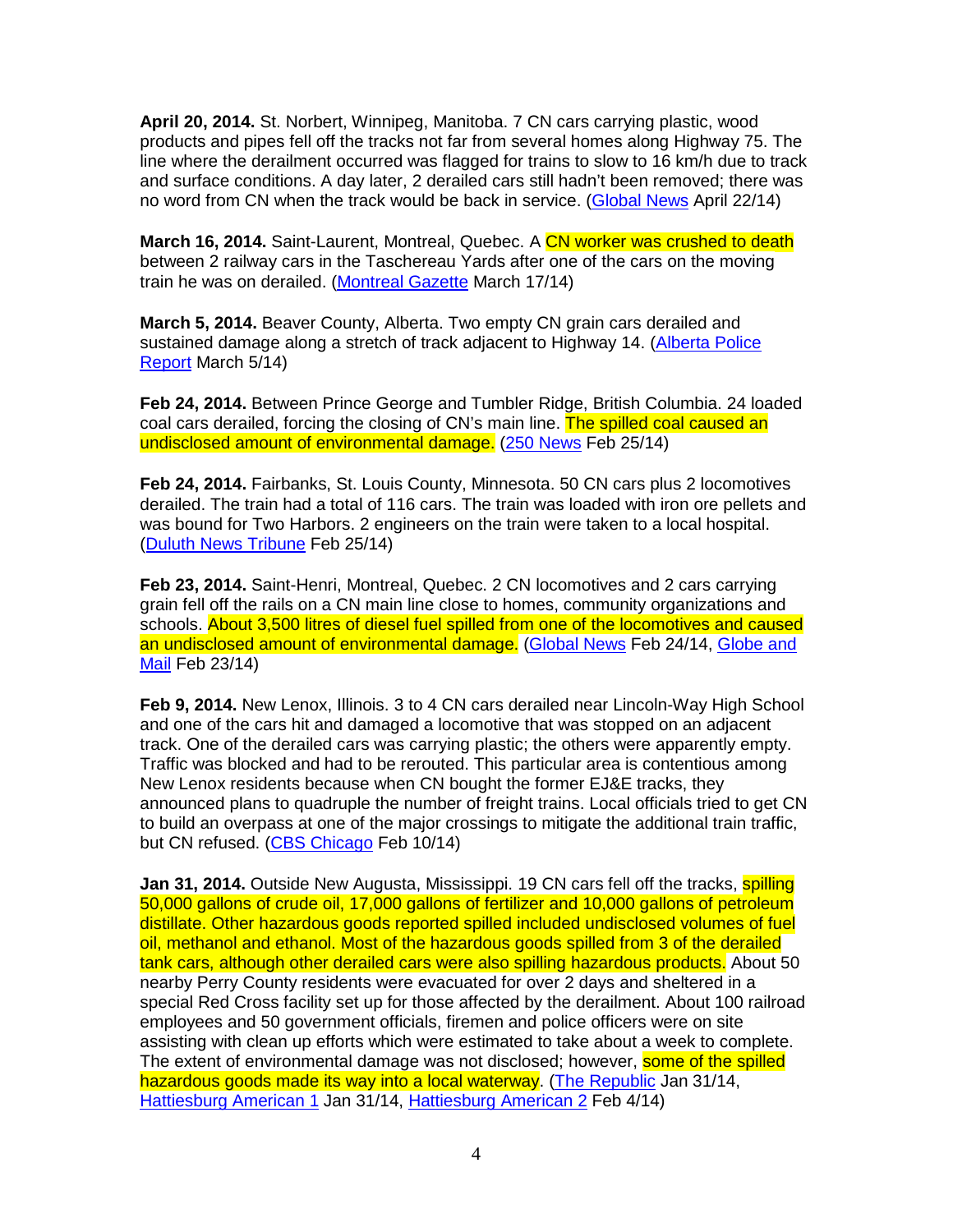**Jan 28, 2014.** Mundelein, Illinois. A CN freight train derailed and forced Metra commuters on the North Central Services to make other transportation plans for at least a day. The cold hampered CN from repairing the tracks and moving the derailed cars, one of which was carrying plastic pellets. Several other CN freight trains were halted on the single track and had to be moved before the Metra service could be restored. (Daily Herald Jan 28/14)

**Jan 26, 2014.** Saint-Basile, Edmundston, New Brunswick. 5 CN freight cars jumped the tracks; 3 were carrying automobiles, one was carrying clay and the 5<sup>th</sup> car was carrying flammable liquefied petroleum gas. The cars tipped over and were lying on their side in a ditch. A local farmer had warned CN last summer that repairs were required at the site of the derailment. This was the second derailment on the same farmer's property. About 15-20 years ago, fuel cars derailed and were upside down in the local brook, spilling hazardous product. (CBC News 1 Jan 27/14, CBC News 2 Jan 28/14)

**Jan 16, 2014.** Crystal Springs, Mississippi. A CN train hauling coal caught fire. 2 men were able to escape from the locomotive which sustained major damage from the fire. (WJTV Jan 17/14)

**Jan 15, 2014.** Edmonton, Alberta. 3 moving CN trains collided. 3 locomotives, 2 tank cars loaded with dangerous goods and 1 empty flat car fell off the tracks. One of the locomotives spilled an undisclosed amount of diesel fuel. CN told the Edmonton Journal they did not know what dangerous goods were in the derailed tank cars, whereas CN contacted Edmonton Fire Rescue about 1 of the derailed tank cars possibly containing propane. Municipalities across Canada are concerned because CN and other rail companies are not required to provide municipalities with real-time information on what dangerous goods are travelling through their communities and when. (Edmonton Journal Jan 16/14)

**Jan 11, 2014.** Burnaby, British Columbia. 7 cars loaded with coal from a 152-car CP train operated by a CN crew went off the CN tracks. 3 of the cars tipped over and spilled about 270 tons of coal, much of it into Silver Creek which is sensitive fish habitat. A substantial amount of coal was also carried downstream into Brunette River and Burnaby Lake. Government officials were concerned about the negative effects of the coal on salmon eggs and eggs of the endangered Western Painted Turtle. Turtles and their eggs had to be removed from the clean-up area, and a turtle beach had to be restored and basking logs cleaned. Chum salmon were observed spawning in the creek near where the coal was spilled. Coho salmon and rainbow trout were also in the area. Burnaby Lake Regional Park was negatively impacted. Local observers said Silver Creek turned black following the spill. B.C. Environment officials called CN's follow-up reports on the spill "deficient" and "unsatisfactory", citing significant types of information that was missing. Washed out ground under the CN tracks may be the cause of the derailment, as heavy rains had fallen in the area. Local residents were quick to denounce plans to expand coal export at the Neptune Terminals. They pointed to this derailment as proof that the recent decision by the port authority to expand coal exports was a poor one. (Vancouver Sun Jan 11/14, Globe and Mail Jan 11/14, The Straight Apr 17/14, Burnaby Now Apr 19/14)

**Jan 7, 2014.** Near Plaster Rock, New Brunswick. A 122-car CN train derailed, with 19 cars and an unmanned locomotive falling off the tracks. A cracked wheel and an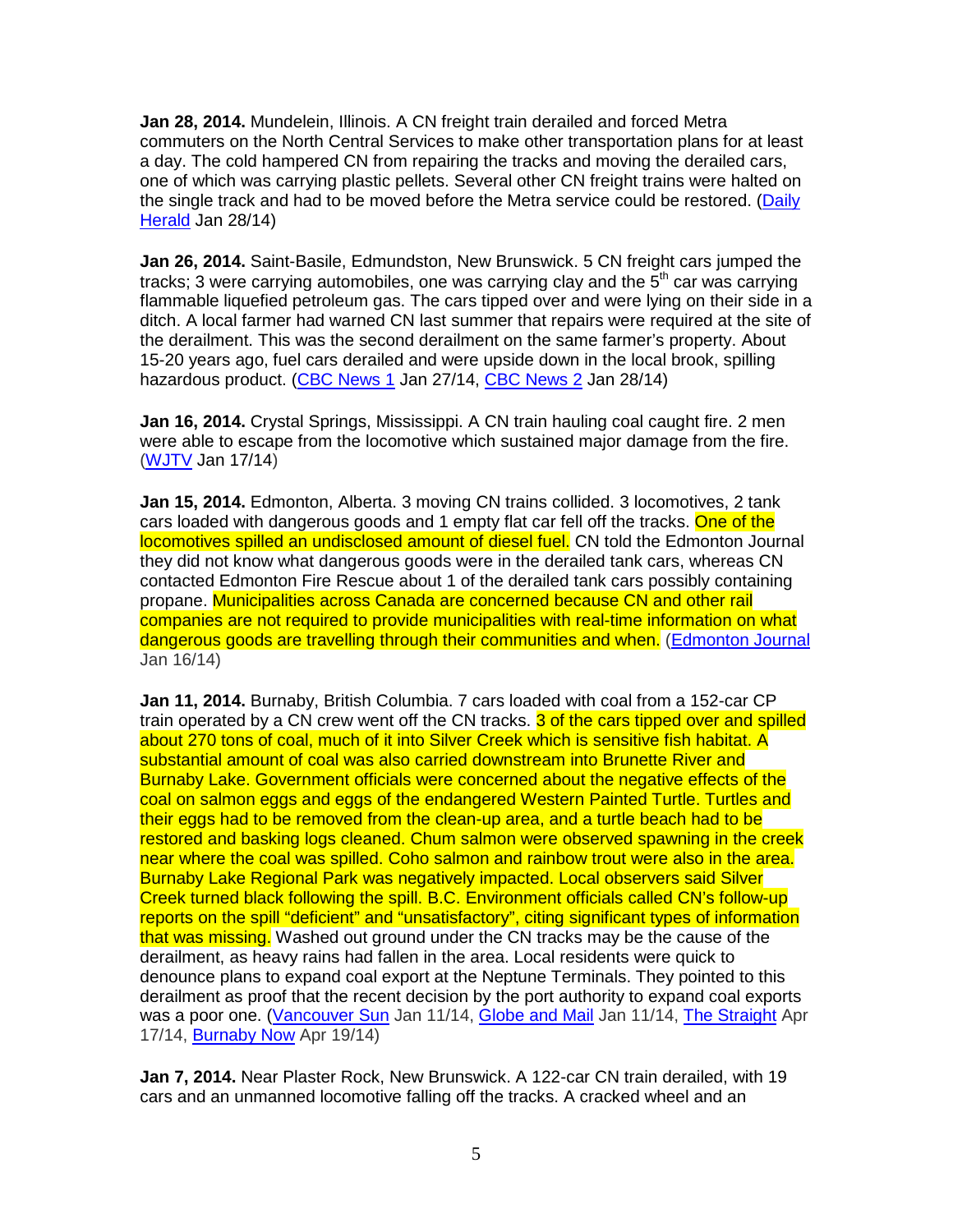emergency brake application likely contributed to the derailment. 9 of the derailed cars were loaded with hazardous goods  $-5$  with crude oil and 4 with propane. A significant fire resulted with huge clouds of orange smoke and flames billowing into the air. Fires continued burning 4 days following the derailment. About 50 households (150 people) were forced to evacuate within a 2-kilometre radius of the fire, and 4 days following the derailment were still not permitted to return to their homes. Firefighters, police, ambulances and a hazardous materials team were dispatched to the site. The volume of hazardous product spilled and the extent of environmental damage were not provided by CN. An earlier derailment near Plaster Rock unreported by CN was one of 2 unreported incidents that prompted the TSB to seek a summons in 2006 ordering CN to turn over all of its accident records. A subsequent in-depth CBC investigation in 2013 uncovered that CN did not report to authorities more than 1,840 derailments and other accidents over a 6-year period, including 44 on main rail lines. (Edmonton Journal Jan 8/14, CBC News Jan 7/14)

**Dec 29, 2013.** Killy, British Columbia. 5 CN cars derailed with 4 tipping over on their side in the Killy Yard. One of the derailed cars blocked the main track. (Vancouver Sun April 24/14)

**Dec 27, 2013.** Wainwright, Alberta. 7 cars derailed in the CN Rail yard. Although CN provided few details, apparently 3 grain cars flipped off the tracks while 4 other cars remained upright. Derailed cars were carrying grain and salt. There was damage to derailed cars. (Star News Dec 27/13)

**Dec 5, 2013.** Two Harbors, Minnesota. Three crew members were injured when a 107 car CN train carrying iron ore derailed as it entered the Two Harbors rail yard, sending 76 cars off the tracks. Another 17 cars parked next to the moving train were also pushed off the tracks. Trains were unable to operate in that portion of the yard for some time, interrupting shipment of iron ore. The attorney representing the 3 injured CN crew members blamed the incident on CN's failure to remove snow and ice from the tracks. He said CN had been informed earlier in the day of unsafe snow and ice conditions between the Highland siding and Waldo and the 4-mile descent into the Two Harbors rail yard. The same day, another runaway train had been reported on the same track, but fortunately that train's crew was able to regain control of the train. The attorney was quoted as saying, "The railroad had advance knowledge of the storm and information from knowledgeable railroaders about conditions. If attempts were made to clear the snow, they were inadequate. As a consequence, these guys were not going to be able to control that train. The railroad knew it, but they kept sending the train on the track with deep snow." He said CN's decision-making did not reflect a regard for the well-being of its employees. "When you put profits over safety, this is what happens", he said. Neighbouring business operators said they had never seen a train pileup of this magnitude, and a retired CN engineer said the derailment was one of the 2 most serious train-related incidents he had seen since he started working on railroads in 1974. (Lake County News Chronicle Dec 15/13, Northlands News Center Dec 6/13)

**Nov 18, 2013.** Near Tisdale, Saskatchewan. A CN crew member was killed during switching operations. CN would provide no further details, other than to suggest that CN's safety record is good (which is their standard response lately, following a recently heightened interest by Canadians in rail safety). (Reuters Nov 19/13)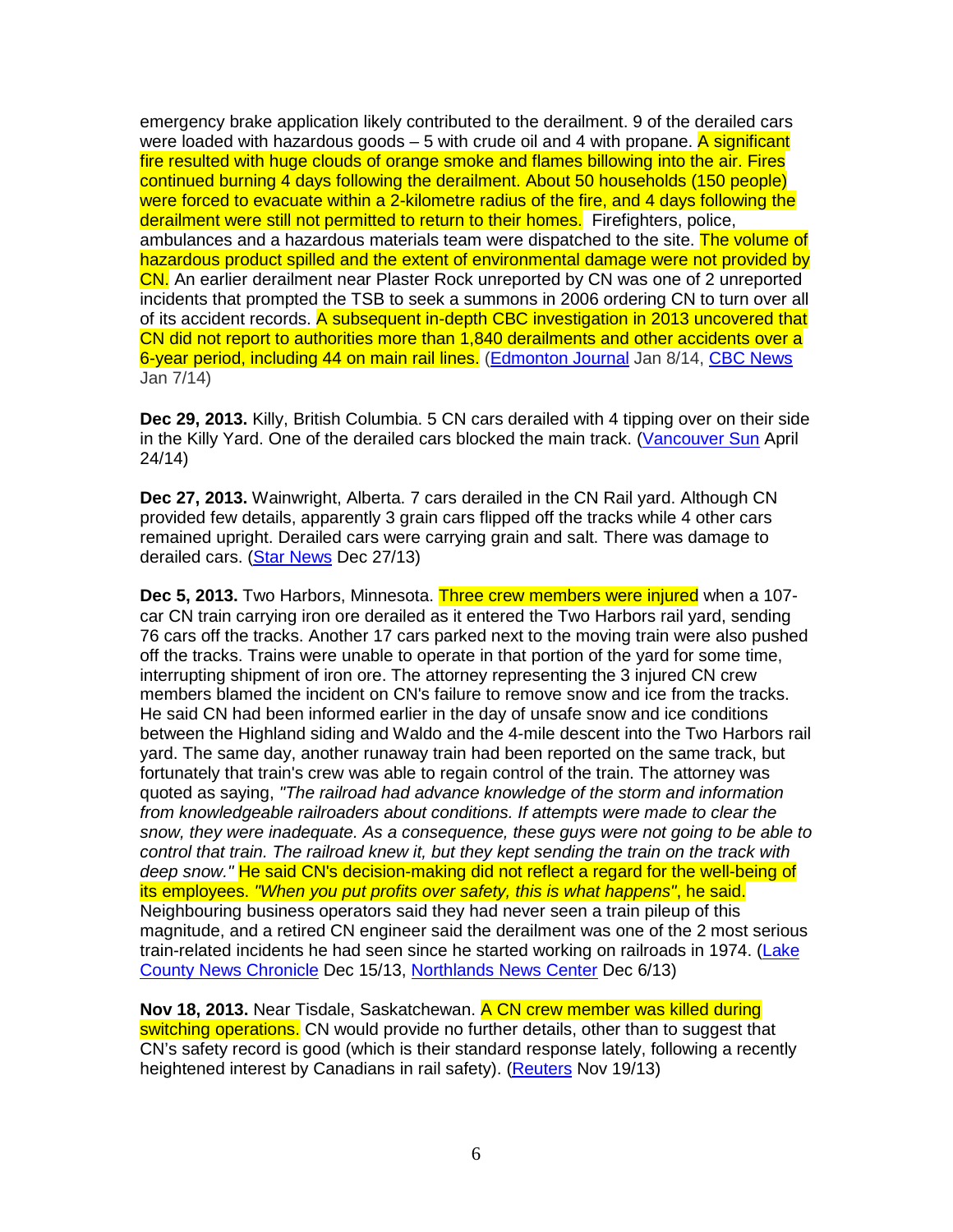**Nov 11, 2013.** Near Fort Frances, Ontario. A 184-car CN train derailed, spilling grain all over the tracks. A total of 39 freight cars fell off the tracks. It took several days for the spilled grain to be cleaned up and for the rail cars to be removed. (Fort Frances Times Nov 12/13)

**Nov 9, 2013.** Near Asquith, Saskatchewan. Six CN cars carrying lumber jumped the tracks. Nearby residents expressed concern not only about derailments close to their homes, but also about challenges getting compensation from CN for damages incurred by CN-started fires. (Global News Nov 10/13)

**Nov 3, 2013.** Near Peers, Alberta. 13 CN cars derailed. 12 of the derailed cars were loaded with lumber and 1 was carrying sulphur dioxide. CN rail traffic along its main line was shut down while mangled rail cars and spilled broken lumber were cleaned off the tracks. (CTV News Nov 3/13)

**Oct 19, 2013.** Gainford, Alberta. A 134-car CN train carrying crude oil and liquefied petroleum gas (propane) derailed about 90 km west of Edmonton, **causing explosions** and a massive fire. 9 of the 13 derailed tank cars were carrying propane and 4 carried crude oil. 1 of the cars carrying propane exploded and 3 others also caught fire. The amount of petroleum product spilled and the extent of environmental and property damages were not disclosed. A state of emergency was ordered for the entire area. All 100 Gainford residents and another 25 people living within 2 km of the derailment site were evacuated for 4 days due to the fear of additional explosions, fires and noxious fumes. The intensity of the fire was so severe, firefighters were forced to let the fire burn itself out, which took 4 days. The main east-west highway (Yellowhead No. 16) and the main east-west rail line (Trans-Continental) through western Canada were closed for 5 days. Evacuated residents were upset they received very limited compensation from CN, restricted primarily to out-of-pocket expenses. Residents who claimed for lost wages due to the evacuation order were not compensated. Some residents described CN's small compensation payments as "reprehensible". (Chicago Tribune Oct 19/13, CBC News Oct 19/13, plus additional sources)

**Oct 16, 2013.** Sexsmith, Alberta. 4 CN tank cars carrying anhydrous ammonia derailed. One of the derailed tank cars was leaning and sinking. Anhydrous ammonia is a dangerous good. In the absence of receiving any information from CN, Sexsmith fire resources ordered an evacuation of about 150 homes. (Calgary Herald Oct 16/13)

**Oct 7, 2013.** Brampton, Ontario. The last 4 cars of a 73-car CN train derailed, sending one CN employee to the hospital with minor injuries. A CN public relations spokesperson suggested to the media there were no injuries, whereas the Peel Emergency Services reported the CN employee suffered minor injuries. The 4 derailed tank cars carried jet fuel residue. (Rail tank car "residue" can consist of up to several thousand gallons of dangerous goods per tank car. Rail companies erroneously refer to these cars as being empty.) The derailment held up numerous Kitchener GO trains. (Toronto Star Oct 7/13)

**Oct 2, 2013.** North Battleford, Saskatchewan. 3 CN tank cars derailed; 2 of the cars contained crude oil and the other contained asphalt. Human error likely caused the derailment when a wrong switch was aligned while connecting rail cars together. CN waited 5 hours before notifying North Battleford emergency crews about the derailment. Mayor Ian Hamilton says he was angry the City wasn't notified right away by CN. (Global News Oct 3/13)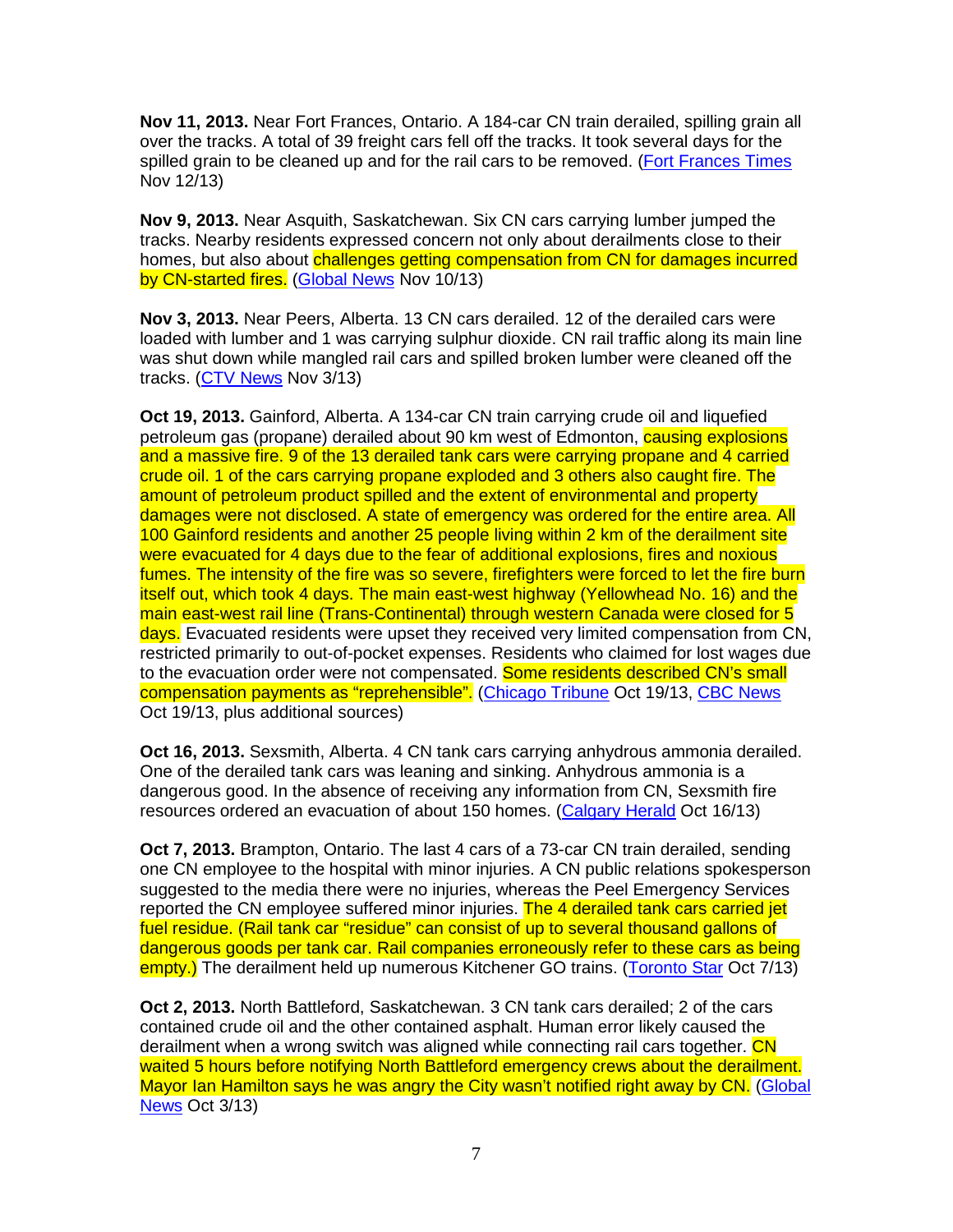**Sept 25, 2013.** Near Landis, Saskatchewan. 17 of 130 CN cars carrying oil, condensate, ethanol and mixed freight derailed. 1 tank car spilled an undisclosed amount of oil, and the derailment sparked a grass fire. The Landis school was evacuated for a day as a precaution. The extent of environmental damage was not disclosed. (Toronto Star Sept 25/13)

**Sept 16, 2013.** About 60 km south of North Bay near South River, Ontario. 11 CN freight cars derailed, of which 1 carried methanol, 3 carried sulphuric acid residue, and 7 were hauling general merchandise and consumer goods. The tracks were closed for about 2 days. (The Nugget Sept 17/13)

**Aug 27, 2013.** Watson Island, British Columbia. 2 CN locomotives derailed. (Vancouver Sun April 24/14)

**Aug 8, 2013.** Near Morey, British Columbia. An intermodal flat car derailed on the Albreda Subdivision after being struck by a rock slide. (Vancouver Sun April 24/14)

**Aug 1, 2013.** Near Tumbler Ridge, British Columbia. 15 CN cars loaded with ore derailed. (Vancouver Sun April 24/14)

**June 2, 2013.** Symington Rail Yard, Winnipeg, Manitoba. 6 empty CN lumber cars crashed off the tracks, damaging 2 power poles and knocking power out to 1,900 customers in the Windsor Park area. (CTV Winnipeg June 3/13)

**May 24, 2013.** Chetwynd, British Columbia. A bulkhead flat car derailed in the Chetwynd Yard. (Vancouver Sun April 24/14)

**May 24, 2013.** Quesnel, British Columbia. A CN locomotive derailed in the Quesnel Yard. (Vancouver Sun April 24/14)

**May 15, 2013.** Near Chetwynd, British Columbia. 12 CN cars carrying sulphur derailed. (Vancouver Sun April 24/14)

**April 30, 2013.** Near Pense, west of Regina, Saskatchewan. 11 CN cars fell off the tracks, blocking a grid road. Fertilizer spilled from some of the cars. (National Post May 1/13)

**April 28, 2013.** Togo, Saskatchewan. A Via Rail passenger train travelling on track owned and maintained by CN derailed at a washed out section of track, only hours after the tracks had been inspected. 2 locomotives, a baggage car and the first passenger train derailed but remained upright. The diesel fuel tanks of both locomotives ruptured, spilling diesel fuel and causing the train to catch on fire. The Via crew and passengers were evacuated from the train without any serious injuries. The TSB reported the main cause of the washout was a blocked culvert combined with a rapid melt of snow, which led to the ground being saturated and the embankment weakened. The TSB also noted that the CN track inspectors responsible for the location had not received "any significant" training" in identifying potential ground hazards. (CBC News June 11/14)

**April 19, 2013.** Near Cedarvale, British Columbia. 5 intermodal CN cars carrying household consumer goods derailed east of Terrace, causing the rail line to be shut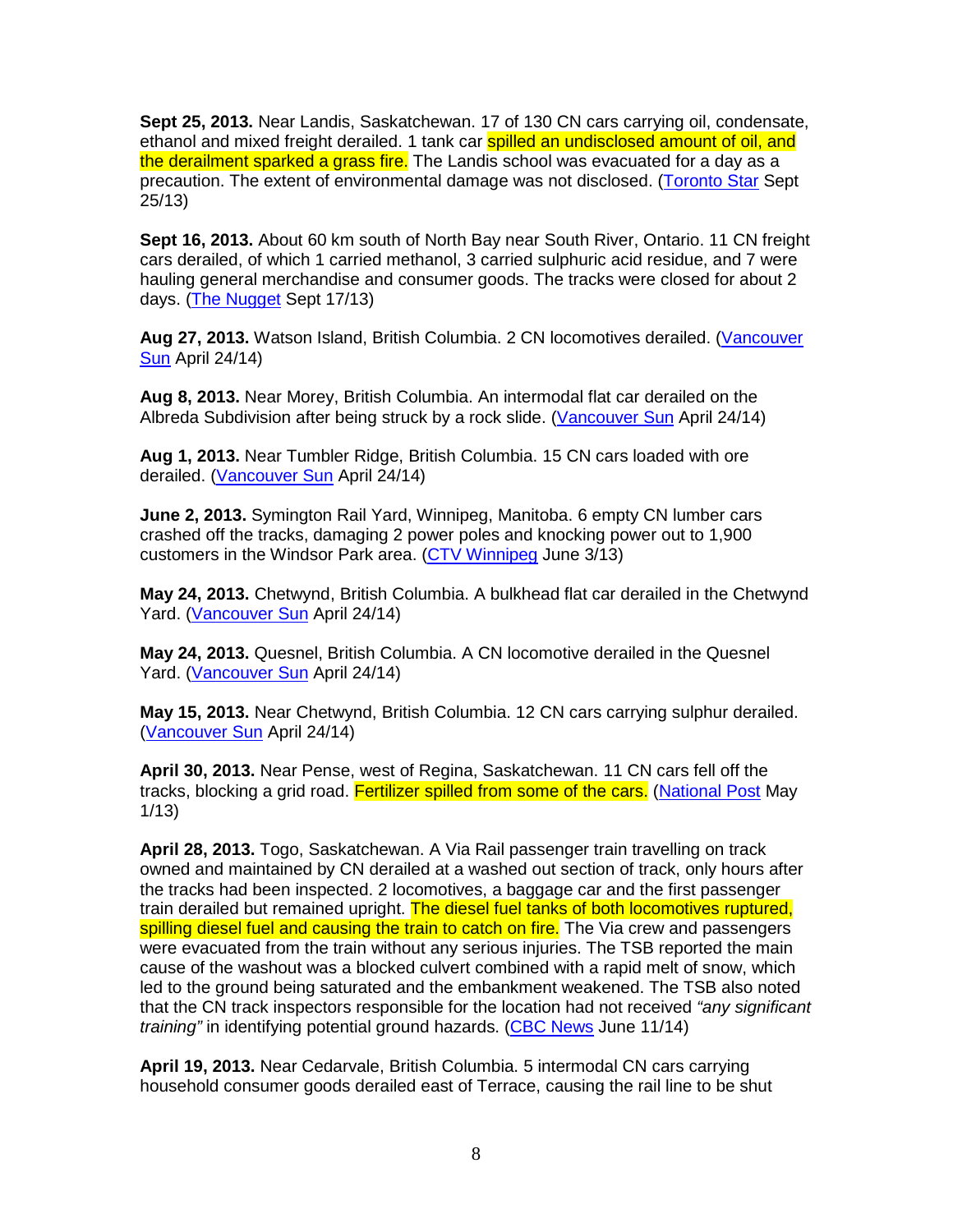down for an undisclosed length of time. There was track and signal damage. (CJFW April 19/13)

**March 31, 2013.** Near Matsqui, British Columbia. A CN gondola car derailed on the main Yale Subdivision track. (Vancouver Sun April 24/14)

**March 30, 2013.** Gary, Indiana. 35 cars of a 101-car CN freight train derailed. 3 of the derailed cars carried hazardous materials. The derailment also ruptured a 14-inch industrial gas line. Hazmat responded to the accident and directed that South Shore train service be halted until the gas rupture was cleaned up and the area was determined to be safe. (WSBT TV March 30/13 & Chicago Sun-Times March 30/13)

**March 25, 2013.** Kenner, Louisiana. 14 cars of a 141-car CN train derailed. 2 of the derailed cars carrying coal tipped over and another 5 leaned, looking close to toppling over. An undisclosed amount of coal was spilled. The derailment blocked Farm Avenue and Morey Street in Kenner. (The Times-Picayune March 25/13)

**March 19, 2013.** Williams Lake, British Columbia. 2 CN locomotives derailed in the Williams Lake Yard. (Vancouver Sun April 24/14)

**March 16, 2013.** Near Hatfield, Wisconsin. 19 CN cars loaded with sand plowed off the railway, spilling sand across the area. County Road K remained closed for at least a day. (La Cross Tribune March 17/13)

**March 15, 2013.** Fort Nelson, British Columbia. A tank car full of fuel oil residue derailed in the Fort Nelson Yard. (Vancouver Sun April 24/14)

**March 10, 2013.** North Vancouver, British Columbia. 3 cars derailed in the CN Lynn Creek Yard. (Vancouver Sun April 24/14)

**March 7, 2013.** Winnipeg, Manitoba. A CN locomotive and 1 intermodal car derailed in a rail yard, blocking traffic on the East Perimeter Highway for over 4 hours. It appeared that 2 CN trains collided, causing the derailment. (Metro Winnipeg March 7/13)

**Feb 22, 2013.** McComb Subdivision, Jackson, Mississippi. 18 CN cars derailed – 17 were loaded with grain and the other was empty. Some track was damaged and will need to be replaced. Rail traffic between Jackson and New Orleans was expected to be shut down for most of the day. As of April 4, 2013, 11 tons of the wheat spilled during the derailment was rotting and emitting a foul odour at the Hinds County Penal Farm in Raymond where it had been piled, and was causing concern to local residents. (WLBT Feb 22/13 & other sources)

**Feb 9, 2013.** Fort Rouge Rail Yard, Winnipeg, Manitoba. About 8 CN cars derailed, 6 of which flipped over on their sides. The cars were carrying household and consumer goods. (CBC News Feb 9/13)

**Feb 7, 2013.** Near Biggar, Saskatchewan. A CN locomotive and 17 containers derailed about 5 km west of Biggar. The cars were carrying consumer and household products. (Leader Post Feb 7/13)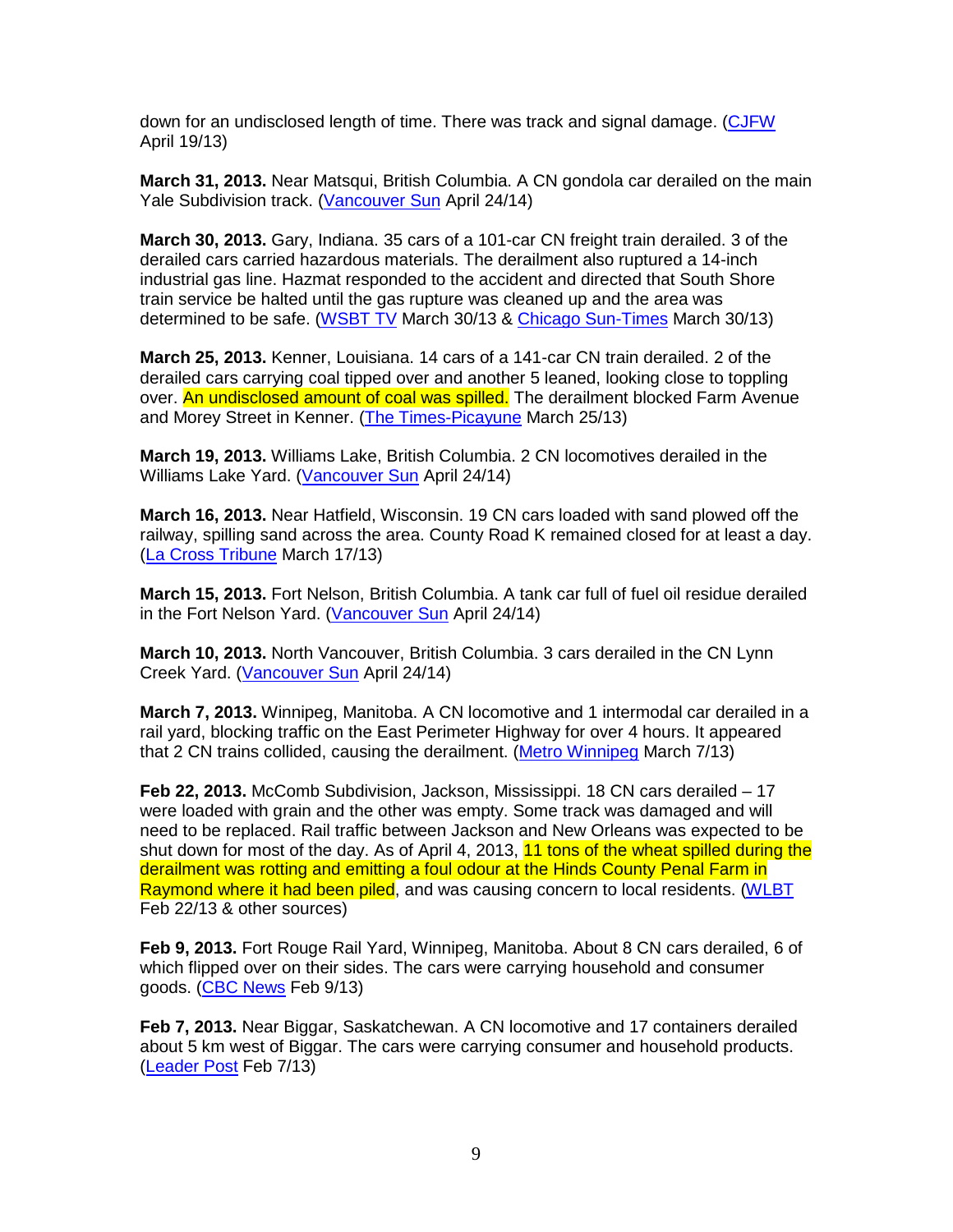**Jan 30, 2013.** Prince George, British Columbia. More than 3,000 litres of diesel fuel spilled from a punctured CN locomotive fuel tank in the Prince George rail yard. (Vancouver Sun April 24/14)

**Jan 25, 2013.** Kaukauna, Wisconsin. Diesel fuel spilled from a CN locomotive's fuel tank punctured by a portion of track beside the main line that had been pushed up by frost. At least 1,200 gallons of fuel spilled for about a mile along the track. Options considered for clean up included using a chemical that consumes fuel oil and excavating beneath the railroad bed to remove any contaminated soil. The extent of environmental damage was not disclosed. (Post-Crescent Media Jan 28/13)

**Jan 24, 2013.** Blackfoot Subdivision, near Paynton, Saskatchewan. A CN train carrying crude oil crashed into a road grader on a public crossing, killing the driver of the grader. A locomotive and 16 tank cars loaded with crude oil derailed. At least 2 of the tank cars toppled over on their sides and spilled an undisclosed amount of crude oil. (Each tank car can carry up to 650 barrels of oil.) The extent of environmental damage was not disclosed. (Canadian Press Jan 24/13, TSB Investigation R13E0015)

**Jan 22, 2013.** Thornton, British Columbia. 2 CN cars derailed in the Thornton Yard. Track and drawbar damage was sustained. (Vancouver Sun April 24/14)

**Jan 22, 2013.** Near McBride, British Columbia. 21 CN cars derailed on the Fraser Subdivision. (Vancouver Sun April 24/14)

**Jan 18, 2013.** Prince George, British Columbia. 2 cars derailed in the Prince George Yard. About 200 feet of track were damaged. (Vancouver Sun April 24/14)

**Jan 6, 2013.** Decatur, Illinois. 6 cars derailed on a dead end siding. Cars rammed through the end of the track, ending up in a heap and partly toppled down a steep embankment. 4 cars contained soybean oil, 1 was loaded with limestone and 1 tank car carried residue of an undisclosed product. (Herald & Review Jan 8/13)

**Jan 3, 2013.** South of Pemberton, British Columbia. 3 empty wood pellet hopper cars derailed while crossing a bridge, 1 toppling off the bridge and closing Highway 99 for about 2 hours. (Globe & Mail Jan 3/13)

**Dec 26, 2012.** Wainwright Subdivision, near Clover Bar Station, NE Edmonton, Alberta. 3 CN contractors were injured when they were hit by a CN freight train as they were clearing snow off rail switches. 2 were in critical condition, while the third man had relatively minor injuries. It appears the "Safety Watch" protocol was not followed. (Edmonton Journal Dec 28/12, TSB Investigation R12E0182)

**Dec 19, 2012.** The Canadian Transportation Agency ruled today that both Canadian National Railway and Canadian Pacific Railway exceeded revenue caps for the movement of western grain for the 2011-12 crop year. Both railways must pay the amount by which they exceeded their 2011-12 caps plus a penalty to the Western Grains Research Foundation. (Canada News Centre Dec 19/12)

**Dec 17, 2012.** Williams Lake, British Columbia. 2 locomotives derailed as they entered a rail yard. (Got News Network Dec 17/12)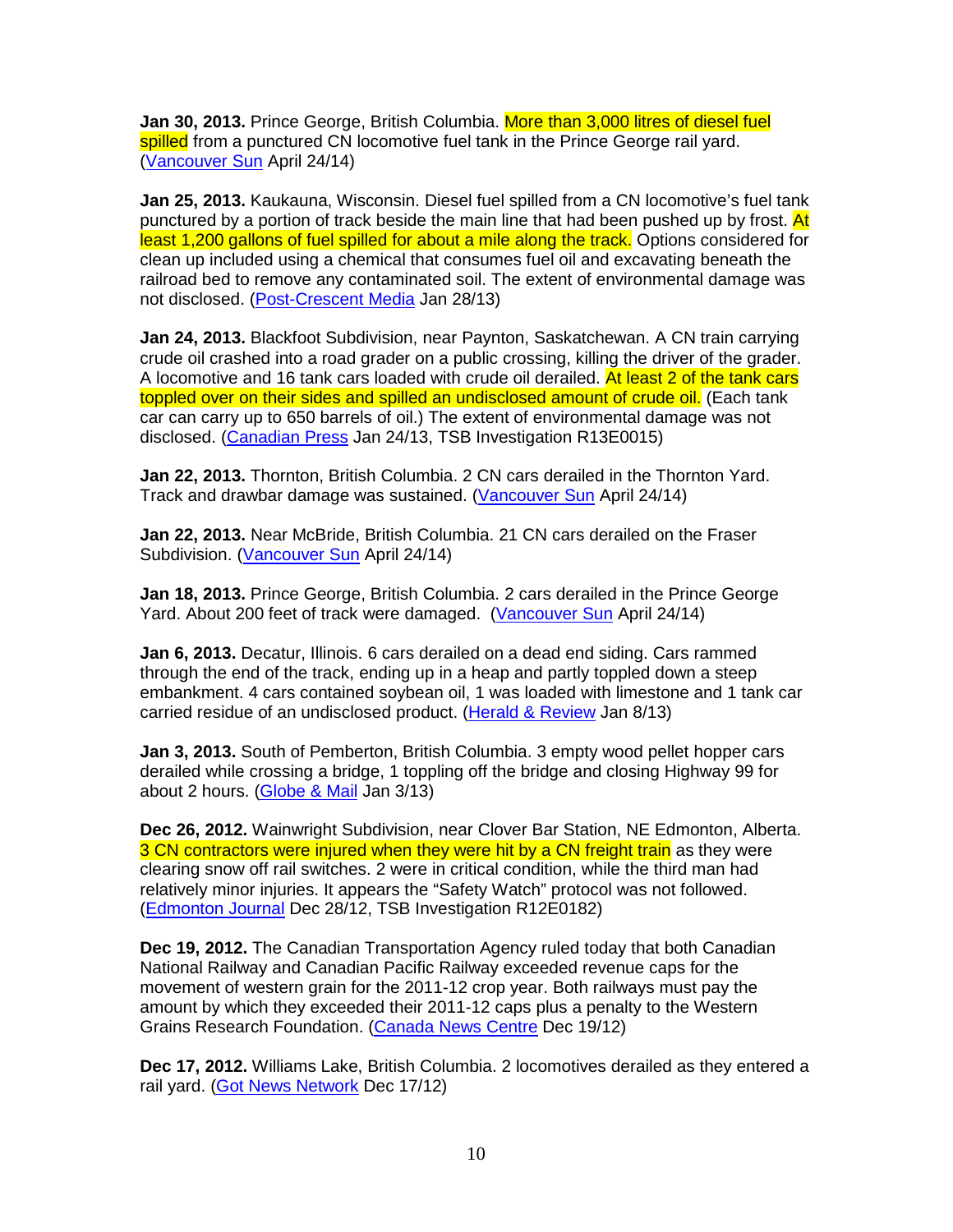**Nov 28, 2012.** About 180km north of Fort St. John, British Columbia. Workers were switching cars on and off a train in a rail yard when a fuel tank car derailed and rolled onto a CN conductor, killing him. (Canadian Press Nov 30/12)

**Nov 19, 2012.** A new Canadian National Railway "Quiet Zone" restriction in Naperville and Warrenville, Illinois will take effect today. CN trains will not be allowed to sound their horns in this quiet zone unless deemed necessary for safety purposes. Naperville and Warrenville join Aurora and DuPage County in successfully pressing for the quiet zone after residents complained about the excessive horn use by CN on the rail line they took over from Elgin, Joliet & Eastern Railway in January 2009. 33 communities along the former EJ&E Railway main line have been battling with CN over their concern about CN's aggressive approach to the EJ&E takeover. Communities have been concerned about increased rail traffic, increased noise and diesel exhaust pollution, adjacent property devaluation, and increased traffic jams at many rail crossings which have very significant impacts on emergency vehicle response times. (Beacon-News Nov 15/12)

**Nov 8, 2012.** North of Squamish Terminals, British Columbia. A 6-axle CN locomotive had its fuel tank punctured by a broken piece of track, causing about 5,700 litres of diesel fuel to spill onto the track and into the Squamish Estuary. Containment booms were used to try to limit migration of the diesel fuel in the sensitive estuary ecosystem. Concerns were expressed by local residents because the herring spawning season was close to starting and herring eggs are very sensitive to environmental contamination. About 50 feet of rail track were also torn up and the subsurface soil dug up in an attempt to remove some of the diesel fuel. A local former B.C. Rail employee placed part of the blame on CN using large 6-axle locomotives on the line whereas when B.C. Rail was operating the same line it used smaller 4-axle locomotives. He indicated the 6-axle units can't make the turns on that section of track without placing too much stress on the track. (Squamish Chief Nov 14/12)

**Nov 1, 2012.** Ontario's Superior Court gave the go-ahead today for a multi-million dollar lawsuit against CN Rail and Via Rail on behalf of most of the passengers of a fatal train derailment February 26, 2012 in Burlington, Ontario. The train was traveling 4 times faster than the speed limit while changing tracks. Arguments for the class-action lawsuit to proceed included that CN Rail and Via Rail were negligent in the derailment that killed 3 Via employees, injured 1 Via employee and injured 45 passengers. Altogether, 68 of the 75 passengers have joined the lawsuit. (Toronto Sun Nov 1/12, CBC News Oct 26/12)

**Oct 11, 2012.** Waterloo, Ontario. 4 tank cars derailed in uptown Waterloo. CN failed to notify the Region of Waterloo, which was a violation of an agreement between the 2 parties. A Waterloo Chronicle news article read, "The incident has left Waterloo residents worried, as the train was bound for the Chemtura chemical manufacturing plant in Elmira." (Waterloo Chronicle Oct 24/12)

**Sept 7, 2012.** Battle Creek Yard, Michigan. About 8 cars loaded with grain derailed and ripped up about 700 feet of track and a switch. (Railroadfan.com Sept 8/12)

**June 26, 2012.** Near Poser, west of McBride, British Columbia. 8 loaded coke cars went off the tracks. (250 News June 26/12)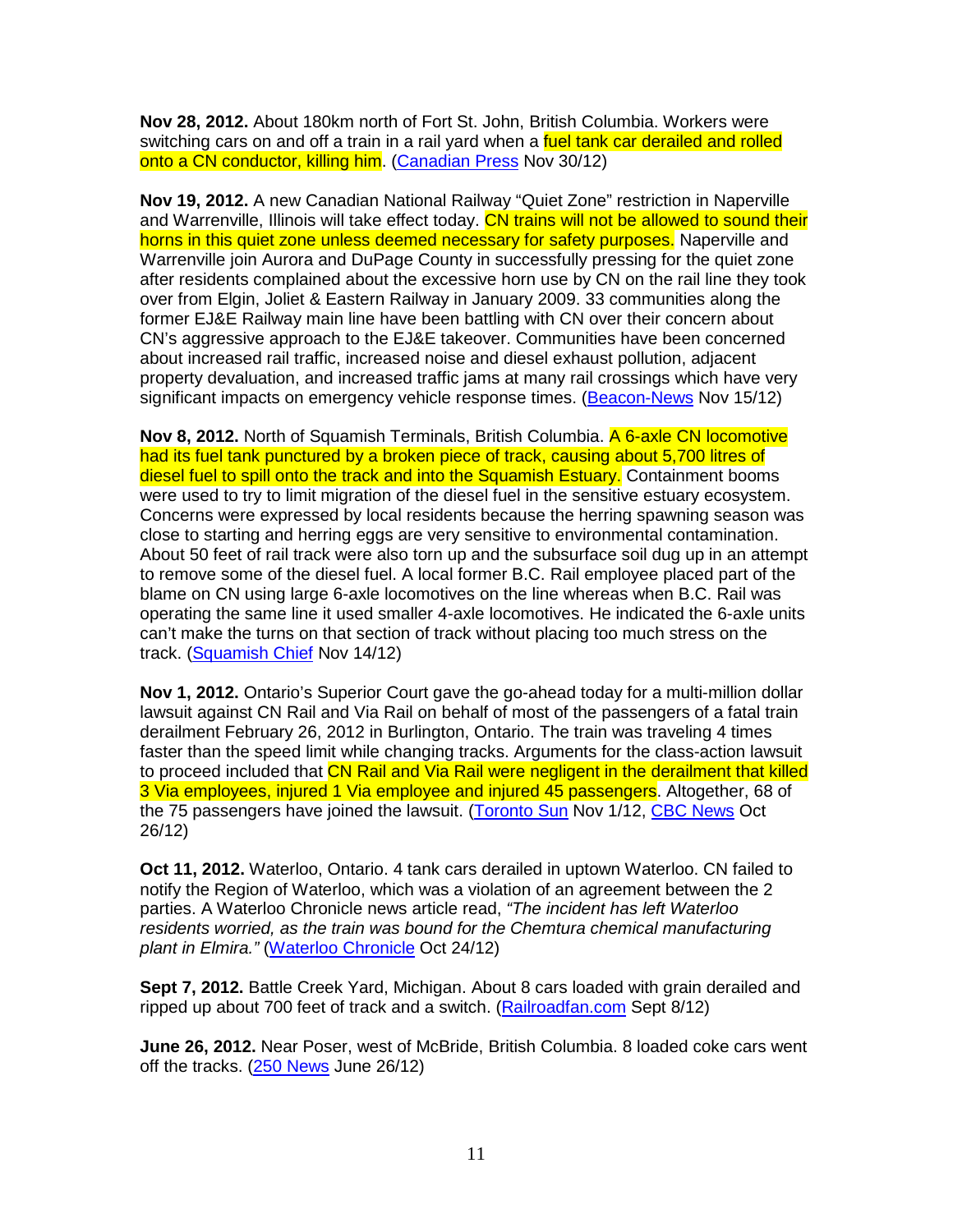**May 26, 2012.** Hixon, British Columbia. 8 empty freight cars derailed and toppled over. (250 News May 28/12)

**May 15, 2012.** Outside Oakville, Manitoba. Train derailed when it made an emergency stop. The rear wheels of 1 of the cars carrying wheat went off the rails. Sparks from the derailment started a grass fire, causing nearby piles of old rail ties to also catch fire. Highway 13 in Oakville was closed throughout the night due to the accident. (CN often leaves old discarded rail ties by the track, which creates a fire hazard.) (CTV Winnipeg News May 16/12)

**May 9, 2012.** Just outside Collins, Mississippi. About 2 dozen loaded coal cars derailed on the CN main line. A significant amount of coal was spilled. Rails and a bridge were damaged. The train consisted of 105 cars, all loaded with coal. The Collins Fire Department Chief said, "There have been multiple derailments over the years, but nothing of this magnitude or this size." (WDAM May 9/12)

**April 26, 2012.** Between Valemont & Blue River, British Columbia. A locomotive and up to 15 cars derailed due to a washout. At least 2 container cars fell into the North Thompson River. A contamination containment boom was set up on the river in an attempt to contain what was described as a *chemical slick on the surface of the water*. Crews were still cleaning up debris from the derailment over 2 weeks later. The extent of environmental damage, including from the chemical spill, was not disclosed. (Castanet News May 12/12, CFJC TV May 13/12)

**April 1, 2012.** Near Searchmont, Ontario. 11 of 34 cars derailed – 5 tank cars carrying residue and 6 cars carrying steel products. Damaged rail cars and rolls of steel were scattered in the surrounding bush. (The Sault Star April 3/12)

**March 20, 2012.** SE Calgary, Alberta. 4 cars and 1 engine derailed in CN's Ogden Rail Yard. A conductor was reported to have suffered injuries when he jumped from the train. A fuel tank on the engine was punctured and an undisclosed amount of fuel spilled onto the ground. (CBC News March 20/12)

**March 15, 2012.** 35km east of Melville, Saskatchewan. 22 empty cars derailed on CN's main line. (Leader-Post March 16/12)

**March 6, 2012.** Saint John, New Brunswick. 12 CN cars derailed. 4 of the cars carrying potash flipped on their sides, **spilling potash on the ground.** (CBC News March 6/12)

**Feb 26, 2012.** Oakville Subdivision, near Aldershot Station, Burlington, Ontario. Three Via Rail engineers were killed and 46 other people were injured when the Via Train 92 locomotive and 5 cars derailed on track owned, operated and maintained by CN Rail. The train was switching from one track to another when it flew off the tracks and collided with a building, destroying the locomotive that the 3 deceased crew members were in. The locomotive's fuel tank was punctured and about 4,300 litres of diesel fuel spilled. The train was traveling 4 times faster than the speed limit while changing tracks. A lawsuit was later initiated against CN and Via Rail by passengers who are seeking compensation for physical and emotional injury, damage to property and loss of income as a result of the derailment and crash. An Orangeville Citizen editorial read, "There should be no need to await the safety board's final report on the crash before replacing such wholly inadequate switching, something that would likely have happened many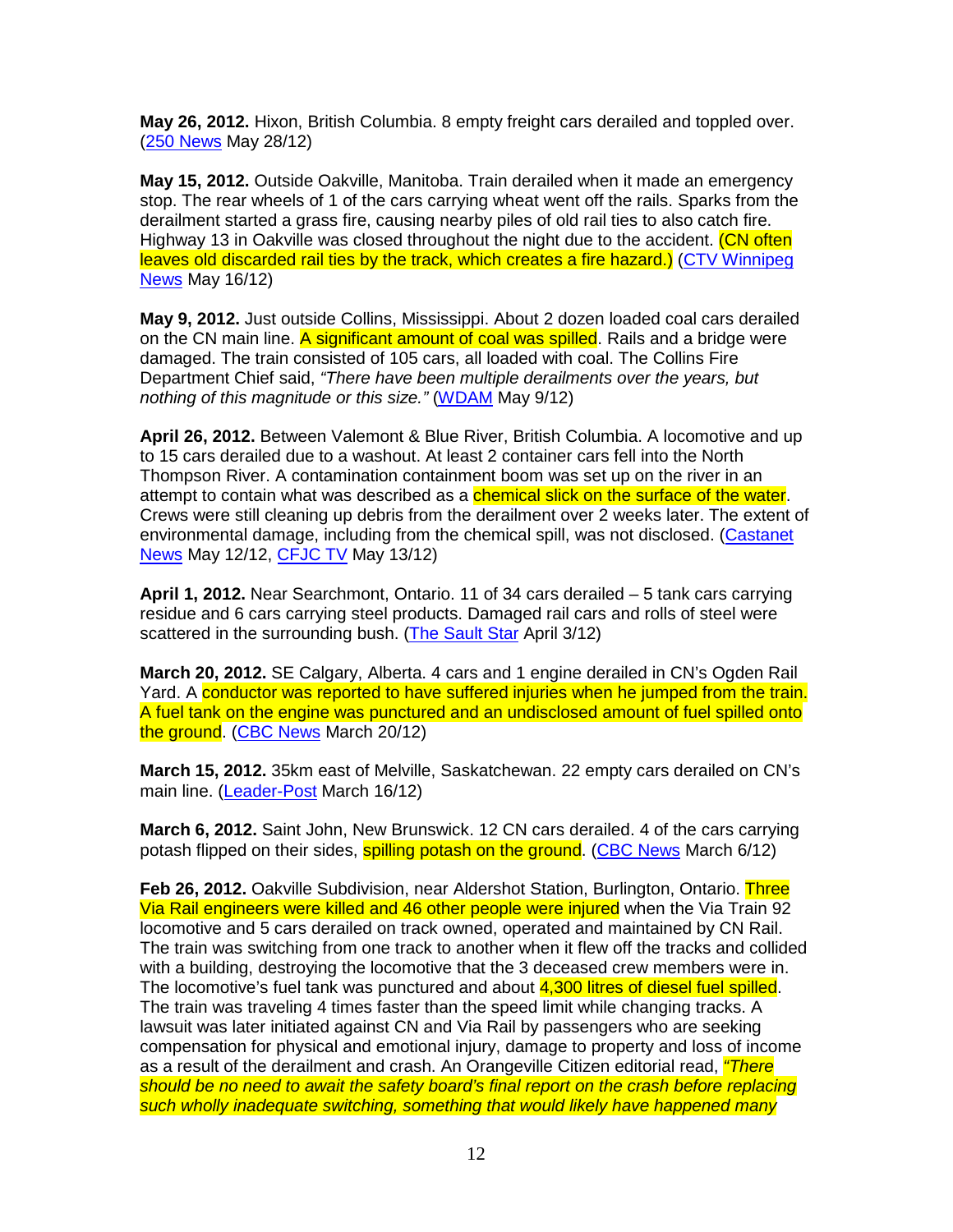years ago had the CNR not had such a cavalier attitude toward safety." The TSB slammed Transport Canada and the railway industry for not having voice recording included in locomotive data recorders, a recommendation made repeatedly by the TSB since 2003. The TSB said, "Voice recordings allow investigators to understand the environment in which crews operated and the decisions they made leading up to an accident. The lack of this information in rail investigations deprives the TSB of a key tool it needs to help make Canadians safer." The federal NDP said a positive train-control system, mandatory in the U.S. since 2008, would have prevented the accident, and having mandatory voice recorders in trains would have allowed investigators to know exactly what happened. Emile Therien, past Canada Safety Council President, said Transport Canada has relinquished its regulatory control to individual rail companies, making it more perilous to ride the rails. He said it's time for rail companies to stop monitoring themselves and for the federal government to step up to its on-the-track oversight responsibilities. (Orangeville Citizen March 1/12, TSB Investigation R12T0038)

**Feb 21, 2012.** 12km east of Smithers, British Columbia. 46 coal cars went off the track, spilling coal and damaging rail cars and rail tracks. One nearby resident said, "My property is a hell of a mess. I have property on both sides and they've made a mess of everything." (Houston Today March 3/12)

**Jan 21. 2012.** Tumbler Subdivision, 50km NE of Prince George, British Columbia. 13 CN cars loaded with coal derailed. (250 News Jan 22/12)

**Jan 21, 2012.** Near Fabyan, Alberta. 31 cars hauling grain derailed as a CN train crossed the Fabyan Bridge on the Wainwright Subdivision main track. The outside rail in a curve at the end of the bridge rolled over, causing the derailment. About 1,760 feet of track were destroyed, 17 of the derailed cars fell into the Battle River valley far below, rail cars were destroyed or sustained major damage, and there was significant damage to the bridge itself. The TSB found that loose and broken lag screws securing the track led to the derailment. As an example of the misleading information often provided by CN public affairs staff, both Julie Senecal and Warren Chandler of CN had told Star News that all 137 cars in the train were grain cars. Shortly following the derailment, a TSB investigator informed Star News that CN's information was not correct; there were only 74 cars that contained grain, while 31 tank cars contained dangerous goods residue (up to several thousand gallons in each car), 19 were empty, 5 were auto carriers, 2 carried pulp and 4 cars carried steel pipe. (Star News March 2/12, TSB Report R12E0008)

**Jan 20, 2012.** Near Hay Lakes, Alberta. 18 cars hauling plastic pellets and other general merchandise derailed. (CBC News Jan 20/12)

**Jan 18, 2012.** 16km north of Prince George, British Columbia. 11 cars in a CN train carrying lumber and pulp products went off the tracks. (250 News Jan 22/12)

**Jan 18, 2012.** Grande Cache Subdivision, Hanlon (between Hinton & Grande Cache), Alberta. CN train with 6 locomotives, 91 loaded coal cars and 1 empty car had a number of problems that eventually resulted in 13 loaded coal cars from the 13,620-ton train being left unattended on an incline with hand brakes improperly applied. The 13 loaded cars ran away uncontrolled for about 3 miles and plowed into a stationary CN train on the main line, causing 9 loaded cars and 3 locomotives to derail. 7 of the derailed cars were destroyed and the 3 derailed locomotives were extensively damaged. 1 locomotive flipped on top of another locomotive, with 2 locomotives ending up on their side. 1 crew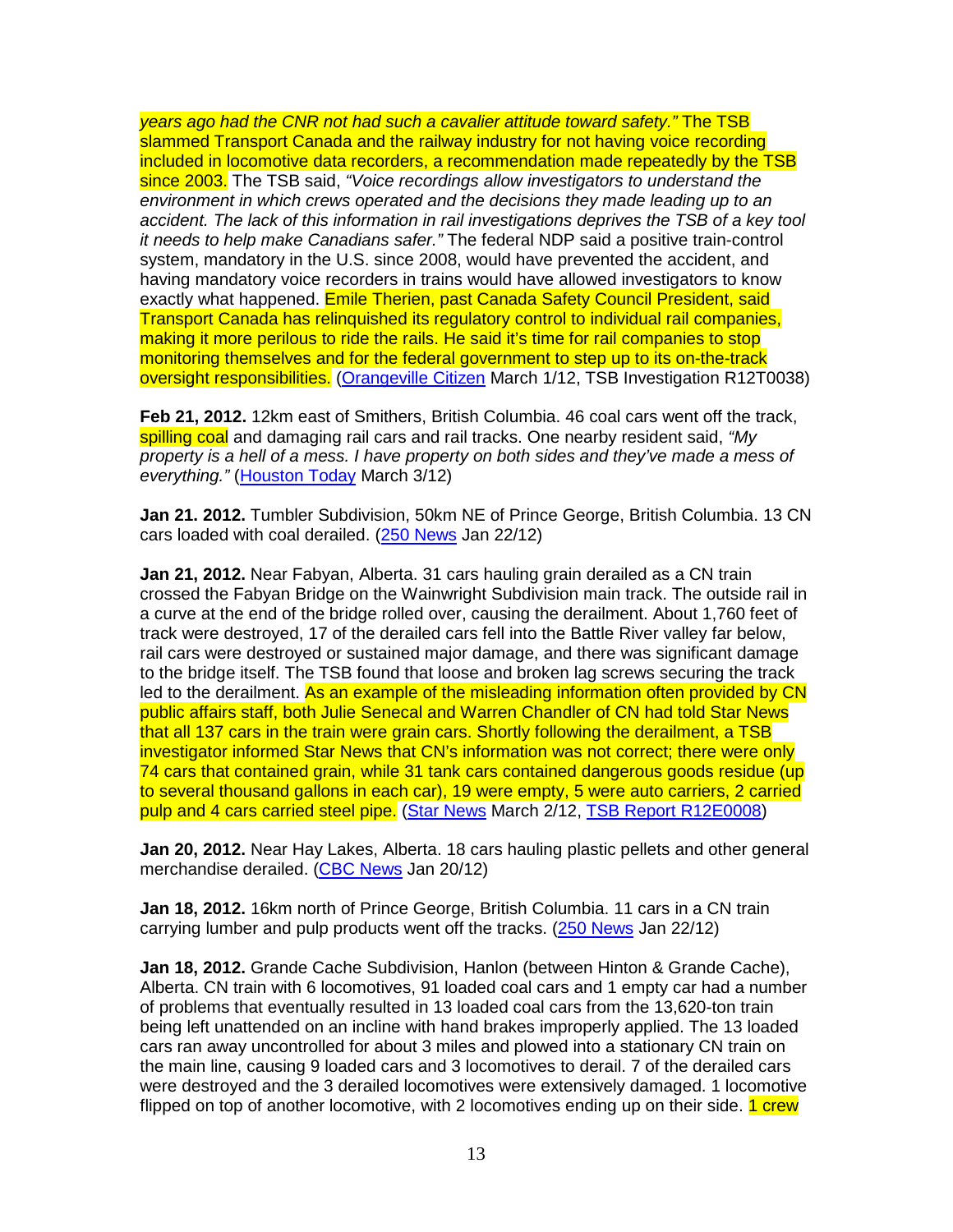member was seriously injured and taken to hospital by helicopter, while 2 crew members sustained minor injuries. At least 2,800 litres of fuel and 740 tons of coal spilled, resulting in undisclosed environmental damage. About 250 feet of track were damaged. (Canadian Press Jan 18/12, TSB Report R12E0004)

**Dec 21, 2011.** Near Caribou, British Columbia. 19 CN rail cars carrying coal derailed on the main track after a wheel gave out and caused emergency braking. The TSB criticized CN and reiterated to Transport Canada to put regulations in place for wheel safety inspections on rail cars. The American Association of Railways has set a threshold of 90,000 pounds of impact for rail operators in the U.S. to pull the train and replace wheels. Unfortunately, Transport Canada has no threshold in place even though on Dec. 1, 2011 the TSB called on Transport Canada to establish one. A similar CN derailment of 36 coal cars occurred along the same line near Fort Fraser, B.C. February 12, 2011. (Canadian Press Jan 22/13, TSB Report R11V0254)

**Oct 29, 2011.** Near Meharry, Manitoba. A CN freight train and a Via Rail passenger train approached one another on the same track, without either of the crews being aware, until it was almost too late. The trains were able to come to emergency stops within 1,500 feet of one another. An October 17, 2012 TSB investigation report determined that the rail near-miss resulted when short-cuts were made to railway operating rules and procedures. The redundancy and safeguards built into the rules are often compromised when short-cuts are taken, which increases the risk of accidents. The investigation also highlighted one of many outstanding issues on the TSB's Watchlist – the need for video and voice recorders on locomotives. The absence of such recorders has hindered many TSB investigations of rail accidents and rail near-misses, including this one. (TSB News Release Oct 17/12, TSB Report R11V0057)

**Oct 21, 2011.** Three Hills Subdivision, near Alix Junction, Alberta. A too-long freight train over 2 miles long consisting of 3 locomotives and 87 loaded cars derailed in a curve on the main track near the Ardley Bridge over the Red Deer River. The train consisted of 62 loaded double-stack intermodal cars (140 platforms) and 25 mixed freight cars. The TSB investigation found that 7 loaded double-stack intermodal flat cars (13 car bodies) derailed over a mile behind the locomotives when a sudden catastrophic failure of a rail occurred likely due to an existing defect in the rail. Several of these cars rolled down a bank and came to rest upside down. One derailed 3-unit intermodal flat car was carrying paint, paint products, sodium hydroxide, phosphoric acid and other dangerous goods. About **900 litres of phosphoric acid were spilled** and 470 feet of track were destroyed. The extent of environmental damage was not disclosed. The TSB criticized CN by indicating that their ultrasonic rail tests did not identify all the transverse defects in the older vintage rail. (TSB Report R11C0118)

**Sept 24, 2011.** Near Point-Saint-Charles, Quebec. A train exceeded the authorized speed limit at a switching crossover, causing a derailment on the main track. The TSB found that side-to-side force due to excessive speed and the sudden application of brakes caused the wheel of one of the cars to lift, leading to the derailment of 6 cars. About 650 feet of track and several track turnouts were damaged. (TSB Report R11D0075)

**July 14, 2011.** Near Waterfall, Ontario. 11 multi-platform intermodal cars carrying 86 containers derailed on CN's Bala Subdivision main track. About 6,800 feet of track were damaged or destroyed including a siding switch. The TSB reported that the derailment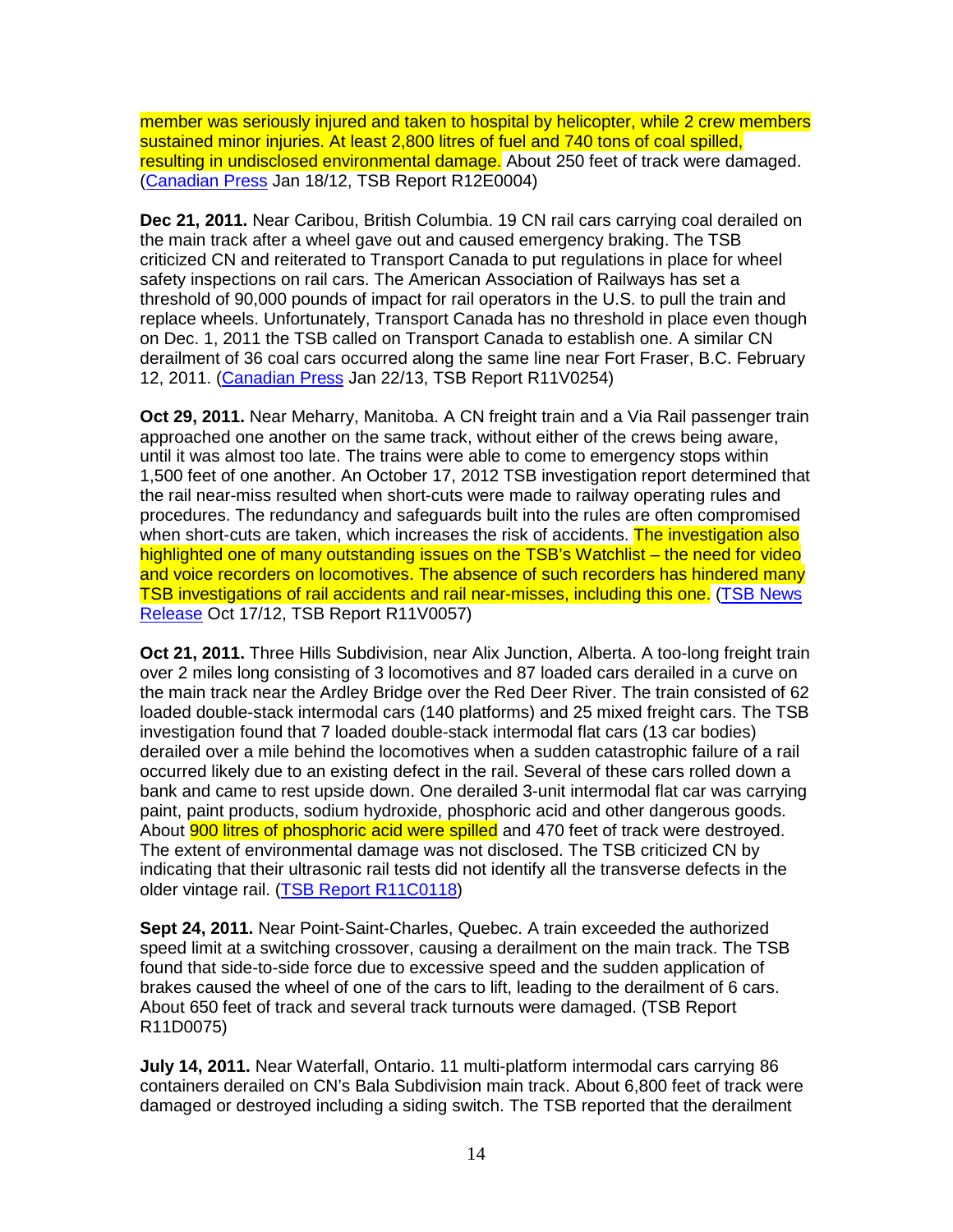resulted from the combined effects of weakened track structure, worn car components condition and strained cornering behaviour of double-stack cars. (TSB Report R11T0162)

**July 14, 2011.** Kingston Subdivision, near Durham Junction, Ontario. 2 CN workers were repairing a section of track when a Via Rail train travelling on a track next to the track the workers were repairing hit and **killed one of the workers**. The TSB indicated the inappropriate use of the "Safety Watch" protocol was considered the primary factor in the fatality. The minimum required sight line at the accident location was 2,200 feet, whereas the actual sight line was less than 800 feet. The TSB criticized CN for improper or no training regarding the "Safety Watch" procedure, and criticized Transport Canada for lax implementation of its overall responsibility for rail safety. (TSB Report R11T0161)

**June 23, 2011.** 10km south of Anzac, south of Fort McMurray, Alberta. CN train derailed and an undisclosed amount of an undisclosed chemical leaked from 1 or more of the rail cars. The extent of environmental damage was not disclosed. The Fort McMurray Fire Department, Environment Canada and Alberta Sustainable Resources were all at the scene. Few details were provided by CN officials. (CHED News June 24/11)

**June 23, 2011.** Edmonton, Alberta. 1 CN freight train collided with the tail end of a second stationary CN freight train along the main track near  $50<sup>th</sup>$  Street and the Yellowhead Freeway. The collision resulted in the derailment and toppling of 2 intermodal flat cars and 1 of the locomotives sustaining damage. As well, 6 empty containers and 2 containers loaded with waste paper and metal scrap were damaged. The TSB reported that the moving train was traveling too fast considering the short sight line distance, and that the operating crew was fatigued. (CBC News June 23/11, TSB Report R11E0063)

**June 3, 2011.** Edmonton, Alberta. A moving CN freight train collided with the tail end of a stationary CN freight train. 2 intermodal flat cars from the stationary train derailed, and the lead locomotive in the moving train was damaged. The crew in the moving train did not have a long-enough clear and direct line of sight and did not reduce train speed accordingly before it collided with the stationary train. The TSB investigation report released October 18, 2012 on the collision read, "In the absence of additional backup safety defences in signalled territory, when signal indications are not correctly identified or followed, existing defences may not be adequate to reduce the risk of collision and derailment." The TSB has had an outstanding recommendation for more than a decade regarding this problem and has identified it as an issue on its Watchlist which is a list of issues "the TSB has determined pose the most serious risk to Canada's transportation system." (TSB News Release Oct 18/12)

**May 22, 2011.** Sarnia Rail Yard, Ontario. 2 CN trains collided during switching operations in the yard. 6 tank cars carrying dangerous goods, a locomotive and 2 loaded bi-level auto carriers derailed. About 400 feet of track were damaged. Sarnia Fire and Rescue Services were on the scene and remained on site while CN crews cleaned up the mess. The TSB reported that train movement information was not properly communicated between yard coordinators and operating crews. (The Observer May 24/11, TSB Report R11T0113)

May 17, 2011. SW Strathcona County, near Edmonton, Alberta. A CN-caused wildfire burned several acres of a private conservation area – Bretona ConservAction Area. The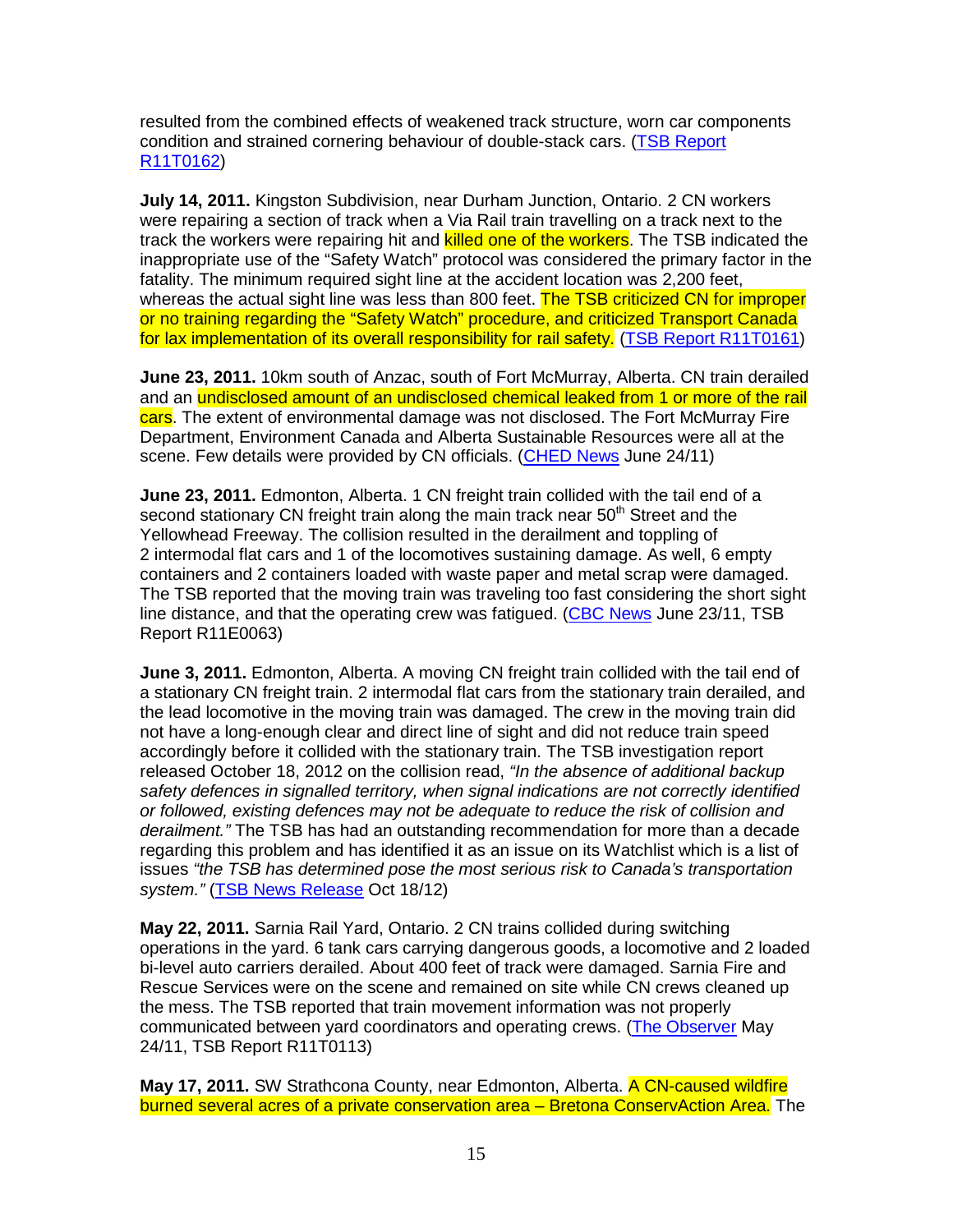Strathcona Fire Department and the landowner had to fight the fire and contain it to prevent the entire 100-acre conservation area from burning. The fire occurred only about 100m from the industrial rail yard built in 2010 as a joint project by CN, Cando Contracting Ltd. and Imperial Oil Ltd. to store 225 petroleum tank cars right next to 2 homes and 2 conservation areas. Had the fire spread into the rail yard, it would have been disastrous. CN has refused to compensate the landowner for damages resulting from the wildfire. (Railroaded News Release May 18/11)

**May 8, 2011.** Clover Bar Yard, Edmonton, Alberta. 4 freight cars jumped the tracks. CN did not share information on the contents of the derailed cars. (CTV News May 8/11)

**April 24, 2011.** Prince George CN Yard, British Columbia. A locomotive derailed and appeared to have crashed into cars that were full of coal. (250 News April 24/11)

**April 22, 2011.** Ikea (Sweden's furniture giant), Tuxedo Yards Development Corp., and Seasons (Winnipeg) JV Corp. are suing CN Rail for unspecified damages to the property where Ikea's new store was to be built in Winnipeg. More specifically, the suit claims CN has refused to remove fill and materials it dumped on the property over several decades. They also claim that while CN has removed the tracks, it didn't take away the ballast used to construct the spur track, and it also left underground drainage pipes all over the property. As well, the companies allege that when a building CN built on the site was being demolished, they found the walls contained hazardous levels of asbestos in the vermiculite insulation. The companies claim they asked CN to remove the material, but finally did it on their own when CN didn't. (Winnipeg Free Press April 27/11)

**March 31, 2011.** Symington Rail Yard, Winnipeg, Manitoba. 10 CN cars derailed and 1 of the toppled cars **spilled an undisclosed amount of gasoline**. (Winnipeg Free Press March 31/11)

**March 27, 2011.** East of Port Hope, Ontario. At least 25 CN cars in a 116-car train derailed. The derailment, considered "significant", occurred on a main line and included spills of dangerous goods - jet fuel and propane. Booms were required in an attempt to contain the spills. A fire broke out and a "Red Alert" was issued through Emergency Management Ontario. A Red Alert means there is "a major risk to health, safety and security". Families from 20 houses were forced to flee their homes. The rail corridor was also shut down. About 67,000 litres of spilled aviation fuel were eventually recovered, while about 133,000 litres made their way into the local environment including the water system, causing undisclosed environmental damage. As with many other CN derailments across North America, CN did not allow the media near the vicinity of the spill to view clean up progress. Fuel spilled during the derailment on the shores of Lake Ontario continued to come up through a swamp area 19 months later. Production on 2 private farm properties was still not back to normal. Not only the farmland near the lake was affected, but the access roadways to them as well. Clean-up has included excavating and hauling away contaminated soil. It is not known whether CN has paid compensation to the farmers for damages. (Toronto Star March 27/11, Northumberland Today April 25/11, Northumberland Today Oct 4/12)

**March 15, 2011.** A U.S. Federal Appeals Court ruled unanimously that CN must honour conditions imposed by the U.S. Surface Transportation Board on CN's purchase of the Elgin Joliet & Eastern (EJ&E) Rail Line that runs between Illinois and Indiana. The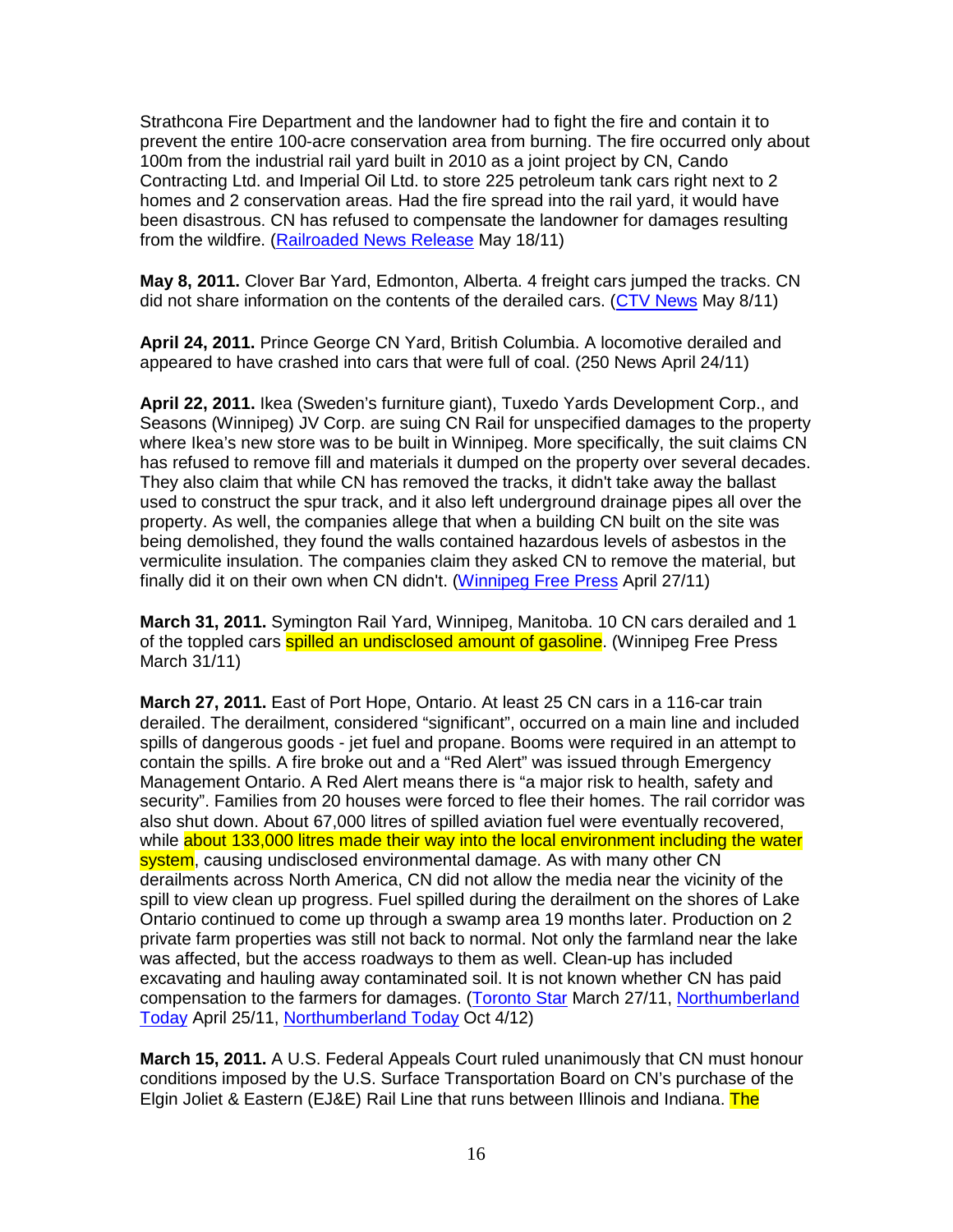decision means CN must pay \$68 million to cover the lion's share of costs in building 2 underpasses in the Chicago area to mitigate rail crossing traffic jams. CN has been battling with 33 communities along the EJ&E main line that are concerned about CN's aggressive approach to the EJ&E takeover. Communities have been concerned about increased rail traffic, increased noise and diesel exhaust pollution, adjacent property devaluation, and increased traffic jams at many rail crossings which have very significant impacts on emergency vehicle response times. (Chicago Business March 15/11)

**March 11, 2011.** A British Columbia Provincial Court convicted CN of an offence under the federal Fisheries Act. CN was sentenced to pay \$75,000 for spilling a deleterious substance – diesel fuel - into a fish-bearing river. In January 2009, Environment Canada was notified of a diesel slick near the confluence of Barker Creek and the Fraser River in B.C. Their investigation confirmed that the source was a fuel pumping station at the CN Rail Thornton Yards. (Daily Commercial News March 14/11)

**End of Feb 2011.** Kennedy Siding, Pine Pass, British Columbia. CN train carrying 16 propane cars derailed. (250 News Feb 26/11)

**Feb 12, 2011.** Fort Fraser, British Columbia. 36 of 104 loaded CN coal cars derailed on the main track. A rail car wheel fractured when a crack, which had been growing over a period of time, reached such a size that the wheel could no longer support normal service loads. 19 loaded CN coal cars went off the tracks on the same line near Caribou, B.C. December 21, 2011. (TSB Report R11V0039)

**Feb 7, 2011.** Mussey Township, St. Clair County, Michigan. 4 CN cars derailed, **spilling** ammonia nitrate, which is used as a fertilizer. CN did not disclose how much ammonia nitrate was spilled. (The Times Herald Feb 7/11)

**Jan 6, 2011.** Vernon Township, Michigan. A CN train that derailed spilled hydrochloric acid, forcing about 35 nearby residents to evacuate their homes. 12 of about 100 cars came off the tracks, including 4 that toppled over on their sides. 10 tank cars were loaded with toxic hydrochloric acid, 1 carried flammable ethanol and the other was a freight box car. At least 1 tank car with a capacity of 20,000 gallons spilled hydrochloric acid and a cloud of gas drifted into the surrounding area. Hydrochloric acid is toxic and can damage eyes, skin, lungs and other organs. Local authorities monitored air and water quality before lifting the evacuation notice. A CN public relations spokesperson refused to share information on the health of the train crew, saying it is company policy not to discuss the status of employees. CN also did not disclose how much hydrochloric acid had spilled or the extent of environmental damage. (Washington Post Jan 7/11)

**Jan 2, 2011.** 10km west of Tête-Jaune Cache, British Columbia. 33 of 113 loaded CN coal cars derailed at a bend in the track next to the Fraser River, on their way to Prince Rupert. The derailed cars slid onto the riverbank, **spilling an undisclosed amount of coal**. (Each car carries up to 1 million kg of coal.) A small marsh that drains into the Fraser River was directly impacted by the spilled coal. Crews worked several days clearing up the mess and removing all the debris. A veteran CN employee said the derailment could have been caused by any number of rail defects. (Rocky Mountain Goat Jan 5/11)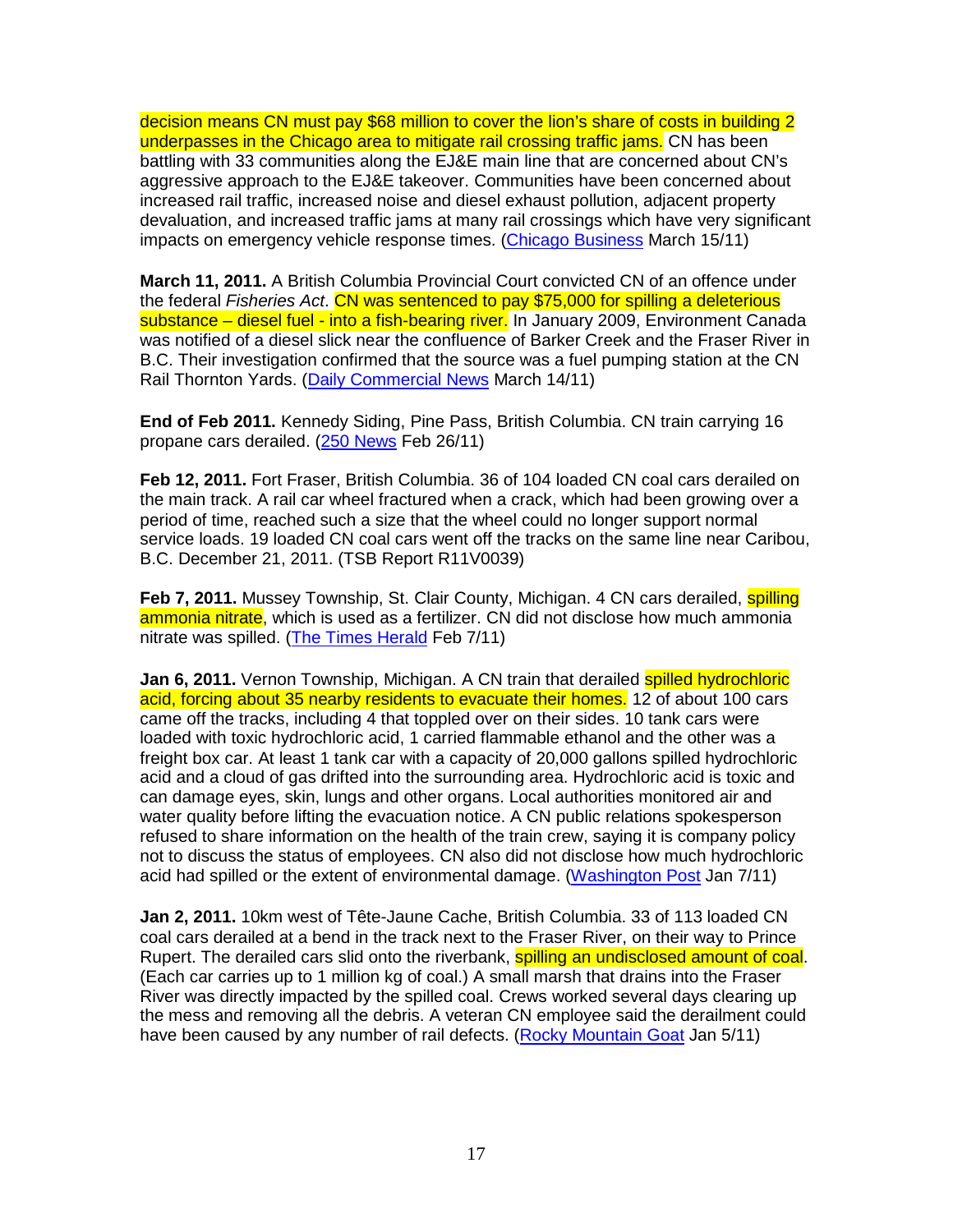**Dec 27, 2010.** Neenah Rail Yard, Wisconsin. Part of a 99-car CN train - 11 empty freight cars - derailed and 7 of them toppled over on the main line. An undisclosed length of track was damaged. (Chicago Tribune Dec 27/10)

**Dec 21, 2010.** The U.S. Surface Transportation Board fined CN \$250,000 for intentionally under-reporting train blockages at railroad crossings along the EJ&E line between Illinois and Indiana. The decision was the first fine ever imposed on a railroad by the U.S. Surface Transportation Board. The decision stated that an investigation into Canadian National's reporting of the blockages, "supports the conclusion that CN has knowingly violated the Board's orders that CN report, on monthly and quarterly bases, the date and descriptive information for each crossing blockage exceeding 10 minutes in duration." For example, U.S. Representative Judy Biggert indicated that CN had reported only 14 blocked crossings lasting 10 minutes or longer for a particular reporting period, whereas the actual number was 1,457, over 100 times the reported number. TRAC (The Regional Answer to Canadian National) stated, "The STB decision brings to light a serious flaw in how railroads are regulated." TRAC has indicated that more needs to be done to ensure that communities across the U.S. are not harmed by CN's lack of respect for U.S. citizens. (nwitimes.com Dec 21/10, several other sources)

**Dec 10, 2010.** Prichard, Alabama. At least 10 CN cars loaded with coal derailed and 3 overturned, spilling an undisclosed amount of coal and closing Highway 45. (FELA Lawyer News Dec 10/10)

**Nov 27, 2010.** Williams Lake, British Columbia. 2 locomotives derailed, disrupting traffic at a public crossing just north of a rail yard. (Williams Lake Tribune Dec 2/10)

**Nov 21, 2010.** Scotford Rail Yard, Fort Saskatchewan, Alberta. 14 CN cars fell off the track – 10 tank cars and 4 general freight cars - a short 3 months following a 43-car derailment in the same yard. Another CN derailment in the same yard April 6, 2005 involved a hydrogen peroxide spill. (Fort Saskatchewan Record Nov 25/10)

**Nov 19, 2010.** East of Vibank, Saskatchewan. 2 locomotives and 1 empty hopper car derailed, closing Highway 48 for 2 days while CN cleared the derailed locomotives and car, and repaired damages. (Regina Leader Post Nov 20/10)

**Nov 5, 2010.** SW Strathcona County, near Edmonton, Alberta. The first petroleum tank cars were moved in to an industrial rail yard joint ventured by Cando Contracting Ltd., CN and Imperial Oil Ltd. Construction of the new rail yard began June 21, 2010 and was completed by late October. Up to 225 tank cars owned by Imperial Oil Ltd. are to be stored and moved in and out of the rail yard. The rail yard was built only 68m from one home and 163m from another home, and only 30m from 2 conservation areas. This violates minimum set-back distance requirements of the Railway Association of Canada, Federation of Canadian Municipalities and CN's own policy, all of which indicate that new rail yards are not to be built within 300m of any homes. Construction and operation of the rail yard also breaches federal transportation, railway safety and environmental legislation and regulations; Alberta environmental protection and drainage legislation; Canadian Rail Operating Rules; CN environmental policies; CN community relations policies; Imperial Oil environmental policies; and, Imperial Oil community relations policies. (Railroaded News Release July 21/10, Railroaded News Release Nov 8/10)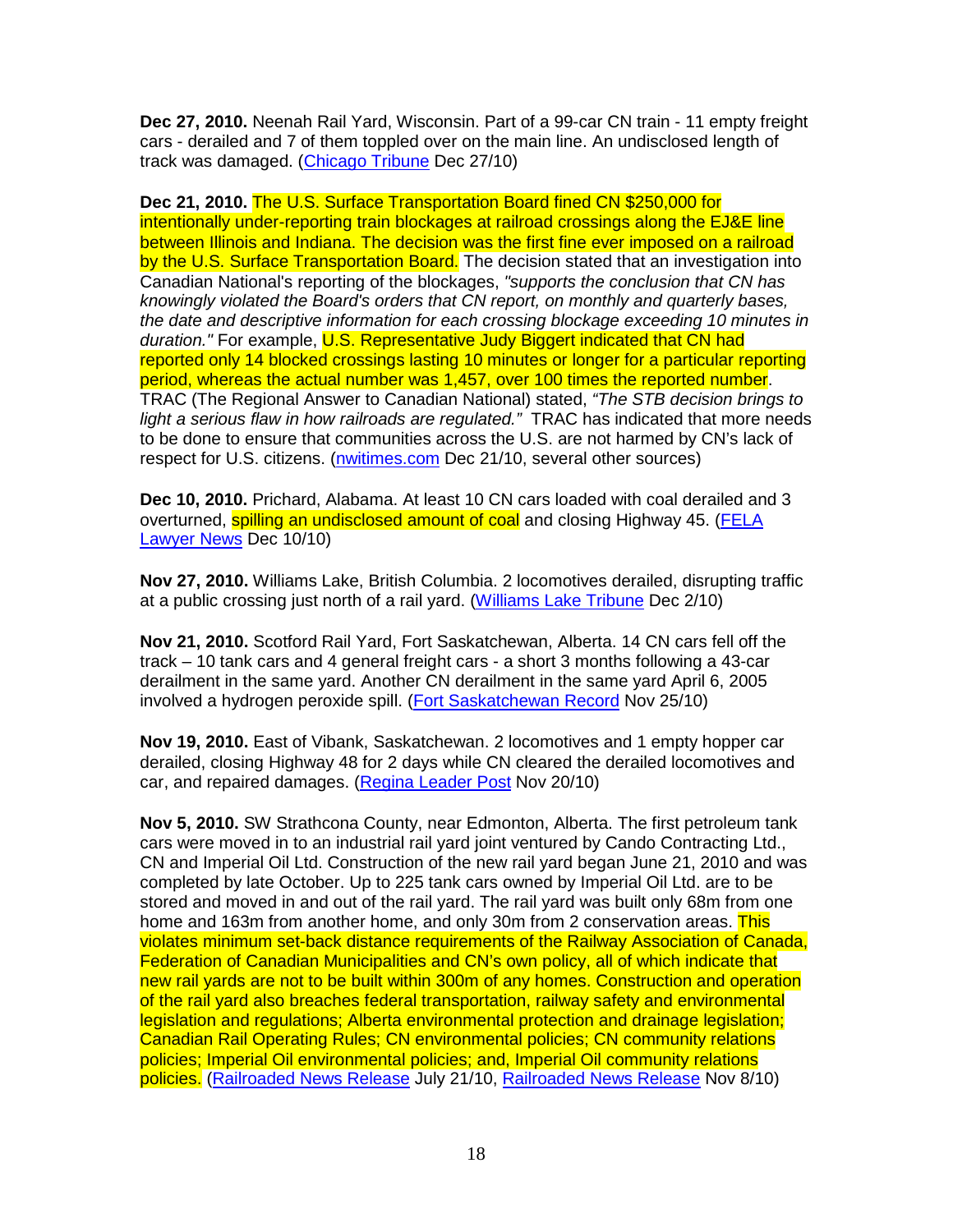**Oct 18, 2010.** Kingston Subdivision, near Lancaster, Ontario. CN train derailed 18 cars on the main track, including 6 cars containing dangerous goods. An **undisclosed amount** of sodium cyanide (solid) was spilled. As a precautionary measure, residents in close vicinity to the accident site left their homes. About 1,000 feet of track were damaged or destroyed. The train consisted of 2 locomotives at the head of the train and 122 cars (59 loaded, 63 empty). It weighed 8,350 tons and was 7,105 feet long. The train derailed due to a rail roll-over partly attributable to improperly assembling the train. (TSB Report R10D0088)

**Oct 10, 2010.** New Haven, Michigan. About 3,000 gallons of diesel fuel spilled from a CN locomotive, causing undisclosed environmental damage. (The Voice News Oct 11/10)

**Oct 8, 2010.** Parry Sound, Ontario. CN train carrying dangerous goods derailed. 19 cars fell off the tracks, 15 of them containing extremely flammable propane and fuel oil. A major emergency response included evacuations, road closures and fire crew deployment. Many rail cars and 1,000 feet of track were damaged. About 40 gallons of fuel oil were spilled. (Cottage Country Now Oct 8/10)

**Oct 2, 2010.** Near Newbrook, NW of Edmonton, Alberta. 2 locomotives and 18 cars derailed on the way from Edmonton to Fort McMurray in a 1½ mile long train with 3 locomotives and 162 cars. (Edmonton Journal Oct 3/10)

**Oct 1, 2010.** Near Falding, Ontario. CN freight train derailed 21 cars on the main track. The derailed cars included 8 loaded tank cars containing liquefied petroleum gas and 7 loaded tank cars containing fuel oil. A number of homes in the vicinity of the derailment were evacuated. The TSB found that the train was not properly assembled, braking instructions were not properly followed, and the locomotive engineer was fatigued. (TSB Report R10T0213)

**Sept 30, 2010.** Brimson, North of Two Harbors, Minnesota. 2 CN ore trains collided after one of the trains carrying 116 cars full of taconite ore left a siding and entered the main track before getting permission. It later collided with a CN train with 118 empty rail cars. 3 locomotives and 14 cars derailed, all 5 crew members from both trains were injured, and the derailment resulted in over \$8 million in property damages. The NTSB blamed the collision on the loaded train entering the main line without permission and a lax CN policy on train right-of-way communication on a route without signals. (Duluth News Tribune Feb 12/13)

**Aug 23, 2010.** Saint-Maurice Subdivision, near Clova, Quebec. 17 CN cars (16 loaded and 1 empty) derailed and about half of the cars toppled over on their sides on the main track. About 1,300 feet of track were destroyed. The derailment zone covered a distance of about 1,300 feet. The derailed equipment consisted of 10 gondola cars loaded with wood chips, 1 covered hopper car (sodium cyanide residue), and 6 covered cars carrying newsprint. The train was made up of 5 locomotives and 95 cars (90 loaded and 5 empty), it weighed 13,100 tons and was 5,640 feet long. The derailment occurred when a track slid sideways as the train was passing over it. (TSB Report R10Q0037)

**Aug 18, 2010.** Scotford Rail Yard, Fort Saskatchewan, Alberta. 43 CN tank cars carrying 7 types of hazardous goods including diesel and liquefied petroleum gas derailed, many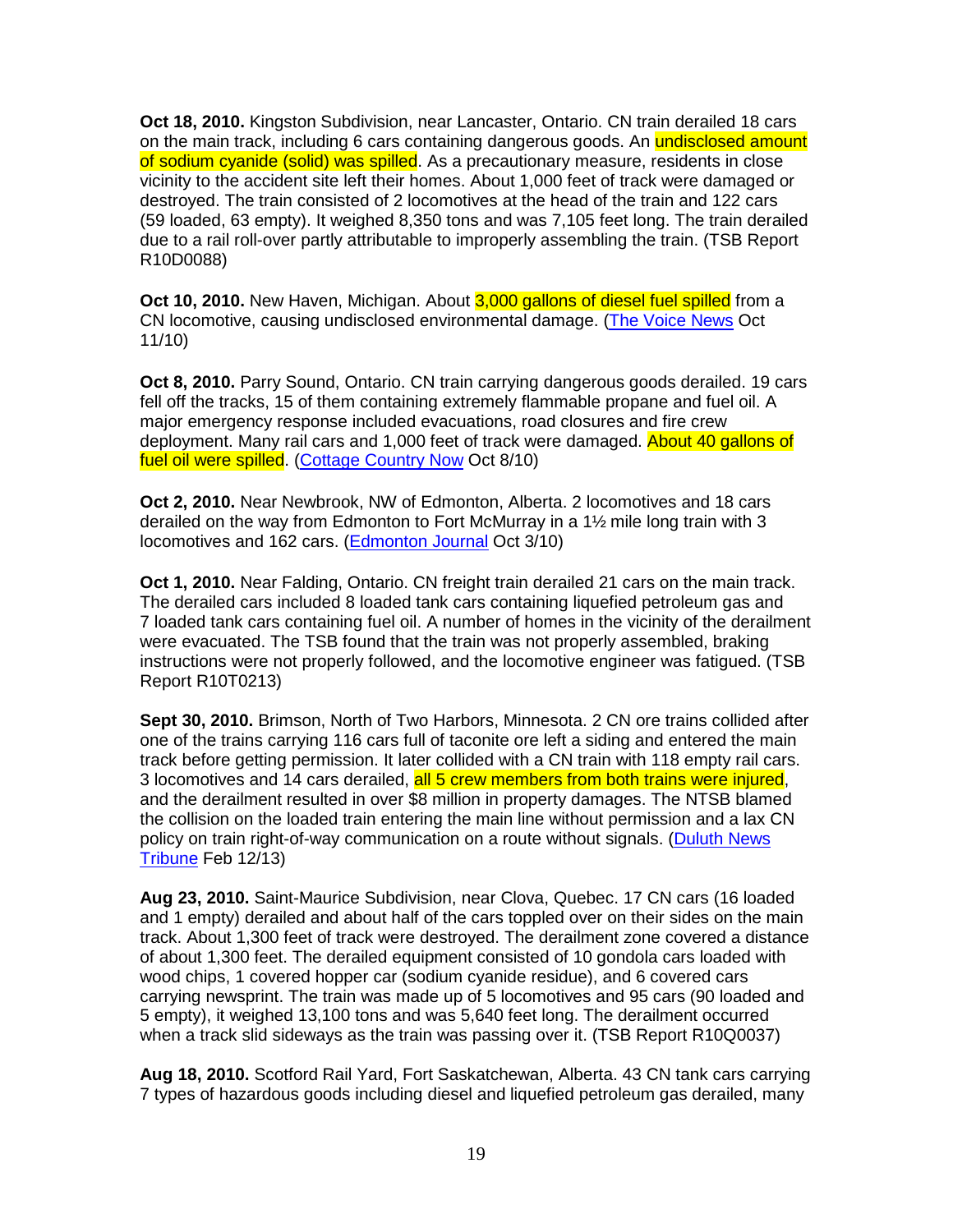of them toppling over on their sides. The derailment occurred during switching operations - 1 CN train was shoving 50 loaded and 5 empty cars in the yard when the movement collided with 46 parked empty cars on the track. It is not known whether there were any hazardous products spilled or whether there was any environmental damage, as CN staff made sure no members of the public were allowed near the site. The TSB attributed the derailment to human error and to the poorly lit rail yard during a night time operation. Other CN derailments in the same yard include one April 6, 2005 and another one November 21, 2010 (Edmonton Journal Aug 19/10, Railroaded News Release Aug 19/10, TSB Report R10E0096)

**July 31, 2010.** 15km south of Lytton, British Columbia. A water bomber crashed in the Fraser Canyon while fighting a CN-caused wildfire, killing the pilot and co-pilot. (FireFightersCloseCall.com Aug 1/10)

**July 21, 2010.** 10km east of Prince George, British Columbia. 16 CN cars loaded with coal derailed.

**July 20, 2010.** Tk'emlups First Nation Reserve, near Kamloops, British Columbia. A fire investigator is confident that a CN engine in a rail yard ignited a large grass fire on the Tk'emlups First Nation Reserve. In 2009, the City of Kamloops billed CN for \$20,000 for firefighting when sparks from a train ignited a 3-day blaze. These are just a few examples of the many fires caused annually by CN. Idling and slow-moving locomotives, such as in rail yards, pose particularly high fire hazards. (Kamloops Daily News July 23/10)

**July 6, 2010.** Jasper Yard, Jasper, Alberta. A CN freight train collided with a Via passenger train while passengers were disembarking on the station track. The passenger train was pushed to a 45° angle. The CN l ocomotive and one of the Via passenger cars were damaged. The TSB attributed the accident to human error – improper communication between the 2 crews. (TSB Report R10E0080)

**June 15-28, 2010.** Between Sarnia, Ontario and Port Huron, Michigan. About 2,000 rail tank car loads of biodiesel were moved back and forth repeatedly across the Canada/U.S. border without unloading the cars. One CN worker said, "In 25 years, I'd never done anything like it…The clerk told me it was some kind of money grab. We just did what we were told." CN made \$2.6 million from the money-making scheme. (UPI Dec 3/12)

**March 30, 2010.** Pickering, Ontario. 9 cars of a 149-car CN train stretching 9,383 feet and weighing 12,166 tons jackknifed and derailed at the Pickering GO Station on the main track. 1 car spilled a load of lumber and the fuel tank of one of the 3 locomotives was punctured and **spilled 50 litres of diesel fuel which caught fire**. Local residents were concerned about the sixth derailment in as many years along this section of track running from Whitby to Pickering. This is of particular concern to Canadians living next to railways, considering that 12% of all rail traffic carries dangerous goods, according to the Railway Association of Canada. In April 2011, the TSB issued a scathing investigation report faulting the way in which this latest train was assembled. The train was pulled by 3 locomotives, all located in the front of the train, a method the TSB has blamed for a number of other CN derailments involving these too-long and too-heavy trains. Following a similar CN derailment near Brighton, Ontario in 2009, CN had pledged to start building trains over 8,500 feet long by spacing locomotives throughout the train, a technique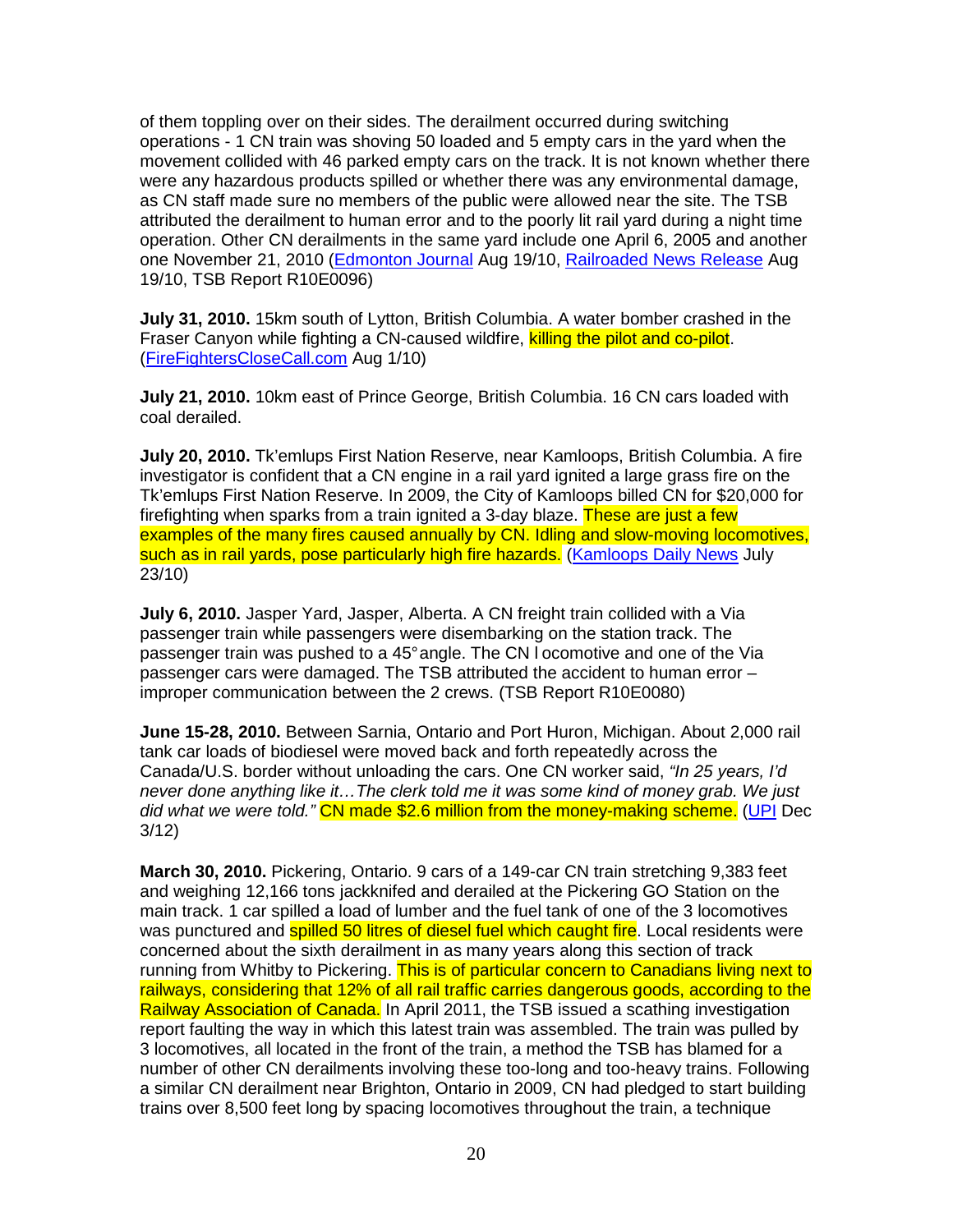known as distributing power, which cuts down on in-train forces. The TSB has investigated 10 derailments that involved longer, heavier trains and excessive in-train forces. 9 of these were Canadian National trains. CN has the lowest safety level rating, 1 or 2 on a scale of 5. One of many reasons identified for this poor safety record is the lack of dialogue by CN management with its train operators and the general strained relationship between the railway union and CN management. A "culture of fear" is known to exist within CN, and workers are reluctant to bring safety risks to the attention of their supervisors for fear of reprisal. (TSB Report R10T0056, The Toronto Star March 31/10, Financial Post April 15/11, Consider This April 21/11)

**March 2, 2010.** Morrisburg, Ontario. CN train derailed 26 cars on the Kingston Subdivision main track. The train comprised 2 locomotives and 121 cars (53 loaded, 68 empty). It was 8,703 feet long and weighed 9,641 tons. About 1,400 feet of track, including 4 crossovers, were damaged. The TSB blamed the derailment on a cracked axle and insufficient inspections by CN. (TSB Report R10T0035)

**Feb 25, 2010.** St-Charles-de-Bellechasse, Quebec. A Via Rail passenger train on CN track entered a siding track at excessive speed resulting in 2 locomotives and 6 passenger cars derailing on the main track. 2 locomotive engineers and 5 passengers were injured. A house, garage and 6 motor vehicles were destroyed. Via passenger cars and siding track were also extensively damaged. About 3,000 litres of diesel fuel spilled from the derailed train, causing undisclosed environmental damage. The TSB reported the following factors as contributing to the derailment: snow accumulation, poor visibility, misinterpretation of the advance switching signal, and safety deficiencies related to medical testing for employees (slow transfer of medical information for locomotive engineers hired by Via Rail from CN and other railways). When the TSB investigation report was released March 6, 2012, **TSB officials said Canadians have reason to fear rail** safety because the rail industry and Transport Canada refuse to recognize the necessity of maintaining and in many cases improving rail safety measures. (CTV News March 6/12, TSB News Release March 6/12, TSB Report R10Q0011)

**Feb 9, 2010.** MacMillan Yard, Toronto, Ontario. 2 CN cars derailed in the yard during switching operations. 1 of the cars, a tank car, broke into 2 sections and spilled its entire load of about 57,000 litres of ferric sulphate – a hazardous corrosive liquid - along the roadway and adjacent tracks. The extent of environmental damage from the spill was not disclosed. 3 additional cars were damaged. The TSB reported that the tank split in 2 due to a small fatigue crack at a weld seam that should have included a reinforcing pad. (TSB Report R10T0020)

**Dec 5, 2009.** Rivers Subdivision, near Spy Hill, Saskatchewan. A CN freight train derailed 36 cars on the main track, including 22 tank cars loaded with dangerous goods – liquefied propane, benzene, plastic pellets. An undisclosed quantity of dangerous goods was subsequently spilled, resulting in a fire which initially involved 34 of the cars and burned for 6 days. All residents within a 1.6-kilometre radius were evacuated. About 400 feet of track were destroyed. The extent of environmental damage was not disclosed. The train consisted of 2 locomotives at the head of the train and 168 cars (142 loaded, 26 empty). It weighed 12,423 tons and was over 2 miles long. The TSB determined the probable cause of the accident was the sudden failure of a rail that had persistent surface defects. (TSB Report R09W0252, several additional sources)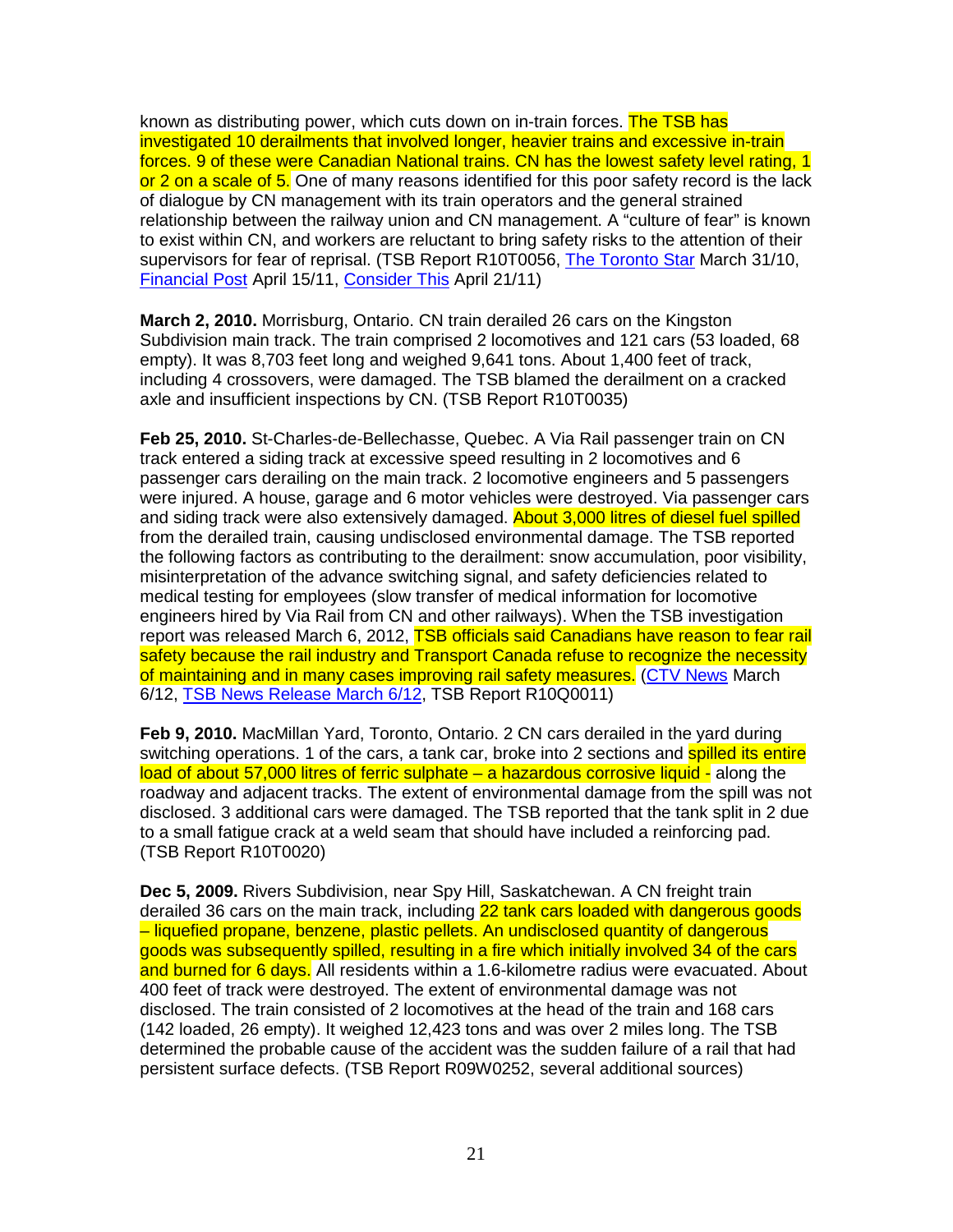**Nov 21, 2009.** Lac-St-Jean Subdivision, Sainte-Tite, Quebec. A CN train derailed 10 cars (5 loaded and 5 empty) on the railway bridge across des Envies River. About 200 feet of the main track were damaged and one span of the bridge was destroyed. The train consisted of 2 locomotives and 11 cars (5 loaded and 6 empty). It weighed 1,250 tons and was 850 feet long. The derailment was caused by a fatigued rail on the bridge that had developed numerous defects over time. (TSB Report R09Q0047)

**Nov 17, 2009.** Yale Subdivision, near Komo, British Columbia. A CN freight train consisting of 1 locomotive, 45 loaded cars and 13 empty cars struck a debris slide of rock, mud and trees on the main track that derailed the locomotive and 3 cars loaded with copper concentrate. The train struck the slide, rode up and over it and came down on the other side where the locomotive rolled over onto its side. The first 3 cars behind the locomotive jackknifed and derailed. About 833 gallons of fuel were spilled from the locomotive, which overturned on its side, resulting in undisclosed environmental damage. The locomotive engineer sustained contusions and a laceration to his right leg. The conductor suffered a fractured right thumb and contusions. Both were taken by ambulance to the hospital in Hope. The train weighed 6,394 tons and was 3,519 feet long. (TSB Report R09V0235)

**July 17, 2009.** Limoilou Yard, Quebec City, Quebec. 5 CN tank cars derailed. A turnout and about 180 feet of track were damaged. Aviation fuel, which is extremely flammable and explosive, spilled from one of the tank cars. A safety perimeter was established around the derailment area. The Dufferin-Montmorency Highway and neighbouring public roads were closed to traffic. The derailment occurred when a track in one of the yard switches rolled over due to the lateral forces exerted by the heavy tank car wheels. (TSB Report R09Q0030)

**June 28, 2009.** Redditt Subdivision, Jones, Ontario. A CN train collided with the tail end of another CN train which was stopped on the main track. As a result of the collision, the 4 intermodal cars (six platforms in total) from the stationary train and the 3 locomotives from the moving train derailed. The locomotive engineer from the moving train was transported to hospital with injuries. The TSB reported miscommunication between the rail traffic controller and the operating crew of the moving train. (TSB Report R09W0118)

**June 19, 2009.** Cherry Valley, Illinois. 19 of 74 tank cars carrying flammable ethanol, derailed at a highway railway crossing where cars waited for the train to pass. 13 of the derailed cars were punctured, causing the ethanol to spill which exploded into a huge fireball. The train, hauling a total of 114 cars, was carrying about 2 million gallons of ethanol. One 44-year-old woman waiting at the railway crossing burned to death, and 9 to 11 others were injured (reports vary). The dead woman's husband was burned but survived and her 19-year-old pregnant daughter was injured and lost her baby. 600 nearby homes were evacuated due to the intensity of the ethanol fire. About 60,000 gallons of ethanol spilled into a creek that flows into the Rock and Kishwaukee rivers, killing a minimum of 72,350 fish, many of which were game species. The Illinois Attorney General found CN Rail responsible for what was characterized as the single-largest fish kill that was not natural in the history of the state of Illinois. Monetary damages were estimated to total \$7.9 million. The NTSB investigation found a washout of the tracks, a failure of CN's emergency communications, and inadequate design of the tanker cars all contributed to the derailment and severity of the accident. The NTSB report released in February 2012 contained many more criticisms of CN. Associated Press research of U.S. statistics revealed that ethanol tank cars have been breached in at least 40 serious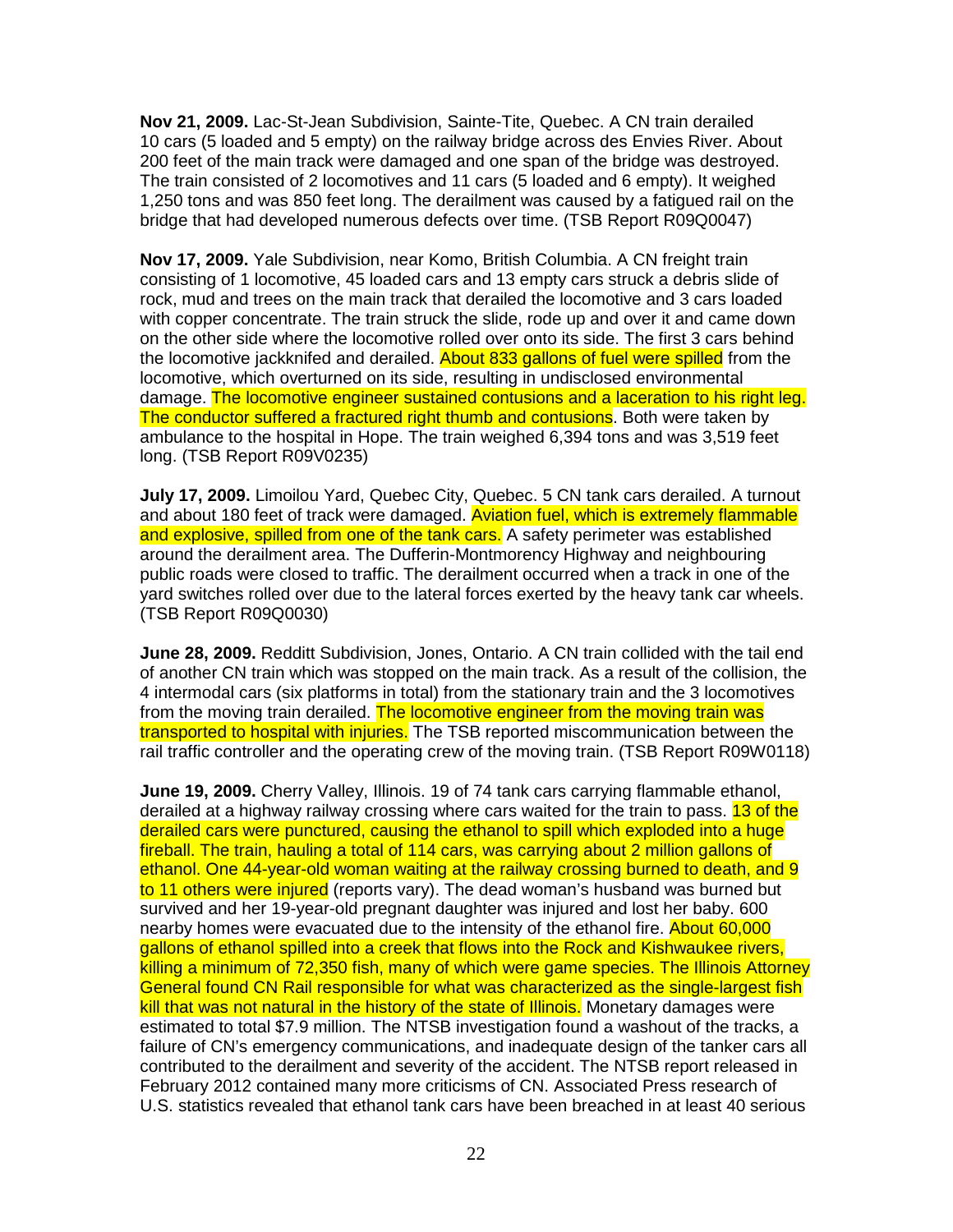accidents between 2000 and mid-2012. An Illinois District County Court ordered CN to pay US\$36 million to settle 2 negligence lawsuits that revealed Canada's largest railway was negligent in the operation, maintenance and supervision of the train and track. (Associated Press Sept 12/12, Rock River Times June 6/12, NTSB Report RAR-12-01)

**May 22, 2009.** CN Walker Yard, Edmonton, Alberta. A fire broke out in the rail yard and was contained within about an hour. Generally, rail yards pose high fire risks because extremely flammable diesel fuel, oil, grease and solvents leak and drip all over the ground from locomotives and rail cars. As well, tank cars carrying flammable products often ignite during derailments and spills in rail yards. (Edmonton Sun May 23/09)

**May 19, 2009.** Becancour, Quebec. A stub sill was reported broken on a tank car loaded with chlorine at a chemical plant. (A stub sill is part of the frame which connects the tank cars.) Based on this particular type of fault, the TSB warned, "that tens of thousands of faulty railway cars may be in operation, hauling dangerous goods across Canada". (TSB Report R09W0016)

**March 21, 2009.** Kingston Subdivision, near Brighton, Ontario. 6 of 137 CN rail cars were ripped off the main track - 3 carrying hazardous materials - after the train, which stretched nearly 2.7km, came to an unexpected and abrupt stop. This forced some of the heavier loaded cars in the back of the train to crash into some lighter empty ones closer to the front, causing the knuckle on the 107<sup>th</sup> car to break. CN and others have been realizing significant cost savings by increasing the length and weight of their trains, and by improperly assembling them, but at the same time this practice is compromising safety. As a result of the increasing number of derailments of too-long, too-heavy and improperly assembled trains, the federal government launched a 2-year study in an attempt to develop regulations to address the problem. (TSB Report R09T0092)

**Feb 13, 2009.** Allanwater Subdivision, Robinson, Ontario. A CN freight train derailed 2 locomotives and 29 cars on the main track. The derailed cars included a load of sodium chlorate and 2 loads of propane. The derailed cars struck an 800-gallon wayside propane tank that fuelled a switch heater, puncturing it and igniting an explosion and fire. The fire engulfed most of the derailment site, including approximately 15 of the 29 derailed cars. 2 tank cars of lard and a carload of lumber were consumed in the fire. Several bulldozers and large backhoes were brought to the accident site to contain the fire and to work on restoring the rail line. The heavy equipment spread the damaged rolling stock about the site and covered it in snow in an effort to extinguish the fire, which burned for about 24 hours. The train consisted of 2 locomotives at the head of the train and 94 cars. It weighed 10,386 tons and was 6,061 feet long. The TSB was unable to determine the cause of the derailment because the wrecking and restoration work had commenced without TSB consent. (TSB Report R09W0033)

**Jan 14, 2009.** Near Dugald, Manitoba. A faulty stub sill went undetected, allowing a tank car loaded with 51,500 pounds of flammable liquid propylene to separate from the rest of the train before coming to a stop. (A stub sill is part of the frame which connects the tank cars.) In a scathing report issued August 25, 2010, the TSB said the lack of formal protocols to record and report stub sill failures may prevent other broken parts from being found before the next accident. The TSB warned "that tens of thousands of faulty railway cars may be in operation, hauling dangerous goods across Canada". The TSB continued, "Approximately 41,000 cars within the North American tank car fleet are equipped with this model of stub sills, and approximately 35,000 of them are in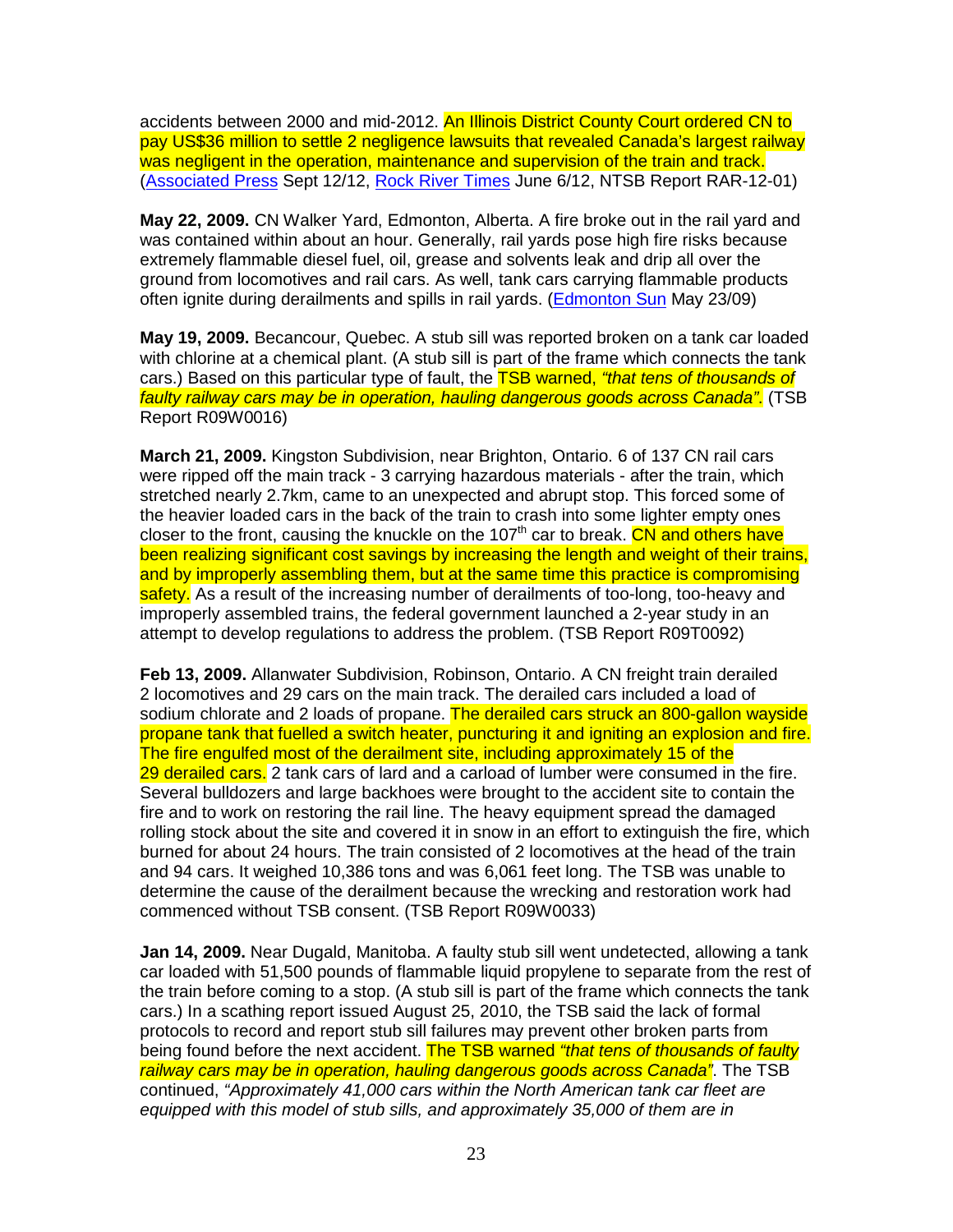dangerous goods service…These numbers are alarming and must not be ignored." Adding to the concern, Transport Canada, the regulator, was either unaware of, or had limited information regarding, stub sill failures so the problem has gone undetected. The TSB strongly suggested Transport Canada take the lead in coordinating with the railway industry and other North American regulators on the issue of reporting stub sill failures. (This does not appear to have been done.) Adding to the risk, the TSB said today's trains are longer and heavier than ever, making them more difficult to control. Alarmingly, stub sills manufactured according to older design criteria may be more susceptible to failure in the current operating environment of longer heavier trains. Prior to the mid-1990's, an average train in main-track service was about 5,000 feet long and weighed 6,000 to 7,000 tons. Following the privatization of CN in 1995, some of the trains are now over 12,000 feet long and weigh more than 10,000 tons. (TSB News Release Aug 25/10, TSB Report R09W0016)

**Dec 31, 2008.** Drummondville Substation, near Villeroy, Quebec. 33 CN cars derailed on the main track - 7 tank cars with residue, 6 empty box cars and 20 loaded covered hopper cars. 2 main-track turnouts were damaged. A switch heater gas line was severed, causing about 2,000 gallons of propane gas to leak into the air. About 500 feet of track were destroyed. The train consisted of 3 locomotives and 115 cars (70 loaded and 45 empty), weighed 10,800 tons and was 7,000 feet long. The local fire department was advised by local residents of the accident, arrived on the scene shortly thereafter, and established a safety perimeter, evacuating about 70 residents from the area. Passenger and freight train service were suspended for several days. The TSB reported that the train derailed when the switch heel block joint failed under the weight of the train, and that a simple wrench test would have detected the loose switch bolts. (TSB Report R08Q0028)

**Dec 18, 2008.** Edson Subdivision, Peers, Alberta. A CN freight train weighing 9,444 tons and 8,244 feet long derailed 48 of its 147 cars on the main track. The derailed cars included 16 loaded hopper cars, 7 loaded centre beam bulkhead flat cars, 3 loaded box cars, 12 empty covered hopper cars, a loaded gondola, and 9 tank cars carrying residue. The first 6 derailed cars had left the track on the high side of a curve. The following 42 cars were derailed on both sides of the track. About 1,715 feet of main track were damaged. The TSB reported that, as the train was travelling through the curve, the high rail likely broke under the 21st car or one of the adjacent cars due to heavy loads and inservice forces. (TSB Report R08E0150)

**Oct 21 & 22, 2008.** Symington Yard, Winnipeg, Manitoba. 3 CN cars derailed in the yard on October 21. On October 22, a CN mechanical crew was cleaning up the derailment site. While one of the clean up crew members was monitoring a crane that was lifting a derailed car, the employee was struck by a locomotive that was in switching operation right next to the derailment work site. The employee, who suffered a broken wrist, a facial laceration and a bruised knee, was taken to the hospital. The TSB questioned why CN decided to resume normal switching operations so quickly and so close to the derailment site where clean up activities were underway. This resulted in reducing the physical space available to the clean up crew and, therefore, the level of protection. The locomotive struck the employee because the physical space required to conduct re-railing activities was insufficient. (TSB Report R08W0219)

**Oct 1, 2008.** Near Hamiota, Manitoba. 11 empty cars of a 153-car CN train derailed, causing major damage to both the rail lines and the cars. (TCRC76 Oct 2/08)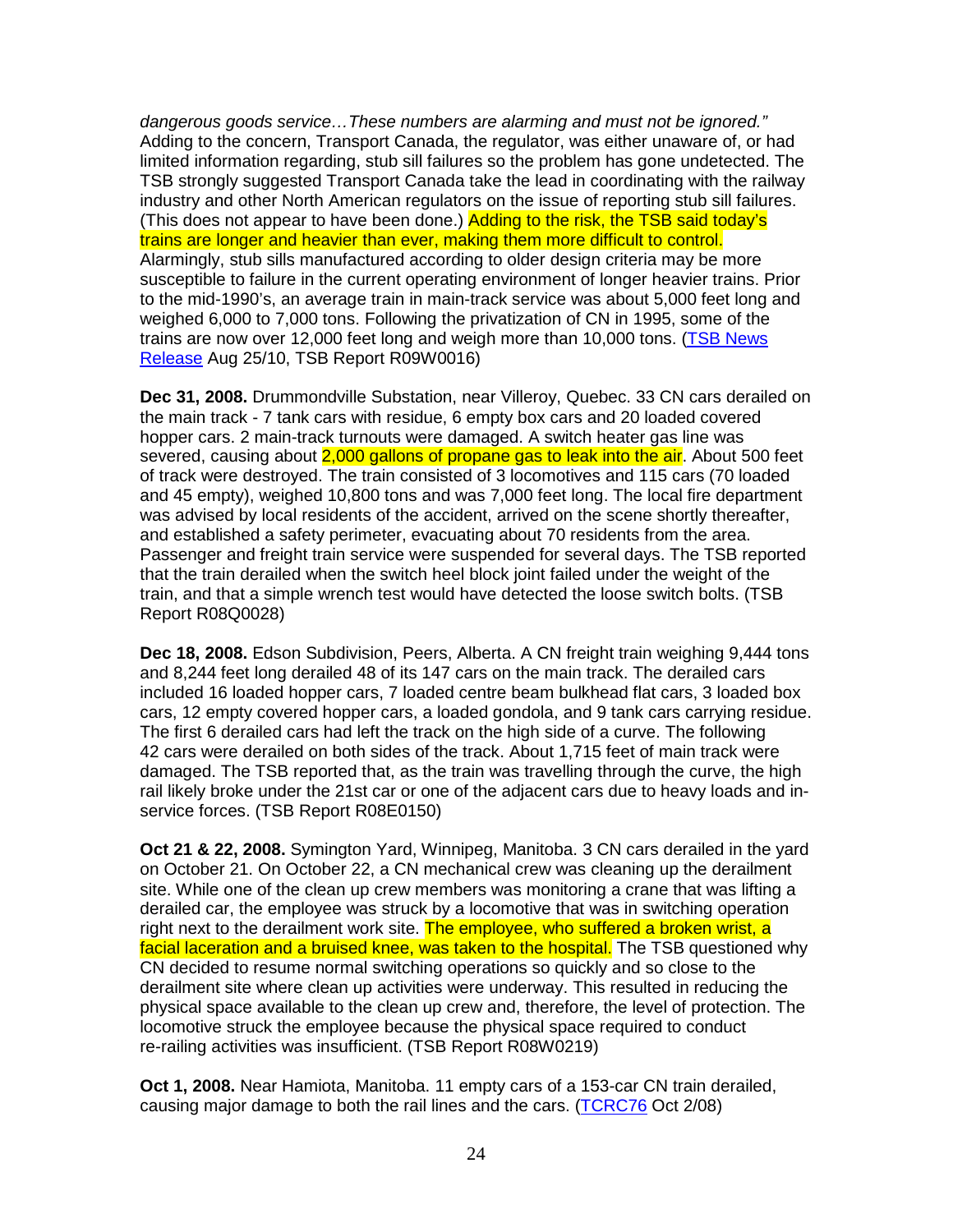**July 3, 2008.** CN Bedford Subdivision, Halifax, Nova Scotia. A Via Rail train was moving westward exiting a loop track. At the same time a CN train was reversing eastward toward Halifax Ocean Terminals. In an area where sightlines were restricted due to the curvature of the track and a rock cut, the 2 trains collided. As a result of the collision, 2 locomotives, a baggage car and 5 coaches of the Via train were severely damaged. There was also some track damage. (TSB Report R08M0063)

**June 23, 2008.** Wabamun, Alberta. A stub sill on a tank car completely severed from the car during normal CN train operation. The car was scrapped with, unfortunately, no record of the stub sill failure which could have helped fix the problem on many other tank cars carrying dangerous goods. (A stub sill is part of the frame which connects the tank cars.) Based on this particular type of fault, the TSB warned, "that tens of thousands of faulty railway cars may be in operation, hauling dangerous goods across Canada". (TSB Report R09W0016)

**May 2008.** Standing Committee on Transport, Infrastructure & Communities released its report on Rail Safety in Canada. The report was particularly critical of CN's carrying out of safety standards and manner of reporting safety issues. The Committee wrote, "Due to the frequency of rail accidents in Canada in the last few years, notably in British Columbia, Alberta, Ontario and Quebec, there is a concern that the rate of accidents is on the rise. The repercussion from these accidents has been severe in terms of human fatalities and environmental damage." The Committee remained concerned about both the increase in main track derailments and the need for better rail safety generally across the country. There is a lack of accountability by both Transport Canada and the railroads with regard to rail safety. Transport Canada is not accountable enough in enforcing safety regulations, ensuring the implementation of safety procedures is more consistent across the country, conducting safety audits and making safety audit results public. Transport Canada needs more resources and needs a more hands on approach to rigorous inspection programs and to enforcing safety regulations. The railways, particularly CN, were criticized for the lack of meaningful management-employee consultations, poor crew training, poor employee fatigue management, and poor prioritizing and carrying out of safety procedures. The Committee also criticized Transport Canada and the railways for the serious delays in implementing the Safety Management Systems, developed 7 years earlier. On a scale of 1 to 5, with 5 being the optimal level, CN was at level 1 or 2, CP at 3 and Via Rail at 4 in terms of progress to properly implement the Safety Management Systems. CN employees were reluctant to report safety violations, for fear of reprisals from the company, and stated they were working within a "culture of fear". The fear of discipline for reporting safety violations was viewed by CN employees as a major deterrent to reporting such violations. The Standing Committee developed 14 recommendations to address the above-mentioned shortcomings. (Standing Committee Report May 2008, Maclean's July 7/08)

**Feb 18, 2008.** Oakville Substation, Aldershot, Ontario. 20 CN cars derailed including 5 residue tank cars - 3 containing sulphuric acid residue and 2 containing sodium hydroxide residue. There was significant structural damage to a neighbouring industrial building. The train consisted of 3 locomotives and 139 cars (79 loaded, 43 empty, and 17 residue tank cars). It weighed 11,908 tonnes and was 8,027 feet long. The TSB reported that a rail car wheel broke while the train was moving through a curve in the track. The wheel was defective and had been deteriorating for some time. The TSB said without an appropriate quality assurance process for inspecting wheels, derailments will continue. (TSB Report R08T0029)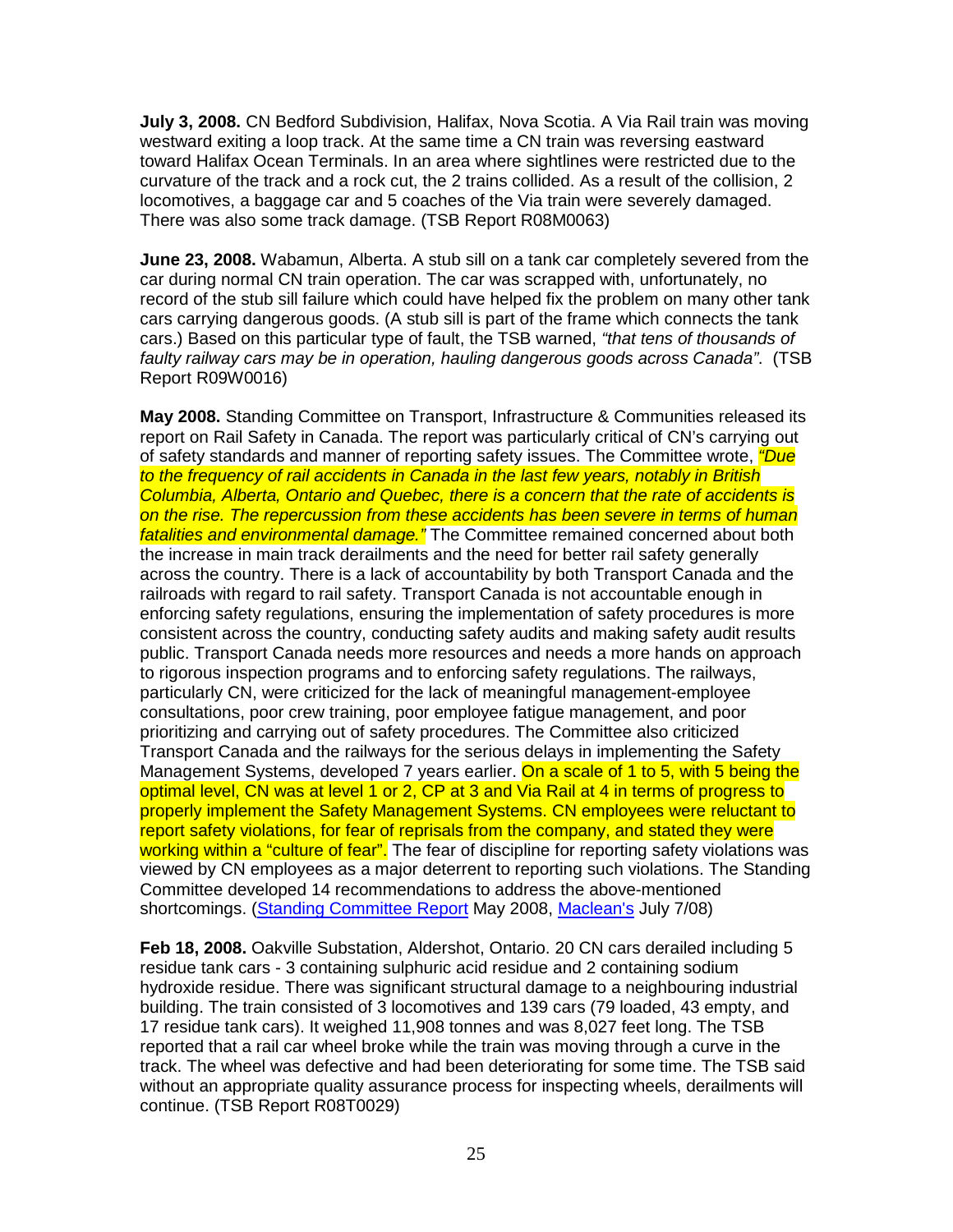**Oct 30, 2007.** Malport, Ontario. A CN freight train derailed while stopping to set off a block of intermodal cars. The train consisted of 4 locomotives at the head of the train and 131 cars (59 loaded and 72 empty), was 7,839 feet long and weighed 7,810 tons. 32 cars derailed and about 2,500 feet of track were destroyed or damaged. The TSB investigation determined that weakened track rolled over, initiating the derailment. The derailment actually consisted of 2 separate derailments, an initial one involving only 2 cars, and then a subsequent one that resulted in other derailed cars continuing to spread rail until the added drag finally brought the train to a stop. (TSB Report R07T0323)

**Oct 27, 2007.** Edson Subdivision, Peers, Alberta. A CN train did not stop prior to a stop signal on the main track and collided with a second CN train that was entering the siding. As a result of the collision, the locomotives and 22 cars of the train that could not stop derailed; 10 other cars were damaged but did not derail. 5 cars on the train that was hit derailed and 4 other cars were damaged but did not derail. The TSB reported that the locomotive engineer in the train that failed to heed the stop signal was fatigued. The report said despite previously-acquired knowledge on employee fatigue, the countermeasures that CN had in place were ineffective. In view of the severity of the accident and the availability of other crews at that location, consideration should have been given to relieving the crew from the train that missed the stop signal. (TSB Report R07E0129)

**Sept 17, 2007.** Halton Subdivision, MacMillan Yard, Toronto, Ontario. A CN train remotely controlled by Beltpack and consisting of 67 loaded cars and 30 empties sidecollided with the tail end of a second CN train. 2 locomotives and 2 cars from the remotely controlled train derailed. 6 cars on the other train derailed and/or sustained damage, including 2 special dangerous goods tank cars containing chlorine gas. Both of these cars were severely damaged. About 3,785 litres of diesel fuel spilled from the derailed locomotives and seeped into the ground. About 3,000 litres of diesel fuel were reported to have been recovered and 4 tons of contaminated soil was removed. The extent of environmental damage was not disclosed. The remotely controlled train weighed 9,054 tons and was 5,914 feet long. The TSB reported that the new conductor operating the train by Beltpack remote control had inadequate training and experience for switching long, heavy trains by remote control. The TSB also indicated that the train was actually too long and too heavy to be operated by remote control at all. (TSB Report R07T0270)

**Sept 17, 2007.** 48km east of Terrace, British Columbia. 29 of 99 grain cars derailed on CN's northern B.C. main line. (Business Edge May 10/07)

**Aug 4, 2007.** Chetwynd Subdivision, CN Yard, Prince George, British Columbia. During a switching operation in the yard located on the banks of the Fraser River, a CN train remote controlled by a Beltpack and pulling 53 loaded cars struck a second CN train which was entering the yard. The remote controlled train struck a car loaded with gasoline, derailing it as well as the adjacent car also loaded with gasoline. 2 locomotives, a yard slug unit (a car that provides traction and braking effort to a locomotive) and a centre beam flatcar loaded with lumber in the remote controlled train derailed. A massive fire broke out, burning and destroying the 2 tank cars loaded with gasoline, the centre beam flatcar, as well as the 2 locomotives and slug unit of the remote controlled train. About 172,600 litres of fuel (1,600 litres of diesel and 171,000 litres of gasoline) were spilled, some of which was consumed by the fire. Water bombers were called in to help fight the fire. Health officials issued a voluntary evacuation order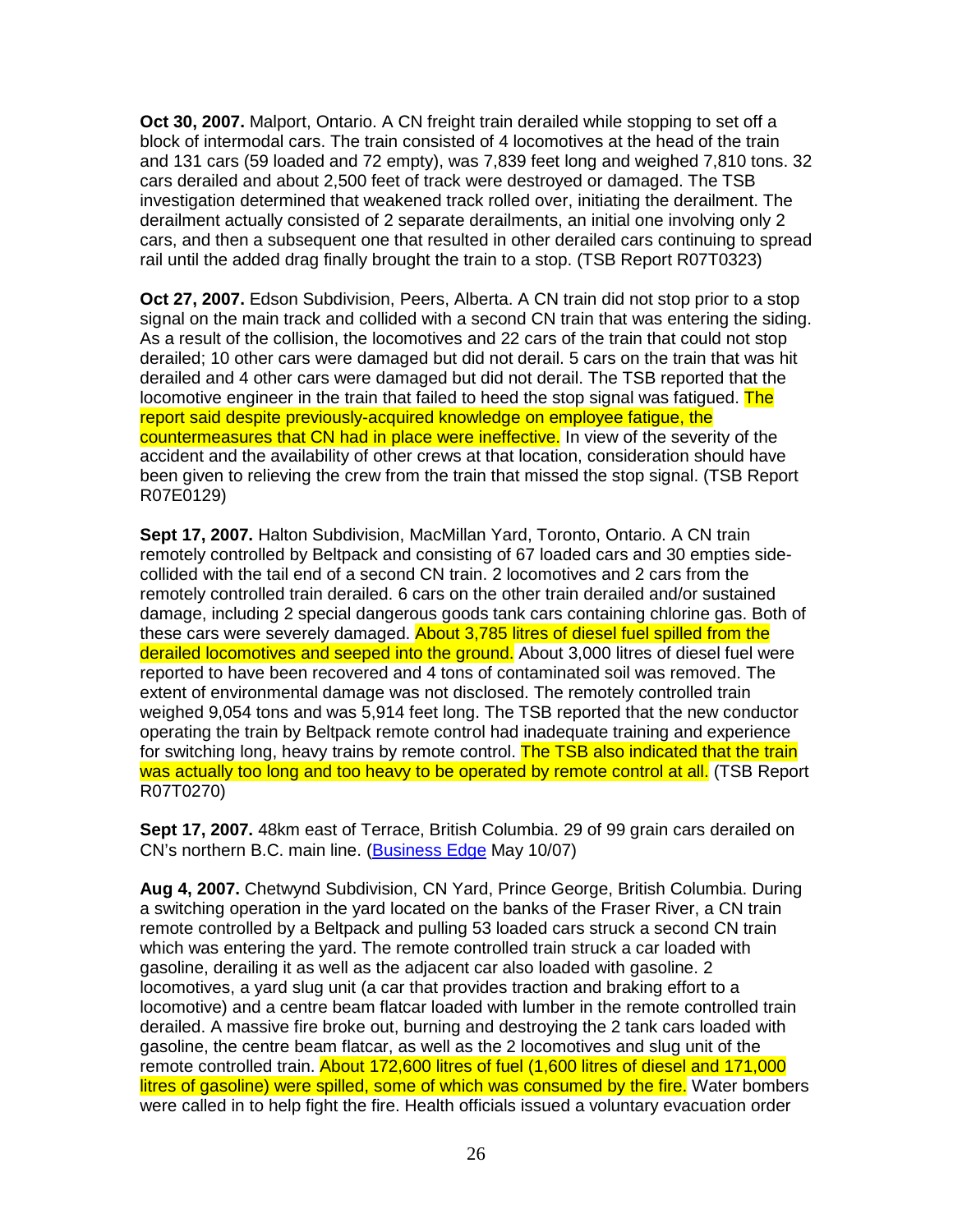for nearby residents. An undisclosed amount of gasoline also spilled into the nearby Fraser River as slicks were seen swirling downstream. The extent of environmental damage was not disclosed. The TSB investigation reported that the CN staff operating the train by remote control Beltpack were inadequately trained and had no experience switching long, heavy trains by remote control. (CBC News Aug 4/07, TSB Report R07V0213)

**April 28, 2007.** Kingston Subdivision, Cobourg, Ontario. A CN freight train derailed a Herzog track maintenance machine and 21 empty multi-level cars on the main track. During the derailment, the fuel tank on the Herzog maintenance unit was punctured, spilling about 9,084 litres of diesel fuel. The fuel ignited, setting fire to the Herzog unit and about 1,000 feet of track structure, including the Burnham Street level crossing. The local fire department responded and extinguished the fire. The train consisted of 3 locomotives at the head of the train and a mix of 84 empty and loaded cars. It was 9,602 feet long and weighed 9,000 tons. The TSB investigation determined that the marshalling of the train, with placement of a car equipped with non-standard couplers at the head-end of a train with significant trailing tonnage, was a contributing factor to the accident. A quote from the TSB report read, "CN's train design planning system does not take weight distribution within the train into consideration when the train service plan is produced. In comparison, other Canadian railway companies require that freight trains be made up…with the loads marshalled closest to the locomotives to reduce the probability of undesirable track/train dynamics occurrences." The TSB also wrote, "Despite a recent derailment under similar circumstances where Canadian National investigators were made aware of the unique coupler design of the Herzog machine, the machine was allowed to be marshalled in trains without additional restrictions." (TSB Report R07T0110)

**March 29, 2007.** North of Huntington, Quebec. A CN freight train derailed 8 cars on the main track. 4 of the derailed cars were tank cars loaded with sulphuric acid (a dangerous good), 2 cars were loaded with wood products and 2 cars were loaded with paper. 6 of the cars, including 3 of the tank cars loaded with sulphuric acid, flipped over on their sides down an embankment. The train consisted of 2 locomotives and 80 cars (78 loaded and 2 empty). It was 4,771 feet long and weighed 10,382 tons. About 1,200 feet of track were damaged. In some places the track had buckled and was forced laterally up to 2 feet. The TSB reported the rail anchoring condition was poor and may have contributed to the derailment. (TSB Report R07D0030)

**March 12, 2007.** Queen's switch, Kingston, Ontario. CN freight train derailed 32 cars. (Colin Churcher's Railway Pages)

**March 7, 2007.** Chicago, Illinois. The crew of a CN train left 2 locomotives, which had only air brakes applied, on a grade at CN's Lumber Street interchange. The 2 uncontrolled and unmanned locomotives rolled about 1,789 feet along CN's track and onto Amtrack's track where they collided with the lead locomotive of a standing Northern Illinois Regional Commuter Railroad (Metra) train. About 55 passengers were aboard the eighth Metra passenger car at the time of the collision. The other 7 passenger cars were empty. 7 passengers and the Metra engineer and assistant conductor were transported to area hospitals with minor injuries. The total property damage was estimated to be \$75,766. The NTSB determined the probable cause of the collision was the failure of the CN engineer and conductor to properly secure the CN locomotives before leaving them unattended. (NTSB Report RAB-07-04)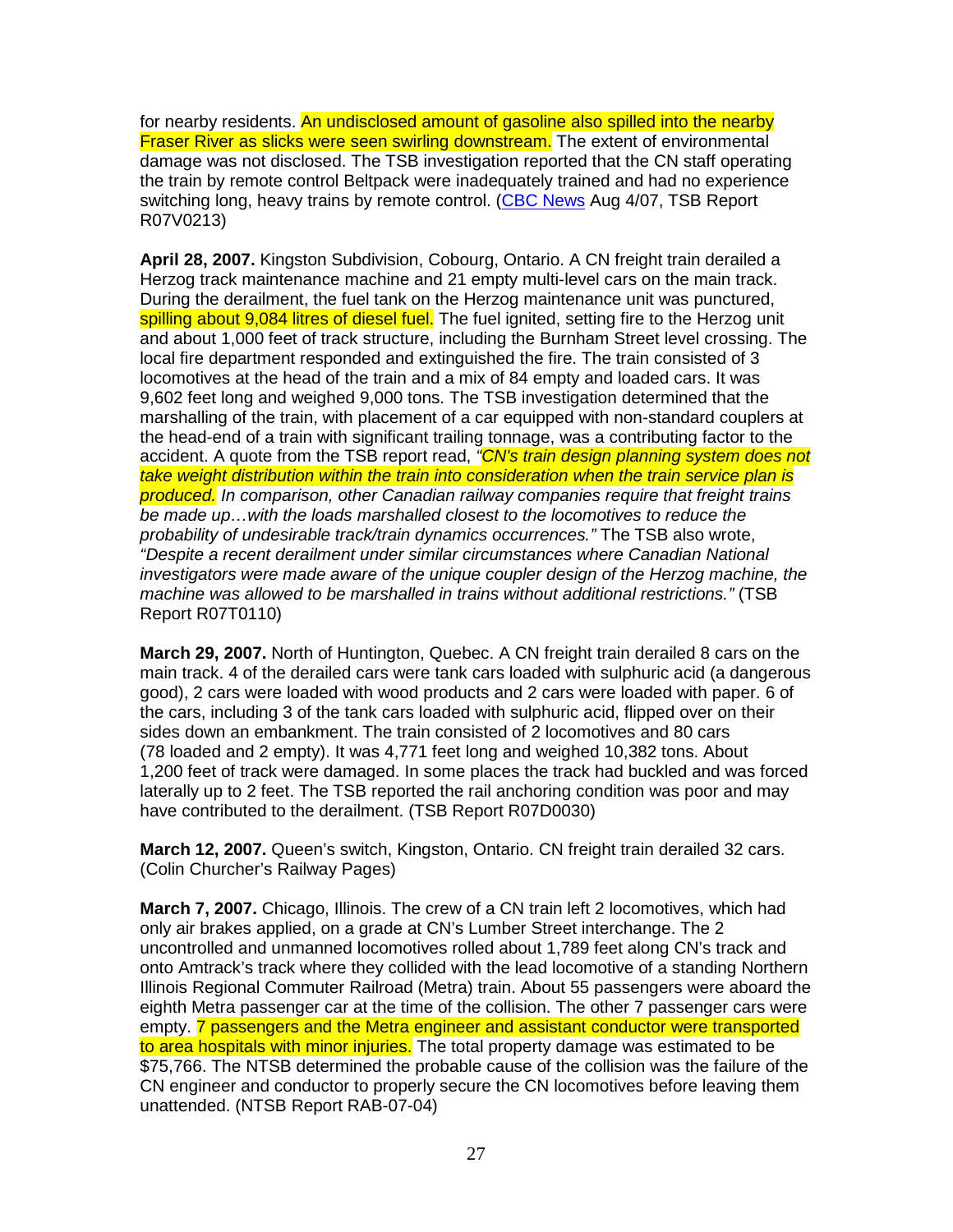**March 3, 2007.** Napadogan Subdivision, Juniper, New Brunswick. A CN freight train derailed 18 cars, including 3 dangerous goods tank cars (liquefied petroleum gas residue) on the main track. The derailed equipment consisted of 12 empty covered hopper cars, 2 tank cars that contained non-dangerous goods residue, and 3 tank cars which contained liquefied petroleum gas residue. They had detached from the train and piled up on either side of the main track. 10 of the cars were destroyed. The 3 liquefied petroleum gas tank cars experienced some jacket damage. Rail car wheel sets were strewn about the derailment site. There were more than 50 broken rails in the 14 miles between Juniper and the accident site. Damaged infrastructure included 2 switches, a hot box detector and its associated bungalow, a private crossing for a logging road, as well as 14 miles of track. The train consisted of 3 locomotives and 100 cars (42 loaded, 49 empty, and 9 with residues), weighed 7,600 tons, and was 6,850 feet long. The TSB reported the train derailed following the fracture of a wheel caused by the improper functioning of the car's air brakes due to a stuck slide valve on the service portion. (TSB Report R07M0017)

**Feb 13, 2007.** Sprague Subdivision, Symington Yard, Winnipeg, Manitoba. A CN train remote controlled by a Beltpack was accidentally made to travel westward during a switching operation when the operator meant to send the train eastward. The remote controlled train sideswiped a second CN train that was outbound. 4 empty covered hopper cars from the remote controlled train derailed. A total of 9 cars were damaged. The first 2 derailed cars were on their side, the third car came to rest at a 45° angle and the fourth derailed car remained upright. On the outbound train, 3 covered hopper cars loaded with grain and 1 empty covered hopper car were damaged. As well, a stationary empty auto rack car, which was stored on an adiacent track, was damaged. The TSB warned that greater care was required by CN operators who control trains in rail yards with remote controls. In this particular case, the operator was sitting in a motor vehicle that was travelling away from the train which made it very difficult to visually monitor the train he was operating by remote control. (TSB Report R07W0042).

**Feb 12, 2007.** Drummondville Subdivision, near Drummondville, Quebec. 8 of 105 cars in a CN freight train derailed when a knuckle on the  $75<sup>th</sup>$  car broke. 1 of the derailed cars was a tank car with aviation fuel residue. About 850 feet of track were damaged. The train was pulled by 5 locomotives all located at the front end of the train, was 7,006 feet long and weighed 10,815 tons. The TSB investigation determined that the improperly assembled train (empty cars ahead of loaded cars) contributed to the derailment. CN and others have been realizing significant cost savings by increasing the length and weight of their trains, and by improperly assembling them, but at the same time this practice is compromising safety. (TSB Report R07D0009)

**Jan 7, 2007.** Montmagny Subdivision, Montmagny, Quebec. A CN freight train derailed 24 cars (19 loaded and 5 empty) on the main track. 4 of the derailed tank cars contained sulphuric acid, a dangerous good. 1 of these cars was damaged which created a risk because it was located on a bridge over a river. The rest of the derailed cars included: 3 tank cars loaded with non-dangerous liquids, 4 centre beam flat cars, 2 automobile carriers, and 11 covered hopper cars. These cars were derailed in an accordion pattern across the main track, the station platform, and into the street behind the station. A workshop trailer owned by CN was destroyed, and the Via Rail station building and 2 inhabited houses were damaged. About 600 feet of track, a main-track turnout, numerous switch parts, the deck and the west span of the bridge over the Rivière du Sud were also damaged. The train consisted of 3 locomotives and 122 cars (72 loaded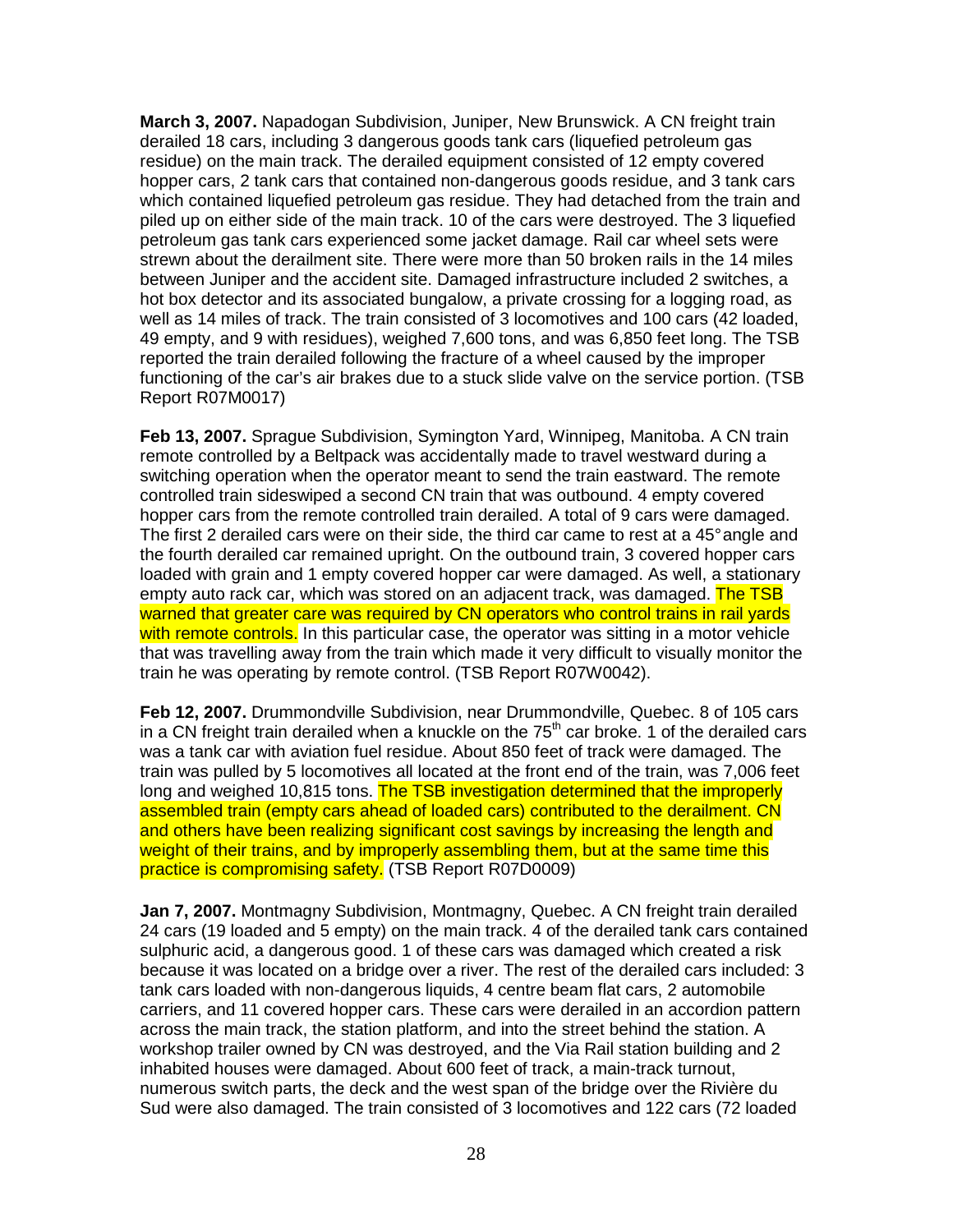and 50 empty), weighed 10,587 tons and was 8,384 feet long. The TSB reported that the train derailed when a switch point rail broke under the train. The TSB also suggested that, considering all the derailments in Canada, perhaps there is a need for tracks to be maintained at a level higher than that required by the Railway Track Safety Rules. (TSB Report R07Q0001)

**Nov 11, 2006.** Kingston Subdivision, Moira, Ontario. A spike puller operator on contract to CN was fatally injured while attempting to perform repairs to his Nordco Grabber Model A Spike Puller. The accident occurred when the right side joystick controller of the spike puller was inadvertently activated, causing the right-hand roller frame assembly to drop rapidly onto the machine operator underneath the machine. (TSB Report R06T0281)

**Aug 27, 2006.** Lac-Saint-Jean Subdivision, Chambord, Quebec. A CN freight train derailed 12 cars, 5 loaded and 7 empty, on the main track. The derailed equipment consisted of 4 gondola cars loaded with wood chips, 1 tank car loaded with a flammable liquid, 4 empty box cars, and 3 empty gondola cars. About 1,400 feet of track were damaged. The train consisted of 2 locomotives and 93 cars (20 loaded, 73 empty), weighed 4,980 tons and was 6,140 feet long. The TSB reported that the derailment was caused by wheel lift on a loaded wood chip car negotiating a curve in the track. As the car ran derailed, it damaged the track, leading to the derailment of 11 other cars. The TSB also reported on asymmetrical loading of car contents as a contributing factor. (TSB Report R06Q0096)

**July 14, 2006.** Oakville Subdivision, Mimico, Ontario. A CN freight train derailed 7 cars on the main track as it was passing over a switch. Derailed equipment fouled the 3 main tracks. The train derailed at a track buckle in an area of track that had undergone recent upgrades in the form of a new turnout installation and track resurfacing. In addition to the buckled track and damaged turnout, about 650 feet of the 3 main-line tracks were damaged during the derailment. The TSB attributed the derailment to track buckling caused by inadequate rail anchoring. (TSB Report R06T0153)

**June 29, 2006.** Lillooet Subdivision, near Lillooet, British Columbia. A CN freight train consisting of 1 locomotive and 1 car loaded with lumber derailed after losing control while descending a steep grade near Lillooet. When the crew realized the train was in a runaway situation, the conductor decoupled the loaded lumber car from the locomotive, climbed onto the car and began to make his way over the lumber to apply the hand brake located on the other end of the car. With the connection between the locomotive and the car severed, the 2 began to separate. Having separated from the locomotive by about 200 feet, the car derailed to the outside of a curve. The conductor was thrown from the derailing car and was killed. The lumber car came to rest about 1,000 feet below the rail right-of-way. The locomotive continued to accelerate. At a curve in the track, the locomotive derailed and slid about 800 feet down the mountain. The trainman was thrown from the locomotive and sustained fatal injuries. The locomotive engineer was thrown off and sustained serious injuries. The locomotive came to rest about 800 feet below the rail right-of-way. The TSB report contained many criticisms of CN and many recommendations to improve the safety of train travel in steep mountainous terrain. Brake shoe friction fade on the lumber car may well have contributed to the derailment. The TSB expressed concern that Transport Canada and CN had not followed the lead by the Association of American Railroads in improving brake shoe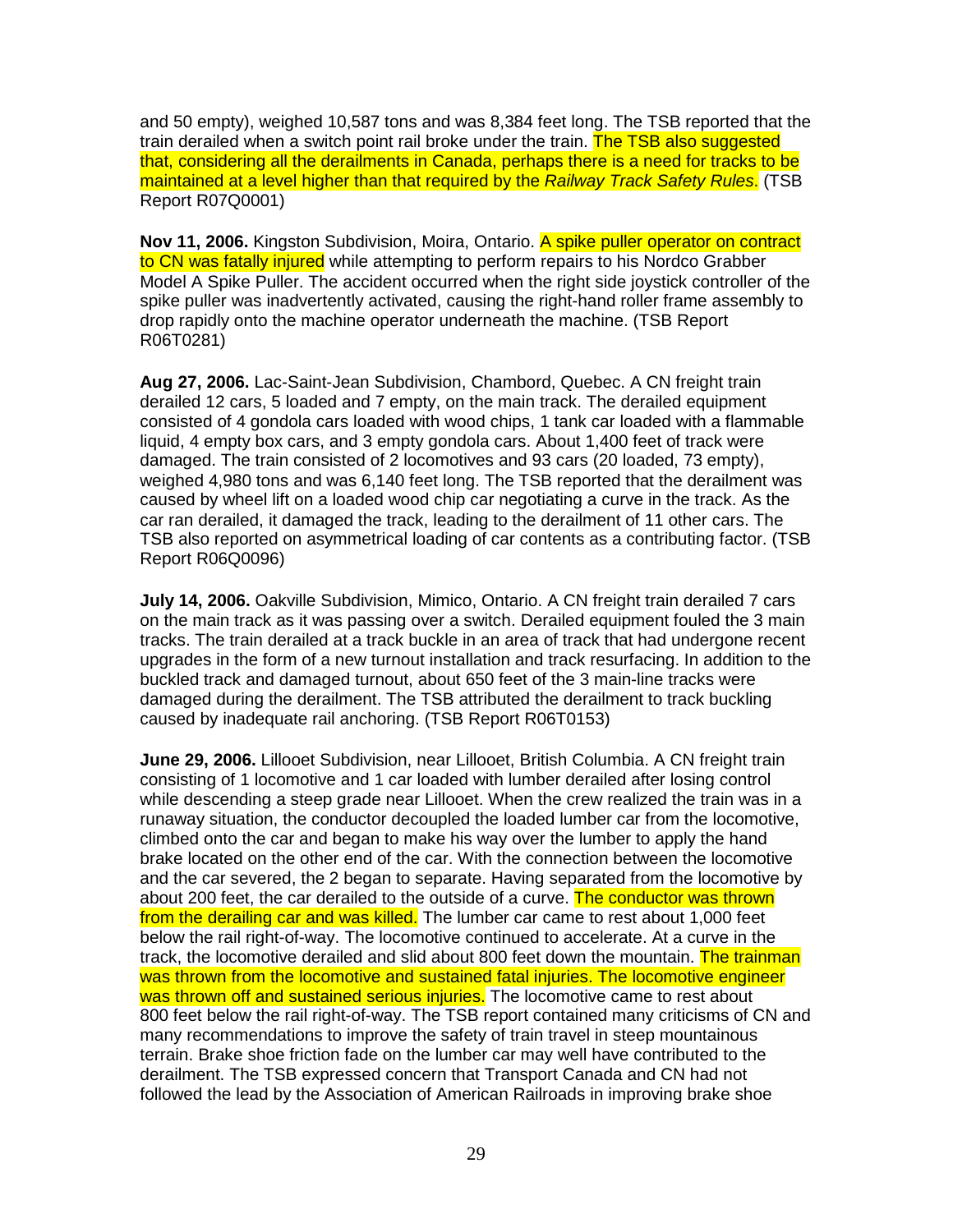design for heavier cars, and that heavier cars in Canada will continue to be operated using brake shoes designed to an older specification. CN employees had also previously raised concerns about the use of non-Dynamic Brake-equipped locomotives in steep mountainous territory such as Lillooet, but these concerns were not relayed to CN management. The TSB criticized CN for the failure of its safety management system to identify and mitigate risks in steep mountainous terrain and recommended that Transport Canada require CN to do so. Many local residents and ex-B.C. Rail employees criticized CN for not becoming better prepared for the added risks of rail travel in mountainous terrain when they bought B.C. Rail in 2004. (TSB Report R06V0136, several other sources)

**June 4, 2006.** Joliette Subdivision, Charette, Quebec. A CN freight train derailed 14 cars (10 loaded and 4 empty) on the main track, including 7 cars loaded with dangerous goods, while exiting a bridge. The dangerous goods cars included 2 cars loaded with gasoline, 3 cars loaded with fuel oil and 2 cars loaded with sulphuric acid. About 233,000 litres of hydrocarbons spilled from 3 tank cars and about 160,000 litres flowed down the river valley and into the Rivière du Loup right next to the derailment. Local fire and police departments; Environment Canada; the Canadian Forest Service; and Quebec Sustainable Development, Environment and Parks responded to the accident. Containment barriers were constructed in an attempt to slow the flow of the remaining hydrocarbons into the river. Skimmers and booms were installed on the Rivière du Loup in an attempt to collect hydrocarbons near the derailment site and downstream near the St. Lawrence River. Because the first responders arrived after most of the hydrocarbons had entered into the Rivière du Loup, only about 73,000 of the 233,000 litres of hydrocarbons were recovered. Spilled liquids continued being collected through the following winter months. The spill negatively impacted the bird and fish life along the Rivière du Loup. The train consisted of 3 locomotives and 142 cars; it was 6,760 feet long and weighed 12,290 tons. The TSB reported that rotting and otherwise deteriorating track ties and a lack of rail anchors were major contributors to the derailment and spill. (TSB Report R06Q0054)

**May 21, 2006.** Kamloops Yard, Kamloops, British Columbia. A CN train involved in a switching operation in the yard collided with an unoccupied Rocky Mountaineer Vacations (RMV) passenger train moving into the yard. 4 passenger cars derailed and the CN locomotive was heavily damaged. The CN train was 2,600 feet long, weighed 3,952 tons and consisted of 2 locomotives pulling 28 loaded and 13 empty cars. The TSB reported that the speed of the CN train and distance to the RMV train, along with the weight and lack of braking power on the trailing cars, resulted in the CN train being unable to stop before colliding with the RMV train. Although the CN train did not exceed 15 mph, the movement was unable to stop within one-half the range of vision of equipment as required by Canadian Rail Operating Rule 105. Communications between the rail traffic coordinator and train crews and between the 2 crews involved were inadequate to assist the crews in identifying each other's whereabouts. (TSB Report R06V0111)

**May 15, 2006.** Lac-Saint-Jean Subdivision, near Lac Bouchette, Quebec. A CN freight train derailed 18 cars (16 loaded, 2 empty) at a curve on the main track. The train consisted of 3 locomotives and 75 cars (72 loaded, 3 empty), weighed 8,780 tons and was 4,750 feet long. The TSB reported that the design and loading of the first 3 derailed cars contributed to the derailment and speculated that there must have been a warp in the track. (TSB Report R06Q0046)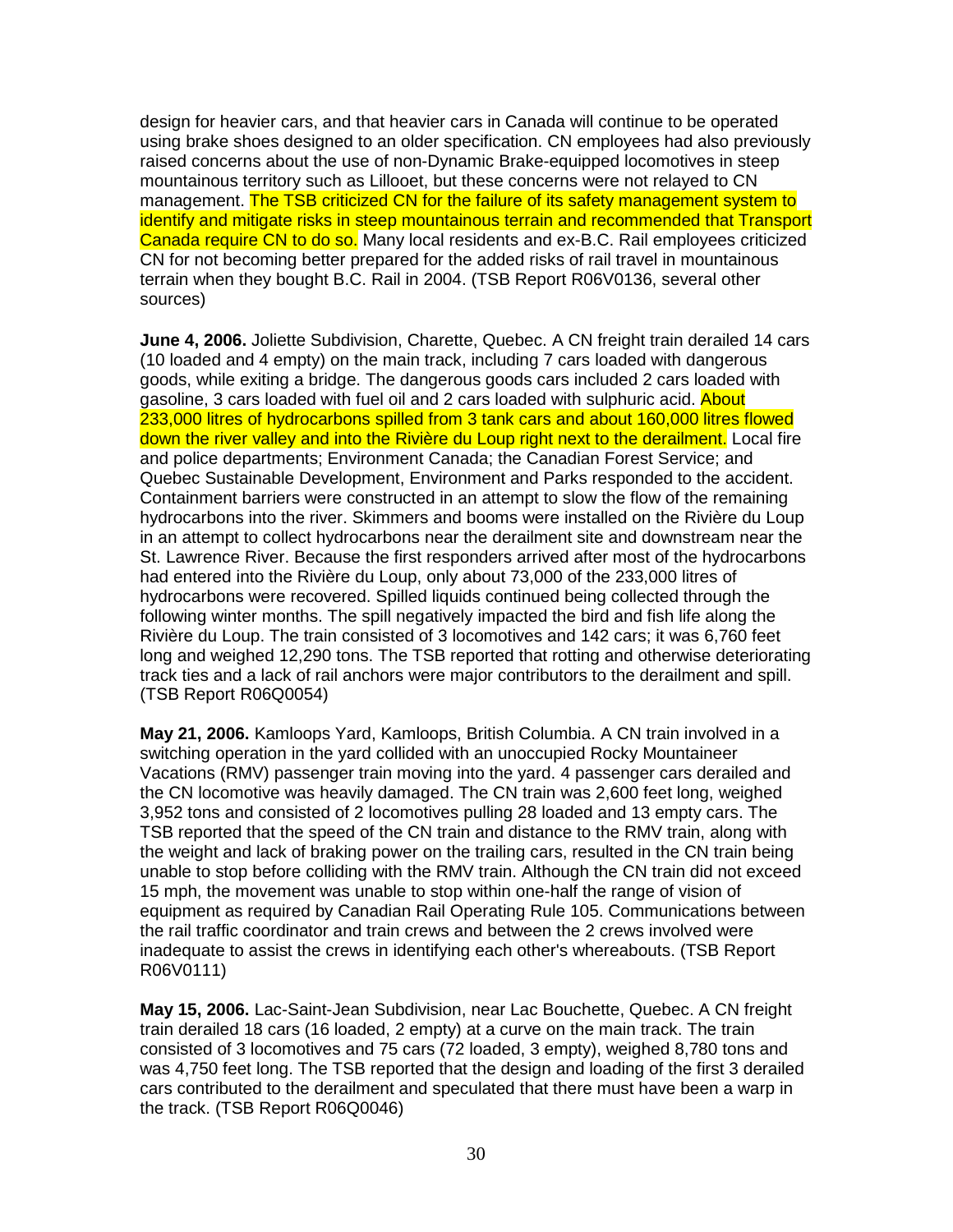**Aug 5, 2005.** Squamish Subdivision, north of Squamish, British Columbia. 9 CN Rail cars (1 loaded and 8 empty) flipped off the tracks, **spilling 40,000 litres of toxic caustic** soda (sodium hydroxide) into the Cheakamus River. The chemical compound stripped the river of oxygen and had a devastating impact on the river's fish population. All freeswimming fish occupying the river at the time of the spill were killed. More than 500,000 adult and young salmon, steelhead, trout and other fish species were killed. Fish died of suffocation from skin burns and gill haemorrhaging. British Columbia Environment staff said the spill decimated the river's fish population. Angling closures were issued on the Cheakamus and MamQuam rivers and a portion of the Squamish River in an attempt to help fish populations repopulate the sections impacted by the spill. Birds and mammals that relied on Cheakamus River salmon for food were also negatively impacted by the toxic spill. CN was assessed about \$200,000 for river clean up costs and was charged twice under the federal Fisheries Act and 3 times under the B.C. Environmental Management Act, which resulted in fines. The train consisted of 5 locomotives at the head of the train, 144 cars (3 loaded and 141 empty), and 2 locomotives behind the 101<sup>st</sup> car. It was 9,340 feet long and weighed 5,002 tons. The TSB blamed the derailment on human error, poor supervision, use of a too-long train and an improperly assembled train. (TSB Report R05V0141, Canada.com Aug 4/07, several other sources)

**Aug 3, 2005.** Edson Subdivision, Wabamun Lake, west of Edmonton, Alberta. 43 CN cars derailed along the shoreline of Wabamun Lake, spilling 1.3 million litres of heavy bunker C fuel oil that quickly spread across the lake. 100 Wabamun Lake residents blockaded the CN tracks for 5 hours to protest insufficient action by CN to contain or clean up the spill. Oil-slicked birds and other wildlife plus the oil-soaked lake shoreline became instant national news. 4 days later, CN revealed that 700,000 litres of Imperial Pole Treating Oil had also spilled into the lake. This hazardous chemical contained naphthalene and other polycyclic aromatic hydrocarbons that are highly toxic and linked to cancer. People who lived nearby were forced to evacuate their homes and cottages. Hundreds of oil-soaked birds died. Wabamun Lake is a popular angling lake, and fish were negatively impacted. CN spent an estimated \$28 million attempting to clean up the mess, with remaining costs covered by insurance. CN was forced into a compensation program for those whose properties were damaged. In May 2009, CN pleaded guilty to 3 charges, one under Alberta's Environmental Protection and Enhancement Act for failing to take all reasonable measures to contain and remedy the spill, one under the federal Fisheries Act, and a third under the federal Migratory Birds Convention Act. Fines issued by the court totaled \$1.4 million, which many Albertans did not think was sufficient, considering the magnitude of environmental damages, and considering it appeared that CN was more concerned about opening their track again than in containing and cleaning up the spilled dangerous goods. The train consisted of 3 locomotives, 117 loaded cars, 13 residue cars, and 10 empty cars. It was 8,547 feet long and weighed 15,562 tons. The TSB reported that a defective rail caused the train to fall off the tracks. (Wikipedia, TSB Report R05E0059, several other sources)

**July 31, 2005.** Val-d'Or Subdivision, Val-d'Or, Quebec. A CN freight train derailed 9 cars on the main track. 7 of the derailed cars were bulkhead flat cars loaded with logs, and 2 were gondola cars loaded with copper concentrate. 7 of the derailed cars flipped over on their sides and all 9 derailed cars were damaged. 1 wye track was destroyed, and 450 feet of main and wye track were damaged. The train was powered by 2 locomotives, and was hauling 26 loaded cars, 10 empty cars and 19 residue cars. It was 2,940 feet in length and weighed 3,800 tons. The TSB reported the accident occurred when a 25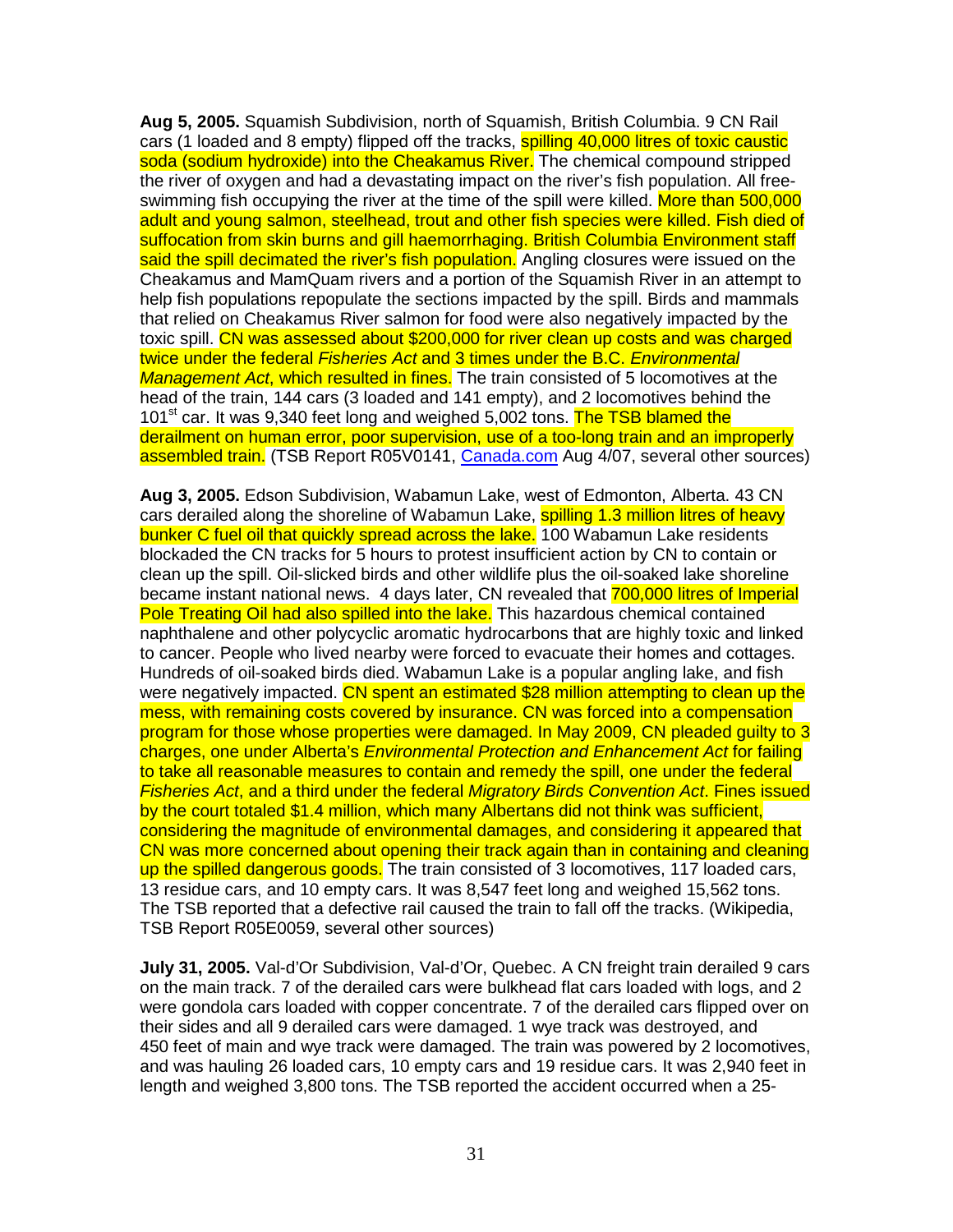year-old roller bearing on one of the bulkhead flat cars that derailed overheated and seized. (TSB Report R05Q0033)

**July 13, 2005.** Three Hills Subdivision, Sarcee Yard, Calgary, Alberta. A CN freight train derailed 2 cars in the yard, which fouled a switch and resulted in the following loaded tank car being hit by 2 locomotives of another train that was operated by Beltpack remote control. The collision punctured the tank car, spilling about 106,800 litres of aviation fuel onto the ground. Diesel fuel also spilled from one of the remote controlled locomotives' punctured fuel tanks. The extent of environmental damage was not disclosed. The 2 remote controlled locomotives also derailed. There was extensive damage to the 2 derailed locomotives, the 2 derailed cars, and another empty gondola car. Crossover switches, connecting track and about 300 feet of the yard lead track were destroyed. Calgary police and fire services controlled the site and protected against a potential fire hazard. 4 nearby businesses were evacuated as a precaution. The TSB reported that an improperly assembled train with empty cars ahead of loaded cars contributed to the derailment. Because CN did not investigate nor report to the TSB a prior, similar derailment at the same location, an opportunity was lost to review and identify safety deficiencies. (TSB Report R05C0116)

**July 10, 2005.** CN Yazoo Subdivision, Anding, Mississippi. 2 CN freight trains collided head on. The collision resulted in the derailment of 6 locomotives and 17 cars. About 15,000 gallons of diesel fuel were spilled from the locomotives and resulted in a fire that burned for about 15 hours. 2 crew members were on each train; all 4 were killed. As a precaution, about 100 Anding residents were evacuated. 7 residue tank cars containing hazardous materials were among the cars that derailed. 5 of those cars contained propylene residue, 1 contained isopropylamine residue, and 1 contained carbamate pesticide residue. 1 or more of the propylene tank cars vented due to pressure buildup from the extreme heat of the diesel fuel fire. CN provided the following cost estimates: \$9.6 million for equipment (locomotives and cars); \$65,000 for track and signals; \$316,800 for lading and environmental cleanup; and \$300,000 for wreck clearing. Property damage associated with the accident totaled \$9,665,000. Clearing and environmental cleanup costs totaled \$616,800. The extent of environmental damage was not disclosed. The NTSB determined that the probable cause of the collision was the failure of the northbound train to stop at a red signal, possibly due to crew fatigue. Contributing to the accident was the absence of a positive train control system that would have stopped the northbound train before it exceeded its authorized limits. Also contributing to the accident was the lack of an alerter on the lead locomotive that may have prompted the crew to be more attentive to their operation of the train. (NTSB Report RAR-07-01)

**July 4, 2005.** Kingston Subdivision, Prescott, Ontario. A CN freight train derailed all 51 of its cars on the main track. All of the cars toppled over on their sides. All of the cars contained hydrocarbon residue. 2 cars spilled gasoline and released nitrogen vapours. All of the cars were damaged and about 2,000 feet of main track were destroyed. The train consisted of 2 locomotives and 51 cars; the first 17 cars contained fuel oil residue and the trailing 34 cars contained gasoline residue. The train was 3,180 feet long and weighed 2,240 tons. The TSB reported the derailment was caused when a track moved out of alignment. Another contributing factor was a buckled track resulting from laying the track in cold weather. (TSB Report R05H0013)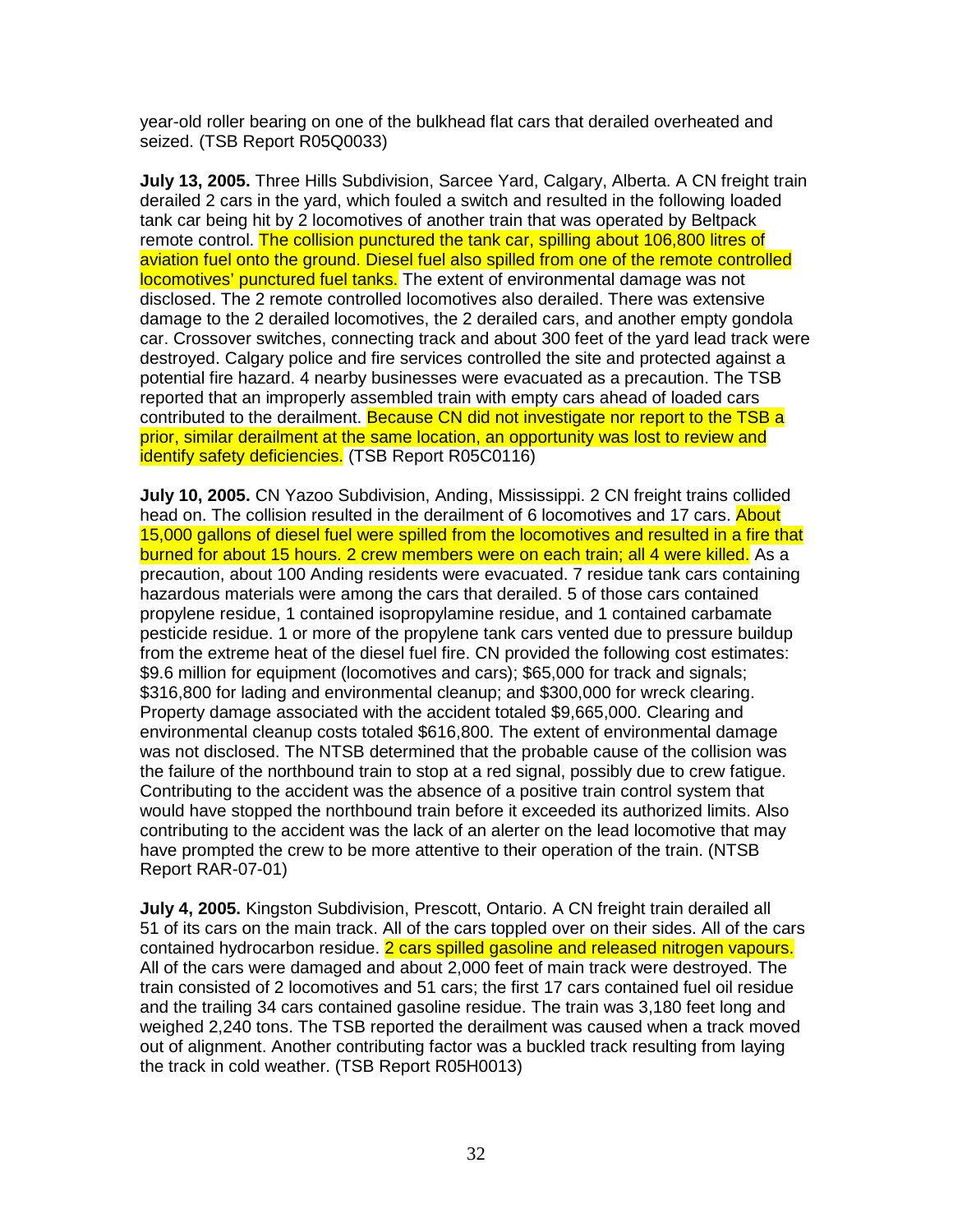**April 6 2005.** Scotford Rail Yard, Fort Saskatchewan, Alberta. An undisclosed amount of hydrogen peroxide spilled out of an overturned car when 8 CN tank cars of a 98-car train derailed. Other CN derailments in the same rail yard include one August 18, 2010 and another one November 21, 2010. (Fort Saskatchewan Record April 8/05)

**Feb 23, 2005.** Drummondville Subdivision, near Saint-Cyrille, Quebec. A CN freight train derailed 29 cars on the main track. 28 cars were destroyed and 1 car was damaged. 1 tank car carrying propane caught fire and exploded, causing major damage to a mill adjacent to the railway right-of-way. Other tank cars carrying dangerous goods including chlorine also derailed. Because of the fire and dangerous goods in the other tank cars, the area within a 1-kilometre radius of the accident site was sealed off and about 20 people were evacuated. About 600 feet of track were destroyed and about 4,000 feet of track were damaged. The train was 5,935 feet long, weighed 6,898 tons and consisted of 2 locomotives, 44 loaded cars and 45 empty cars, including tank cars containing chlorine, propane and other flammable liquids. The TSB reported the derailment was caused by a defective rail car wheel that failed, and pointed out that CN does not have a wheel impact load detector (WILD) between Halifax and Quebec, increasing the risk of wheel failure in eastern Canada. (TSB Report R05Q0010)

**Jan 12, 2005.** Letellier Subdivision, Winnipeg, Manitoba. A CN freight train derailed 10 cars including a tank car containing liquefied petroleum gas and a tank car loaded with liquid calcium chloride that overturned and spilled an undisclosed amount of its contents. The extent of environmental damage was not disclosed. 2 derailed loaded hopper cars blocked a public crossing. About 400 feet of track were damaged. The train comprised 1 locomotive, 30 loaded cars, 11 empty cars and 1 residue tank car. It weighed 4,297 tons and was 2,598 feet long. Several homes and businesses were evacuated due to the risks associated with derailed tank cars carrying dangerous goods. The TSB reported several factors that contributed to the derailment including track spacing anomalies, track out of alignment, track warp defects and roller bearing adapters that likely failed in 1 of the derailed cars. (TSB Report R05W0014)

**Nov 12, 2004.** Montmagny Subdivision, Levis, Quebec. 10 multi-platform CN container cars derailed on the main track. The cars were damaged, and 2 switches and 500m of track were damaged. The train was made up of 3 locomotives and 39 multi-platform container cars (113 platforms in all). It was 7,500 feet long and weighed 6,200 tons. The TSB reported that wheel failure caused the derailment. (TSB Report R04Q0047)

**July 25, 2004.** Bala Subdivision, Burton, Ontario. A CN freight train derailed 13 multiplatform intermodal cars carrying 88 containers. Containers carrying dangerous goods including paint and paint thinners were heavily damaged with liquid product spilling from at least one of the containers. About 2,300 feet of track were destroyed. The train consisted of 2 locomotives and 28 loaded intermodal cars. It was 5,919 feet long and weighed 5,750 tons. The TSB reported the following as contributing to the rail rollover that caused the derailment: car design, lacking rail lubrication, track fastening system, and track geometry. A local landowner whose property was damaged by the derailment was not contacted by CN. It took some time for CN to finally clean up the mess on the private land left by the derailment. (TSB Report R04T0161)

**March 17, 2004.** Lac-Saint-Jean Subdivision, Linton, Quebec. A CN train derailed 22 cars at a curve on the main track. 18 cars were destroyed, 4 cars were damaged, and about 140m of track were destroyed. The derailed cars slid down the Batiscan River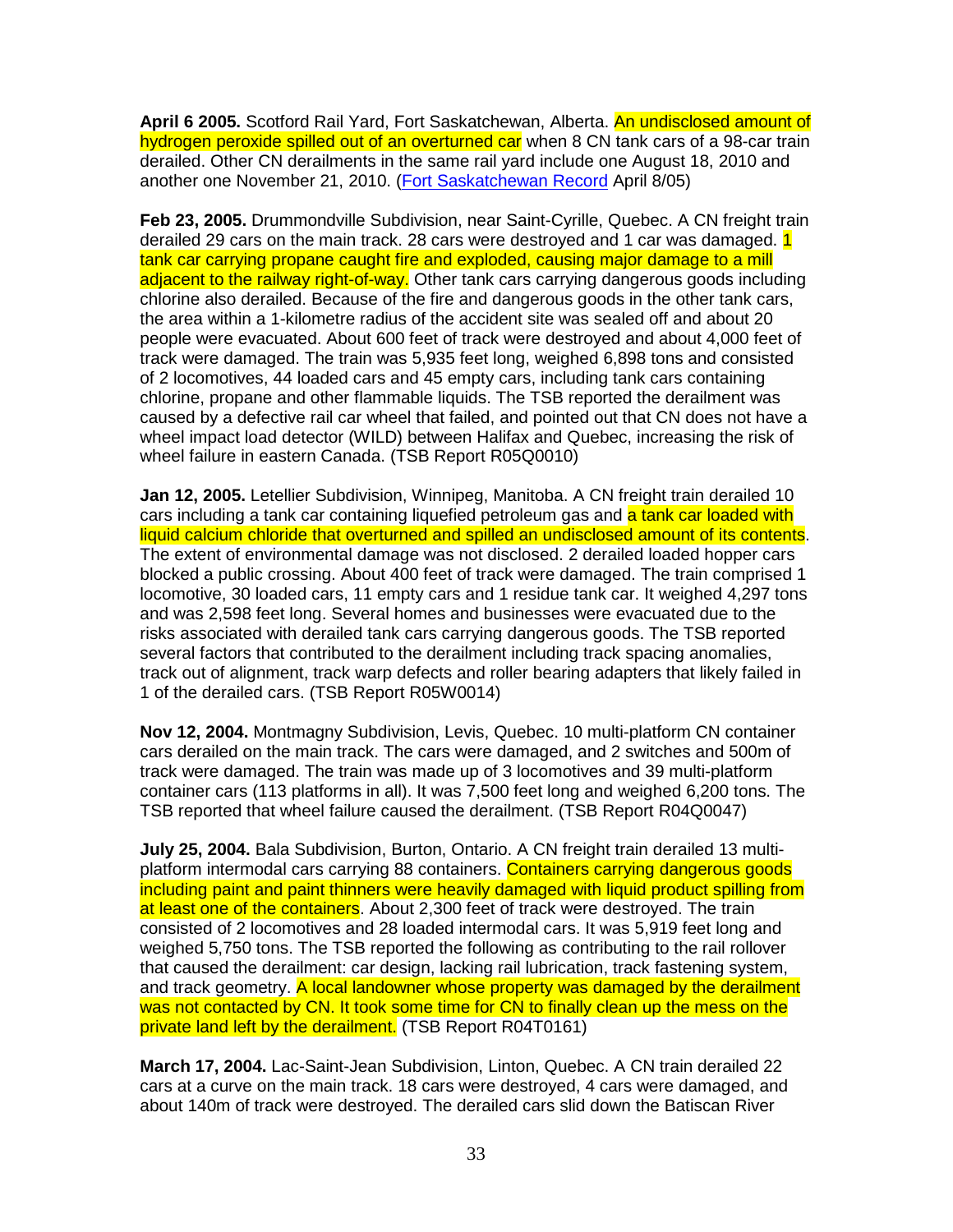bank. The train consisted of 4 locomotives and 66 cars, 56 loaded and 10 empty. It was 4,060 feet long and weighed 6,960 tons. A broken rail caused the initial derailment. (TSB Report R04Q0016)

**Feb 17, 2004.** Sprague Subdivision, Symington Yard, Winnipeg, Manitoba. A CN train operated by Beltpack remote control derailed 17 intermodal container car body platforms at a switch in the yard. The Beltpack remote control operator was controlling the train movement from inside a motor vehicle, which is routinely done at the Symington Yard. About 1,600 feet of track were damaged. The TSB reported the location of the Beltpack remote control operator inside a vehicle, well in advance of and facing away from the remote controlled train, left the train movement unmonitored and increased the severity of the derailment, which was initially caused by a switch malfunction. (TSB Report R04W0035)

**Feb 7, 2004.** Montmagny Subdivision, Montmagny, Quebec. A CN freight train derailed 27 cars on a bridge over the Du Sud River, including a pressurized tank car loaded with liquefied chlorine gas. All of the derailed cars were damaged beyond repair. About 1,500 feet of track and 2 public crossings were damaged. The entire timber deck of the bridge and the pedestrian walkway located on the north side were destroyed. 3 bridge spans were damaged beyond repair and required total replacement. The other 6 spans sustained major damage. The train was 5,489 feet long and weighed 9,102 tons. It consisted of 2 locomotives, 70 loaded and 24 empty. During the derailment cleanup and bridge repair work, traffic had to be rerouted on a temporary bypass track constructed over the river. The extent of environmental damage incurred by the derailment and subsequent repairs was not disclosed. The TSB reported that truck hunting (lateral oscillation of car between the tracks at high speeds) on one or more empty cars contributed to the derailment. The investigation was also confused by an inaccurate list of car positions within the train. (TSB Report R04Q0006)

**July 30, 2003.** Drummondville Subdivision, Villeroy, Quebec. A CN train derailed 32 intermodal platforms on the main track. 31 platforms were damaged, and 1 platform was destroyed. About 2,200 feet of track were destroyed, and another 1,900 feet were damaged by the derailment. The track underneath the last 30 derailed platforms was completely destroyed. In the zone of destruction, the majority of the ties were in poor condition, showing signs of water saturation and rot through half of their thickness. 2 farm crossings were destroyed and the third was seriously damaged. The train, an intermodal express freight train, was 9,973 feet long and weighed 9,310 tons. It consisted of 4 locomotives and 145 loaded intermodal platforms. Some of the cargo was dangerous goods. The TSB reported that the train derailed as a result of a track buckle while travelling above the speed limit over track on which maintenance work was being performed. The TSB also criticized the operators for not following proper safety procedures or CN for not conducting proper safety training. (TSB Report R03Q0036)

**May 21, 2003.** Bala Subdivision, Gamebridge, Ontario. A CN train derailed 49 cars on the main track at a highway crossing. The derailed equipment included 21 tank cars loaded with sulphuric acid, 2 empty box cars, and 26 box cars loaded with paper. About 250 tons of sulphuric acid spilled from 3 tank cars. A small fire started. An underground fibre-optic cable was severed, disrupting service for 16 hours. Some 1,700 feet of track were destroyed. Highway 12 was closed in the vicinity of the derailment area for 5 days. Some 50 people were evacuated due to the toxic nature of the spilled sulphuric acid and to ease clean-up operations. 2 firefighters suffered minor fume inhalation, and a local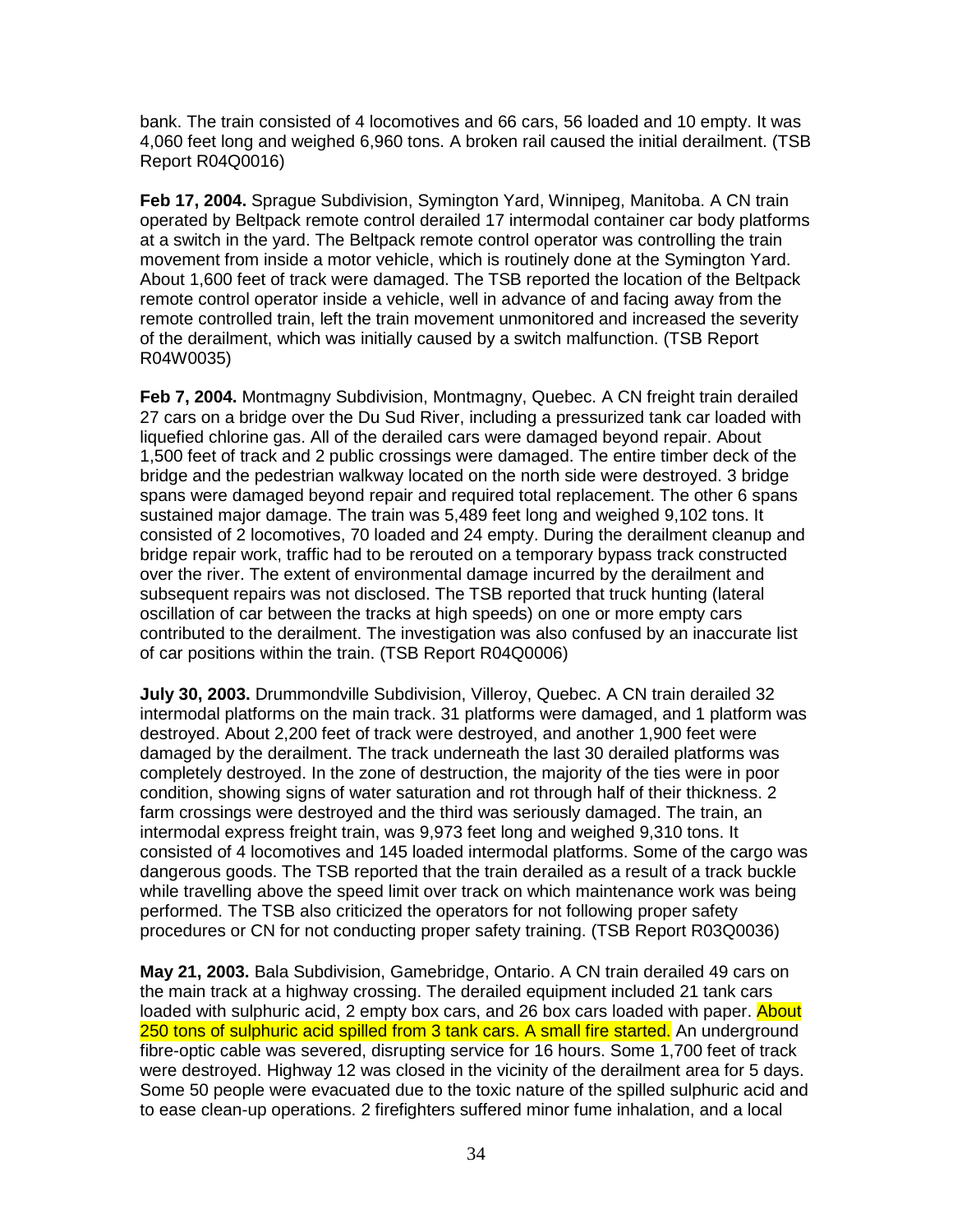citizen suffered acid burns to his feet. The extent of environmental damage was not disclosed. The train weighed 11,800 tons and was 5,889 feet long. It was hauling 103 loaded cars, 8 empty cars, and 1 residue car. The TSB reported track defects at the Highway 12 crossing and decreasing time set aside by management for proper inspection and routine maintenance. As well, the train had been improperly assembled with empty cars ahead of loaded cars. (TSB Report R03T0157)

**May 16, 2003.** Thompson, Manitoba. Several thousand hectares of land burned from a CN-caused wildfire. Suppression costs amounted to \$565,000. (Canadian Interagency Forest Fire Centre July 24/07)

**May 14, 2003.** Fraser Subdivision, McBride, British Columbia. A CN freight train derailed 2 locomotives and 5 cars loaded with lumber on a bridge on the main track. Once derailed, the locomotives toppled off the bridge, dropping about 25 feet into the gully below along the main river valley. A fire started and the bridge, the 2 locomotives, and the 5 cars and their contents were destroyed by fire. The 2 crew members, the locomotive engineer and the conductor, were fatally injured. Several acres of the surrounding terrain were damaged by the fire and by the ensuing clean-up operation. The extent of environmental damage was not disclosed. The train was 5,730 feet long, weighed 8,800 tons, and was powered by 2 locomotives. The train consisted of 85 freight cars: 68 loaded, 4 empty, and 13 residue tank cars. The complete destruction of the bridge and all its related components, the loss of the locomotive event recorder data, and lack of complete and comprehensive bridge maintenance and inspection records impeded the TSB investigation efforts. However, the TSB reported that the failure to identify the urgency and the severity of the deteriorating condition of the bridge was not recognized because of shortcomings in the inspection, assessment, planning, and maintenance process. (TSB Report R03V0083)

**May 12, 2003.** Drummondville Subdivision, Manseau, Quebec. A CN freight train derailed 17 platforms loaded with 34 containers at a curve on the main track. Most of the containers flipped over on their sides. 3 of the containers were carrying dangerous goods. There was damage to 1,000 feet of main track and 300 feet of siding track. The train was powered by 3 locomotives and consisted of 122 loaded cars. It weighed 5,190 tons and was 8,430 feet long. The TSB reported the derailment occurred when the car body on the platform of a loaded container car collapsed onto the main track, severely damaging the track structure, resulting in the complete loss of track gauge. The platform on the car collapsed due to fatigue at a high stress location where a weld was missing. There also was a discrepancy between the cars recorded as being in the train and the actual cars in the train. (TSB Report R03Q0022)

**Feb 9, 2003.** Tamaroa, Illinois. A CN freight train derailed 22 of its 108 cars. 4 of the derailed cars spilled methanol, and the methanol from 2 of these cars fueled a fire. Other derailed cars contained phosphoric acid, hydrochloric acid, formaldehyde, and vinyl chloride. 2 cars containing hydrochloric acid, 1 car containing formaldehyde, and 1 car containing vinyl chloride also spilled product. About 850 residents were evacuated from the area within a 3-mile radius of the derailment, which included the entire village of Tamaroa. 1 contract employee was injured during cleanup activities. Damages to track, signals, and equipment, and clearing costs associated with the accident totaled \$1.9 million. CN was also forced to pay nearly \$1 million to about 800 residents and businesses for lost time, food spoilage and other expenses. The NTSB determined the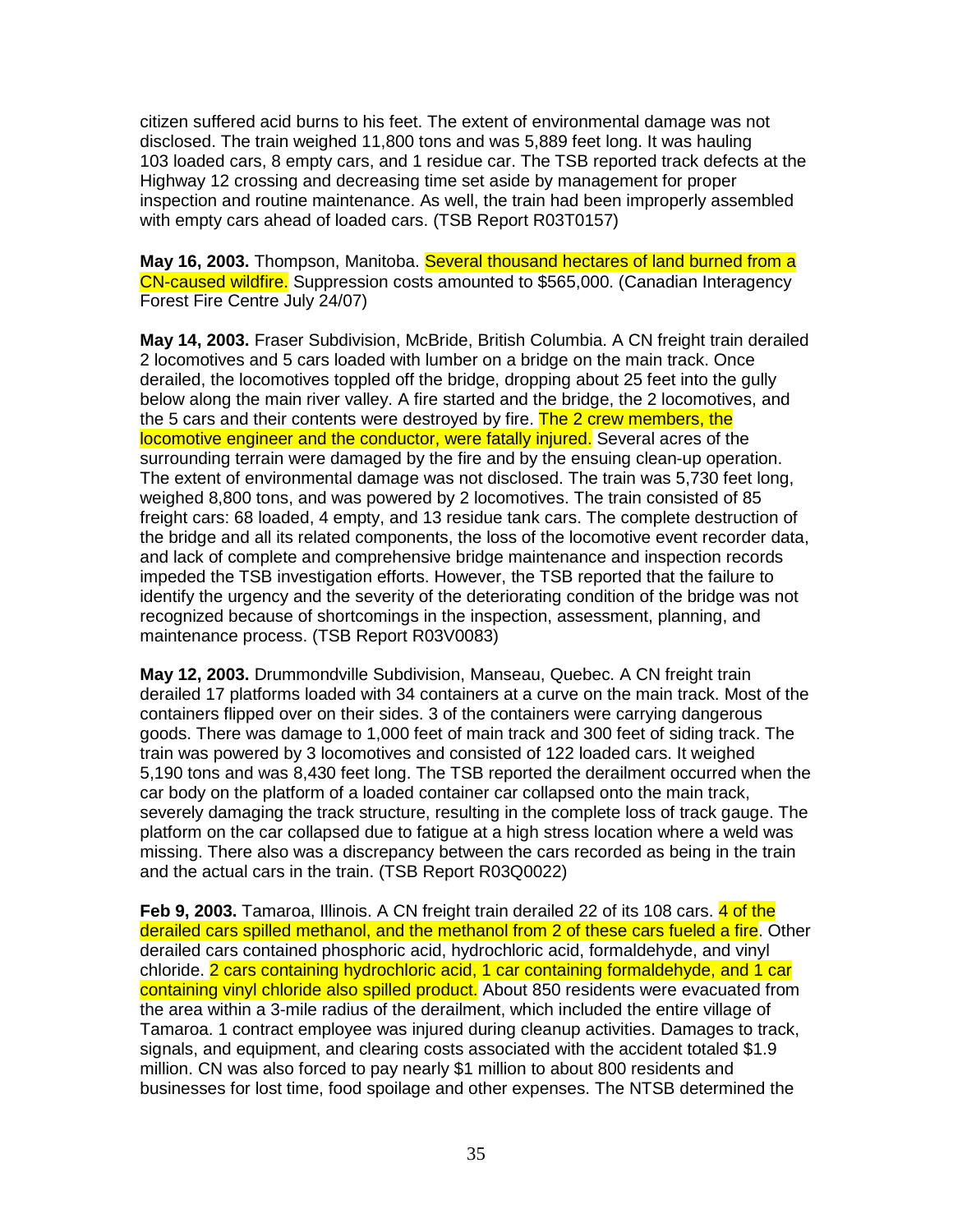probable cause of the derailment was an improper weld on a rail which progressed to rail failure. (NTSB Report RAR-05-01)

**Dec 20, 2002.** Cornwall, Ontario. 10 CN cars derailed. (Colin Churcher's Railway Pages)

**Oct 24, 2002.** Saint-Maurice Subdivision, Hibbard, Quebec. A CN train derailed 6 cars at a curve on the main track. All 6 derailed cars were damaged and 275m of track were destroyed. The derailed cars were loaded with copper ore, toppled over on their sides and slid down the bank almost falling into a lake. The extent of environmental damage was not disclosed, but based on a photo in the TSB investigation report, there was damage to the lake shoreline. The train comprised 3 locomotives and 109 cars, 34 loaded and 75 empty. It was 6,730 feet long and weighed 7,230 tons. The TSB reported a defective rail caused the derailment. (TSB Report R02D0113)

**Aug 13, 2002.** Bedford Subdivision, Milford, Nova Scotia. A CN train derailed 7 container platforms from the last 2 five-pack cars on the main track. About 2.85 miles of track were damaged. The train was 7,540 feet long and weighed 6,230 tons. The TSB reported that significant track buckle, in part resulting from higher-than-normal air temperatures, caused the tracks to move out of alignment and caused the derailment. (TSB Report R02M0050)

**July 22, 2002.** Montmagny Subdivision, Joffre Yard, Levis, Quebec. A CN train operated by remote control (Beltpack) in the yard derailed 52 cars. 51 tank cars, which contained fuel oil and gasoline residue, derailed and rolled over. An empty bulkhead flat car also derailed. 2 switches and about 3,600 feet of track were damaged. The TSB reported that heavy winds set some empty cars (without their brakes on) in motion which caused the initial derailment. (TSB Report R02Q0041)

**July 8, 2002.** Camrose Subdivision, near Camrose, Alberta. A CN freight train derailed 2 locomotives and 14 cars at a curve in the track. The train consisted of 5 locomotives, 146 loaded cars (some carrying dangerous goods), 6 empty cars, 2 residue tank cars, was 9,708 feet long and weighed 17,201 tons. The train was the longest and heaviest train the crew had ever operated on this subdivision. Derailed cars included 2 empty hopper cars right behind the locomotive, 1 empty flat car, 5 loaded intermodal flat cars, and 6 multi-platform intermodal cars. The last derailed car carried 2 containers carrying dangerous goods. The 2 derailed locomotives were damaged. All derailed cars and about 860 feet of track were destroyed. The TSB reported the primary cause of the derailment was an improperly assembled train. The presence of the first locomotive without alignment control couplers behind the operating locomotives played a secondary role in this derailment. (TSB Report R02C0050)

**July 3, 2002.** Joliette Subdivision, L'Assomption, Quebec. A CN freight train derailed 14 cars at a curve on the main track. 9 of the derailed cars flipped over, fouling both sides of the main track and siding. Softwood lumber products were strewn over the right-ofway and the adjacent private property. About 1,830 feet of main track, 660 feet of siding track and a private crossing were destroyed. A 4-inch irrigation water main was severed, and about 150 trees and seedlings were destroyed or damaged in an adjacent nursery. The train consisted of 2 locomotives, 82 loaded, 9 empty and 2 residue cars. It was 5,570 feet long and weighed 10,390 tons. The TSB reported that the higher-than-normal air temperatures buckled the track which caused the derailment. The Board pointed out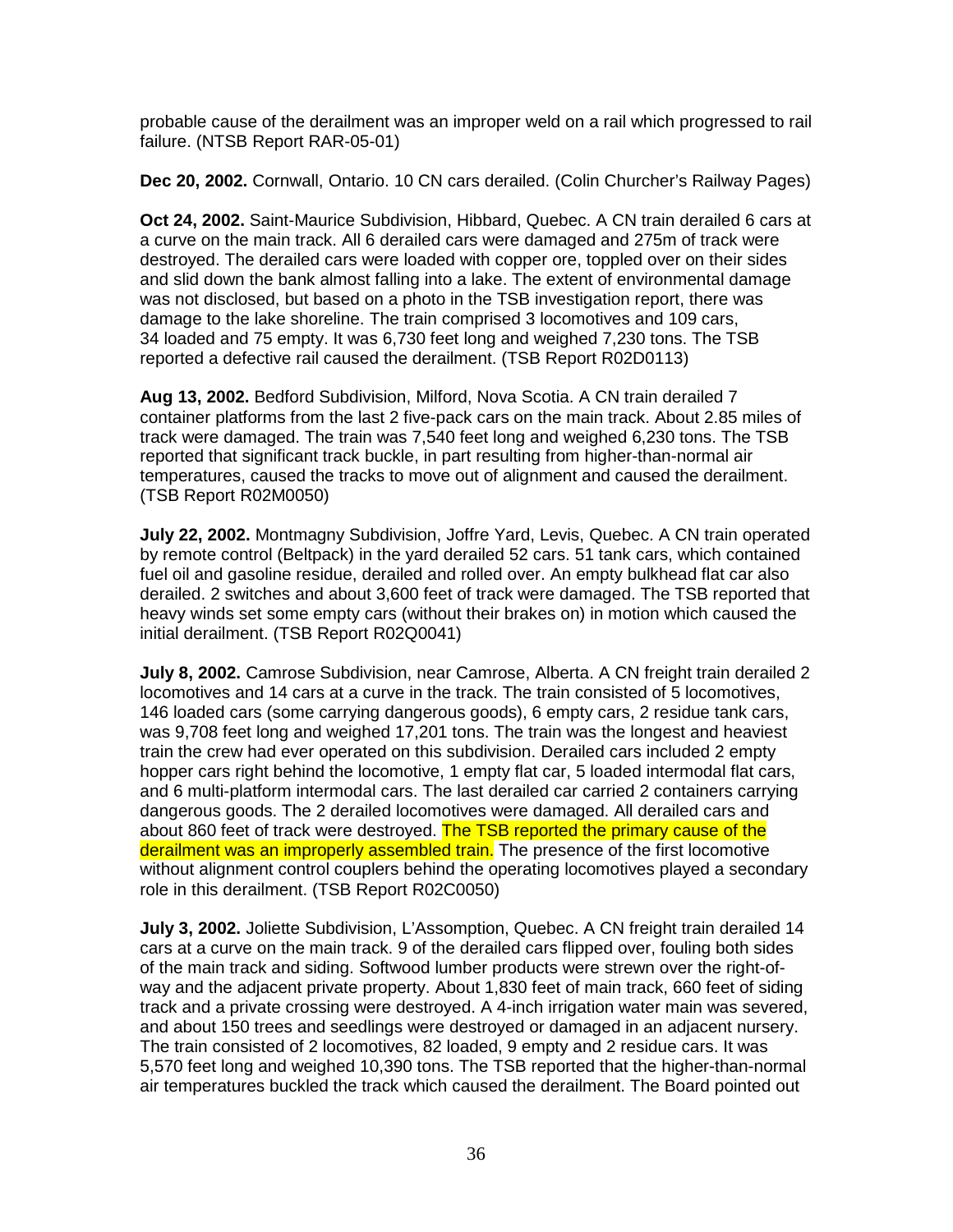that even though hot weather inspections were carried out, they were not sufficient to identify the potential for a track buckle. (TSB Report R02D0069)

**May 2, 2002.** Rivers Subdivision, near Firdale, Manitoba. A CN train derailed 2 locomotives and 21 freight cars after colliding with a loaded tractor-trailer at a public crossing. The derailed equipment included 5 tank cars carrying dangerous goods, 1 tank car carrying ethylene glycol and 12 hopper cars carrying plastic pellets. The dangerous goods products included benzene and hexene. During the derailment, 4 of the tank cars sustained multiple punctures and spilled their products which ignited and a large fire engulfed the derailed cars, burning for 2<sup>1/2</sup> days. Water bombers were brought in to help fight the fire. A fibre-optic cable was severed and the Trans-Canada Highway had to be closed. 17 of the derailed cars were destroyed. About 700 feet of the south rail, 450 feet of the north rail, and many of the ties near the public crossing were destroyed. A total of 156 people were evacuated from within a 4-mile radius of the derailment for 2 days. About 13,000 tonnes of impacted soil were excavated and removed for treatment. Water sampling conducted about 1, 2 and 3 months following the spill determined that the groundwater had been contaminated with hydrocarbons. The extent of environmental and groundwater damage was not disclosed. (TSB Report R02W0063)

**April 26, 2002.** Redditt Subdivision, Winnipeg, Manitoba. 8 cars, including 3 box cars loaded with dangerous goods, derailed on the main track as a CN freight train departed Winnipeg. The train consisted of 3 locomotives and 85 cars (76 loaded and 9 empty), was 5,412 feet long, and weighed 9,363 tons. In addition to damaged cars, about 300 feet of track, a roadway underpass, and a fibre-optic system buried in the grade were damaged. 6 homes adjacent to the main track were evacuated. An improperly assembled train contributed to wheel lift on an empty flat car and subsequent derailment. (TSB Report R02W0060)

**Feb 15, 2002.** Dartmouth Subdivision, Dartmouth, Nova Scotia. A CN train derailed 5 cars in the yard, blocking a private crossing to an electrical shop. 3 of the derailed cars were tank cars loaded with liquefied petroleum gas, and the other 2 cars were flat cars loaded with vehicles. 2 derailed tank cars contained propane and 1 derailed tank car contained butane. 1 of the tank cars loaded with propane flipped over on its side as did 1 of the flat cars. The train consisted of 2 locomotives and 15 loaded cars. It was 925 feet long and weighed 1,200 tons. About 300 feet of track were damaged, and the private crossing required repairs. About 800 Dartmouth residents were evacuated from their homes, and the Angus L. MacDonald suspension bridge, one of the 2 major bridges connecting Dartmouth and Halifax, was closed for 12 hours. The TSB reported that deteriorating rail ties contributed to the derailment. (TSB Report R02M0007)

**Nov 15, 2001.** Holly Subdivision, Clarkson, Michigan. 2 CN/Illinois Central Railway trains collided at a switch at the Andersonville Siding. One of the trains missed a red stop signal as it entered the main track and hit the other train on the main track. Both crew members of the train that was hit were killed; the 2 crew members of the other train were seriously injured. The total cost of the accident was about \$1.4 million. The NTSB determined the probable cause of the collision was fatigue by the crew whose train hit the other, and the same train was also traveling above the speed limit. (NTSB Report RAR-02-04)

**Oct 6, 2001.** Napadogan Subdivision, Drummond, New Brunswick. A CN freight train derailed 15 cars after striking an automobile at a farm crossing. 7 of the derailed cars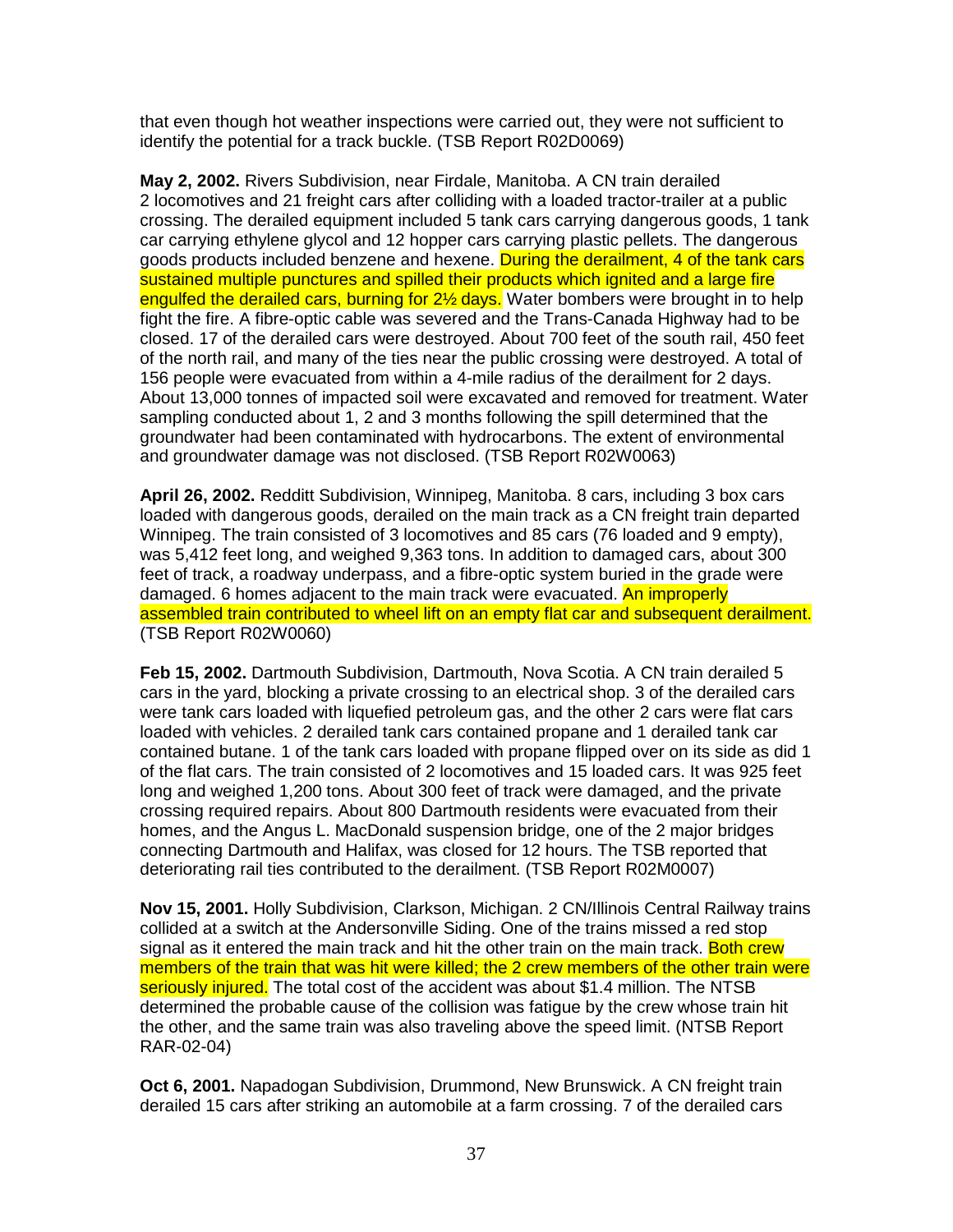were tank cars carrying liquefied petroleum gas. One of the tank cars suffered damages and **spilled butane**, resulting in undisclosed environmental damage. The train consisted of 3 locomotives at the head of the train, 130 cars (78 loaded and 52 empty), was 8,700 feet long and weighed 10,000 tons. 9 cars and about 1,000 feet of track were destroyed. The TSB investigation determined that an undesired emergency brake application occurred when the train struck the automobile, resulting in rail rollover and the derailment. (TSB Report R01M0061)

**Sept 24, 2001.** Bala Subdivision, Richmond Hill, Ontario. A CN freight train derailed 21 cars on the main track. The running gear on all the derailed cars was damaged. The general merchandise train, powered by 2 locomotives, was hauling 40 loaded cars and 20 empty cars. It was 3,000 feet long and weighed 5,100 tons. The TSB reported that a heavy bulkhead door on one of the cars had opened, swung out, contacted the side of a train passing on an adjacent track and fell onto the track, causing the derailment. The Board indicated the closing device on the bulkhead door was inadequate and should have been replaced. (TSB Report R01T0255)

**Aug 29, 2001.** Saint-Hyacinthe Subdivision, Montreal, Quebec. A CN train approaching the Turcot Yard in Montreal derailed 8 container cars at a curve in the track. 5 cars rolled down the railway embankment, and came to rest obstructing Butler Street. The train consisted of 2 locomotives and 86 cars (85 loaded and 1 empty). It was 5,900 feet long and weighed 5,200 tonnes. The TSB reported that a wheel of one of the cars climbed over a defective rail and caused the derailment. (TSB Report R01D0097)

**May 23, 2001.** Chisholm, Alberta. CN started one of the largest human-caused fires in Alberta's history that destroyed 116,000 hectares of forest plus 10 homes, a trapper's cabin, 48 outbuildings and some vehicles primarily in the Hamlet of Chisholm. The environmental impacts were devastating – an undisclosed number of mammals, birds and other animals burned, and there was significant loss of wildlife habitat. The forest industry lost about 4.5 million m<sup>3</sup> of growing timber stock and over 6,300 ha of regenerated cutblocks. The Alberta government spent \$10 million fighting the fire with 514 firefighters and an abundance of equipment. CN eventually accepted responsibility for starting the fire by running locomotives in an inappropriate manner during a high fire hazard period. (Canada.com May 31/07, several other sources)

**April 12, 2001.** Bedford Subdivision, Stewiacke, Nova Scotia. A Via Rail passenger train consisting of 2 locomotives and 14 cars, travelling on CN main track from Halifax to Montreal, derailed at a manually operated main track switch in Stewiacke. A standard CN switch lock used to secure the switch in correct position had been tampered with. As a result of this tampering, the 2 locomotives and the first 2 cars continued on the main track, but the following cars took a diverging route onto an industrial track adjacent to the main track. 9 of the cars derailed and a farm supply building, as well as the industrial track were destroyed. 750 feet of the main track and a main track turnout were extensively damaged. One of the derailed cars was destroyed and the rest were damaged. 4 occupants of the building escaped without injury prior to impact. There were 132 persons on board the train. 22 persons were transported to hospital by ground or air ambulance; 9 were seriously injured. (TSB Report R01M0024)

**Feb 15, 2001.** Drummondville Subdivision, Trudel, Quebec. A CN train derailed 25 cars on the main track. 24 cars were destroyed, and 1 car was damaged. A main-track switch, the signal system, 800 metres of track, and goods stored on the property of a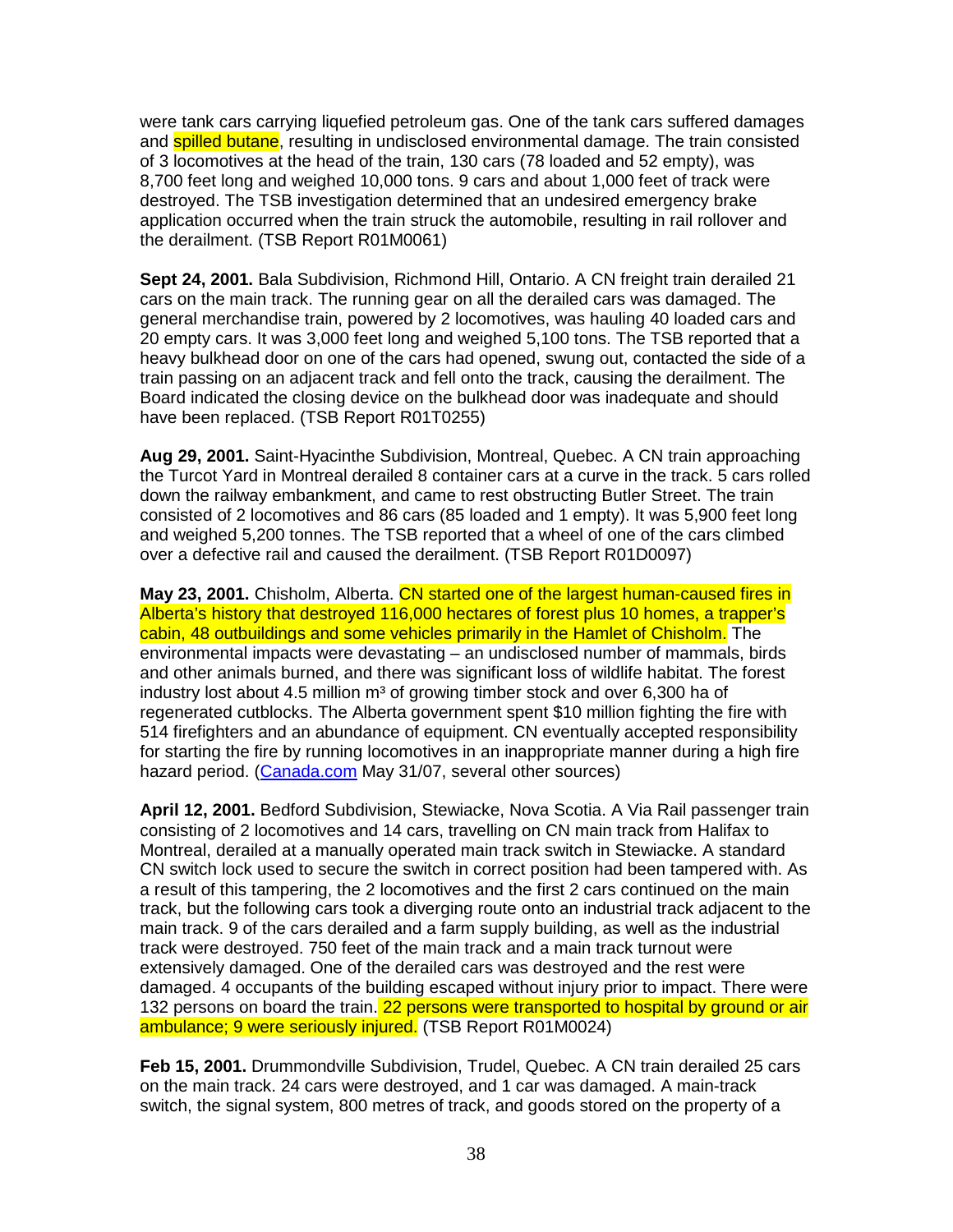construction material distributor were damaged. A signal bungalow as well as a communications tower belonging to CN were also destroyed. An underground fibre-optic cable was severed. The train was comprised of 3 locomotives and 93 covered hopper cars loaded with wheat. It was 6,043 feet long and weighed 12,158 tons. The TSB reported the train derailed as a result of a fatigue fracture in an axle on one of the cars that derailed. (TSB Report R01Q0010)

**Jan 16, 2001.** Kingston Subdivision, near Mallorytown, Ontario. A CN freight train derailed 26 cars on the main track including 2 tank cars loaded with propane. A public school was closed for a day as a precautionary measure. The train consisted of 2 locomotives at the head of the train, 149 cars (76 loaded and 73 empty), was 9,450 feet long and weighed 11,700 tons. The TSB investigation determined that improperly assembling the long train contributed to a wheel lift and the derailment. Confused communication between the locomotive engineer and the rail traffic controller also appeared to contribute to the derailment. (TSB Report R01T0006)

**Dec 11, 2000.** Kashabowie Subdivision, Shabaqua, Ontario. A CN freight train derailed 17 cars. The derailed cars included 2 loaded tank cars containing methanol, 1 that had flipped upside down and was damaged, spilling all of its contents, and the other which was leaking methanol from an unloading valve that had opened during the derailment. A total of about 100,000 litres of methanol spilled, most of which entered the Shebandowan River. Methanol is a colourless, flammable and poisonous liquid. Persons living close to the river, downstream, were cautioned not to consume water drawn from wells near the river. Water was not declared free of methanol by local health authorities for almost a month following the spill. The extent of environmental damage to the Shebandowan River's ecosystem was not disclosed. The other derailed cars included 5 loaded cars of grain, 7 empty flat cars and 3 empty box cars. The train comprised 3 locomotives, 59 loaded cars and 27 empty cars. It was 5,400 feet long and weighed 8,500 tons. The TSB reported that emergency brake pressure on a cracked defective rail caused the rail to fail, and resulted in the derailment. (TSB Report R00W0253)

**Dec 10, 2000.** Kingston Subdivision, Marysville, Ontario. A CN train derailed 2 cars in a curve on the main track. 1 of the derailed cars, a bulkhead flat car loaded with lumber, lost its load, blocking the adjacent north main track. The other derailed car was a residue tank car. The train comprised 2 locomotives, 51 loaded and 44 empty cars. It was 6,600 feet long and weighed 8,300 tons. The TSB reported that, in each track curve of the train's journey, the load of lumber shifted slightly laterally, causing the banding around the load of lumber to dig into the corners of the lumber, gradually lessening the degree of securement and allowing even greater movement as the trip progressed. Travelling in an unstable state, the lumber shifted at the curve near Marysville and the unbalanced load caused one or more wheels on the car to lift and derail, destabilizing the trailing tank car which also derailed. (TSB Report R00T0324)

**Dec 9, 2000.** Napadogan Subdivision, Blue Bell, New Brunswick. A CN freight train derailed 7 multi-platform double-stack container cars at a curve on the main track. 36 containers were spread over an area covering both sides of the main track for about  $\frac{1}{2}$ km. 11 of the containers were carrying bags of white asbestos (a hazardous material); 2 containers released product onto the right-of-way. A total of 660m of track structure was damaged. The train was powered by 4 locomotives, was 5,700 feet long and weighed 5,200 tons. The TSB reported the derailment occurred due to a rail failure at a curve in the track. (TSB Report R00M0044)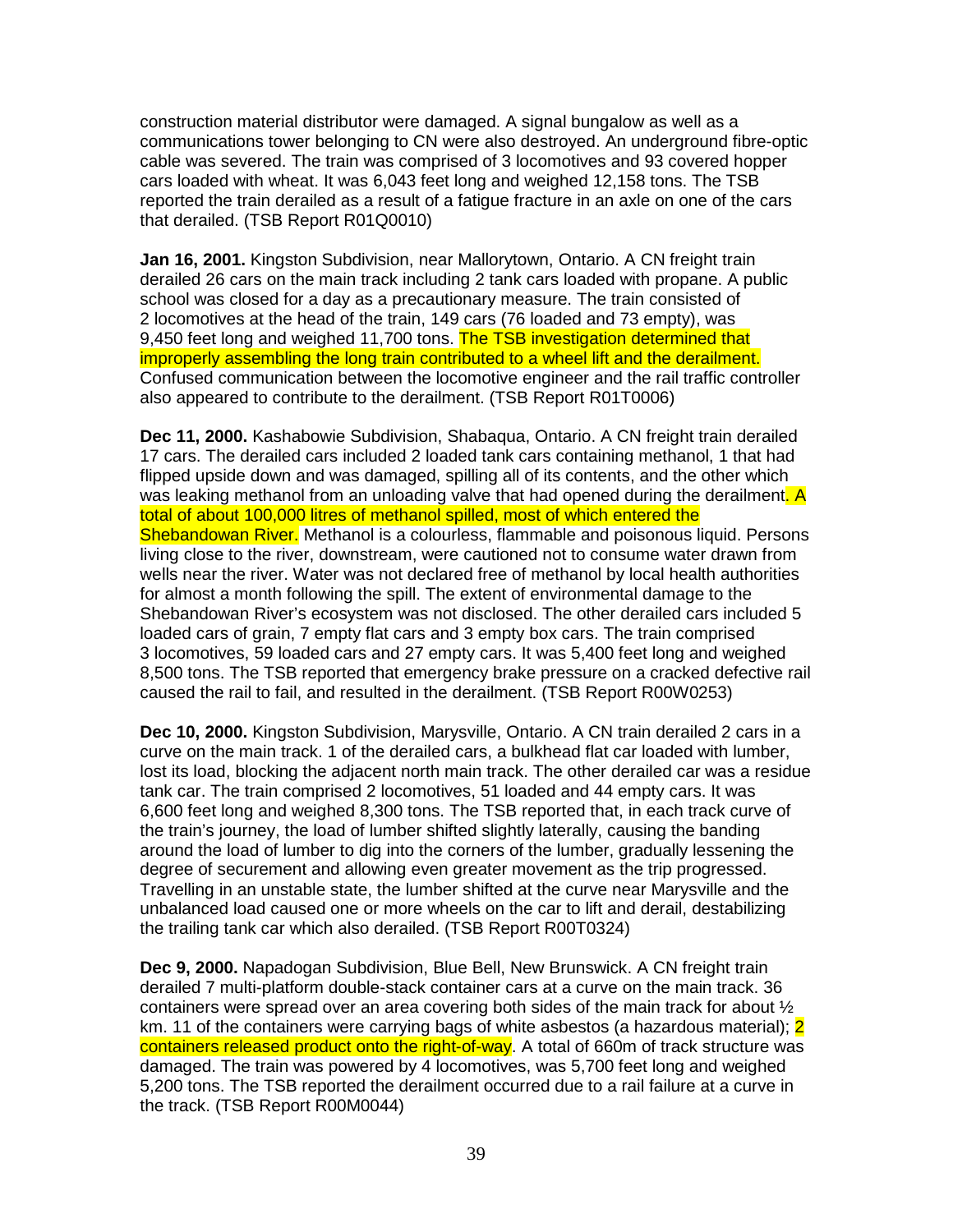**May 22, 2000.** Saint-Maurice Subdivision, Cressman, Quebec. A CN train derailed 23 cars at a curve on the main track on a bridge over the Saint-Maurice River. Derailed cars included: 13 gondola cars loaded with wood chips, 2 cars loaded with paper, 1 empty hopper car, and 7 tank cars with gasoline residue. 3 of the tank cars with gasoline residue fell into the river. 2 tank cars were punctured, **spilling an undisclosed amount of** gasoline into the river. The extent of environmental damage was not disclosed. 400 feet of track were destroyed and 2 spans of the railway bridge across the river were heavily damaged. 22 of the derailed cars were damaged and 1 was destroyed. The train consisted of 3 locomotives and 159 cars, including 128 loaded cars, 19 empty cars and 12 tank cars with gasoline or heating oil residue. The train was 9,586 feet long and weighed 15,230 tons. The TSB reported that the derailment was caused by a defective rail in the track curve. (TSB Report R00Q0023)

**May 16, 2000.** Redditt Subdivision, White, Ontario. A CN freight train derailed 19 of its 136 cars along a curve in the main track. 4 of the derailed cars contained dangerous goods. The train consisted of 2 locomotives at the head of the train, 136 cars (51 loaded and 85 empty), was 8,800 feet long and weighed 9,440 tons. The TSB investigation determined that, during throttle reduction while in a curve, the train experienced a wheel climb derailment that was a result of a number of factors including *improperly* assembling the train. (TSB Report R00W0106)

**March 10, 2000.** Rouses Point Subdivision, Brossard, Quebec. A CN train derailed 5 cars on the Massena Spur after traveling through a public crossing. 4 cars toppled over on their sides in a ditch; 3 of these contained dangerous goods. 2 of the tank cars were carrying molten naphthalene (a flammable solid), and the third was carrying creosote. The other 2 derailed cars were hopper cars. All 5 derailed cars were damaged. The track was heavily damaged over a length of about 170 feet. The train consisted of 2 locomotives and 11 cars (8 loaded and 3 empty), was about 730 feet long and weighed 1,330 tons. As a precautionary measure, the Brossard Fire Department ordered the evacuation of about 20 people in the area. The TSB reported the train spread the track gauge, and the wheels of the first derailed car dropped inside the rail near the public crossing. The fact that CN had planned to replace the rail ties indicate that CN was aware of track structure problems at this location. (TSB Report R00D0026)

**Dec 30, 1999.** Near Mont-Saint-Hilaire, Quebec. A CN Ultratrain, a petroleum products unit train linking the Saint-Romuald oil refinery with a petroleum depot in Montreal, derailed and collided with another CN Ultratrain traveling in the opposite direction on a neighbouring track. There was a violent explosion and some rail cars burned for more than 4 days, creating a smoke plume about 500m high. The 2 crew members on the train hit by the derailed train were killed. About 350 families had to be evacuated. 2 locomotives and 61 cars were damaged in the accident. About 2.7 million litres of hydrocarbons spilled and caught fire, damaging private property, public property and the environment. The Ultratrain derailed at a broken rail caused by a defective weld, causing the TSB to call into question CN's quality assurance program for rail welds. The quality assurance system in place did not detect the welds that did not meet the company's standards (mismatch between rail ends, absence of a weld tag, weld not entered in the inventory of continuous welded rail [CWR] repairs and adjustments). (TSB Report R99H0010, TSB News Release Sept 26/02)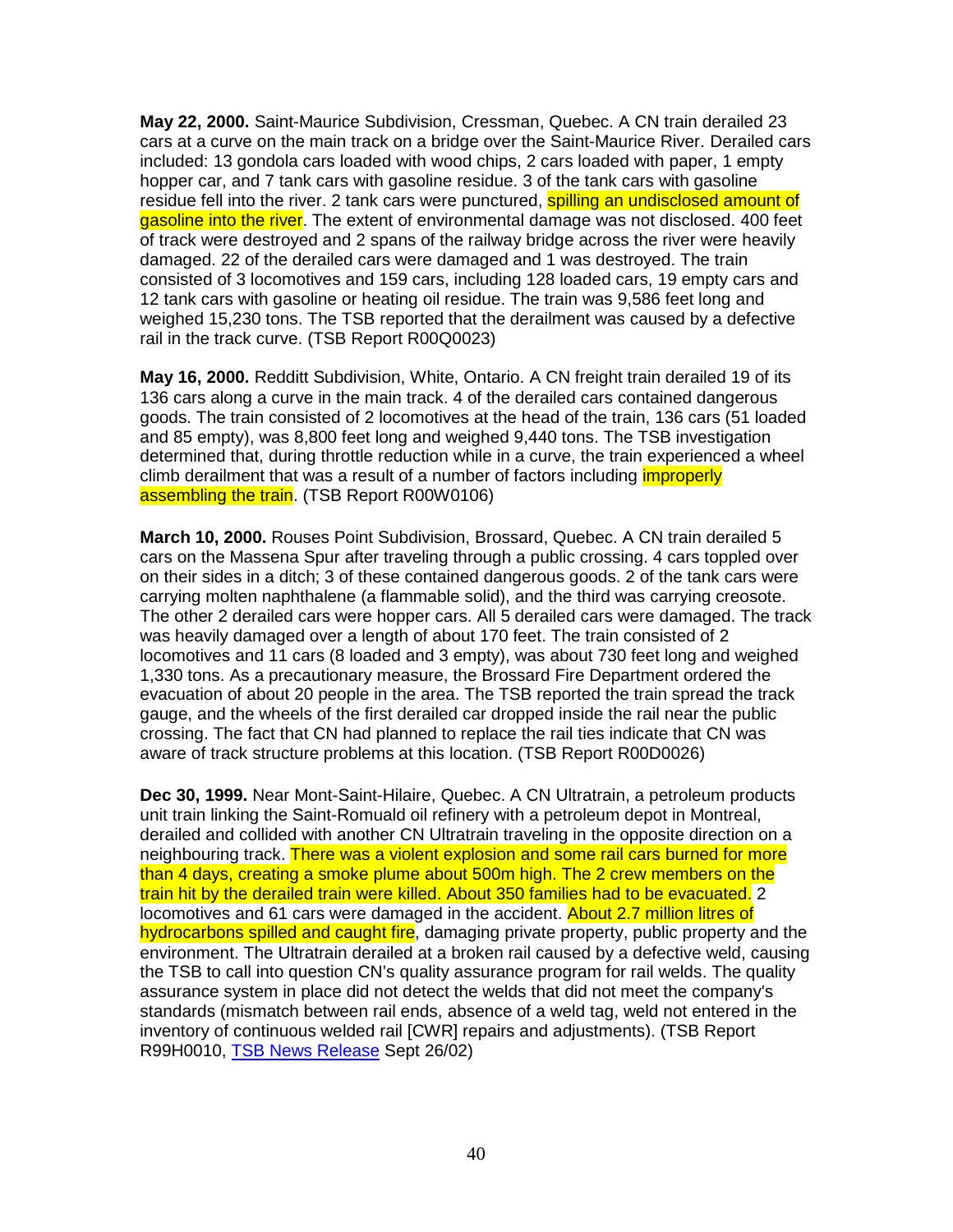**Nov 23, 1999.** Kingston Subdivision, Bowmanville, Ontario. A westward CN freight train struck an abandoned tractor-trailer at a farm level crossing. Metal parts from the trucktrailer became entangled under the wheels of the lead locomotive, resulting in the derailment of both locomotives and the following 10 rail cars, 4 of which rolled over onto their side. An eastward Via Rail passenger train struck the debris on an adjacent track and derailed, just before the freight train had come to a halt. The derailing Via train dragged the trailer portion of the truck-trailer for about 700 feet, causing the Via locomotive and the following 5 passenger coaches to derail. The jackknifing passenger train hit the derailed freight train cars. Fuel spilling from the tractor-trailer ignited and a fire started. About 6,800 litres of diesel fuel spilled from the Via locomotive and was also ignited. About 4,550 litres of diesel fuel also spilled from the lead locomotive of the CN freight train. 3 of the derailed freight cars contained liquefied petroleum gas residue and 5 of the derailed freight cars were loaded with butadiene. Minor injuries were sustained by 6 Via Rail employees and 5 passengers. (TSB Report R99T0298)

**Oct 9, 1999.** Bedford Subdivision, Bedford, Nova Scotia. A CN freight train derailed a locomotive and the first 8 cars. Some of the derailed cars flipped over on their sides and the entire derailment was spread over a distance of about 655 feet. Corn from 2 damaged hopper cars was spread over the derailment site. Over 800 feet of track were damaged. The train comprised 3 locomotives, 64 loaded and 3 empty, and was 4,580 feet long and weighed 4,470 tons. The TSB reported a damaged rail initiated the derailment. (TSB Report R99M0046)

**Sept 23, 1999.** Bala Subdivision, near Britt, Ontario. A CN freight train derailed 26 cars at a curve in the tracks at Mowat, near Britt. The train consisted of 94 cars, 54 of which were tank cars (41 of the 54 were carrying dangerous goods or dangerous good residues). The 26 derailed cars included: 19 tank cars, 2 box cars and 5 hopper cars. Of the 19 tank cars, 1 was a load of liquefied petroleum gas (LPG), 14 had LPG residues, 3 were loaded with anhydrous ammonia, and 1 was empty. The loaded LPG car and 1 of the loaded anhydrous ammonia cars were ruptured, each spilling their product and igniting, causing several fires. The loaded car of LPG exploded, projecting pieces of its tank and jacket in all directions. About 127,000 pounds of LPG and 158,000 pounds of anhydrous ammonia were spilled. A crater in the right-of-way measuring about 2m deep, 3m wide and 15m long was created by the LPG fire and subsequent violent rupture of the tank, which destroyed the roadbed and altered the physical state of the soils and other materials in the area. A box car immediately west of the LPG tank was crushed and bent 90°. About 600 feet of main track and sidi ng were destroyed, the turnout for the siding at Mowat required extensive repairs, and the nearby public crossing required minor repairs. 18 of the derailed cars were damaged, and 8 cars were destroyed. The adjacent trees, other vegetation and earth were scorched black and killed for a radius of about 200 feet by the fire ball and chemical releases. CN employees at the Mowat siding, 3 local woodcutters and 2 hunters located downwind of the accident site were evacuated due to the toxic fumes. An Ontario Provincial Police officer, a local woodcutter, and two firemen suffered minor injuries as a result of contact with ammonia vapours. The TSB reported on many deficiencies as contributing to the derailment including: deficiencies in track gauge and alignment, and improper track condition for freight train speeds they were traveling. The TSB also reported that older-design, belowstandard and defective construction of tank cars contributed to the magnitude of the ensuing fires. The total extent of environmental damage, including to the adjacent Little Key River and shoreline, was not detailed in the TSB investigation report. (TSB Report R99T0256)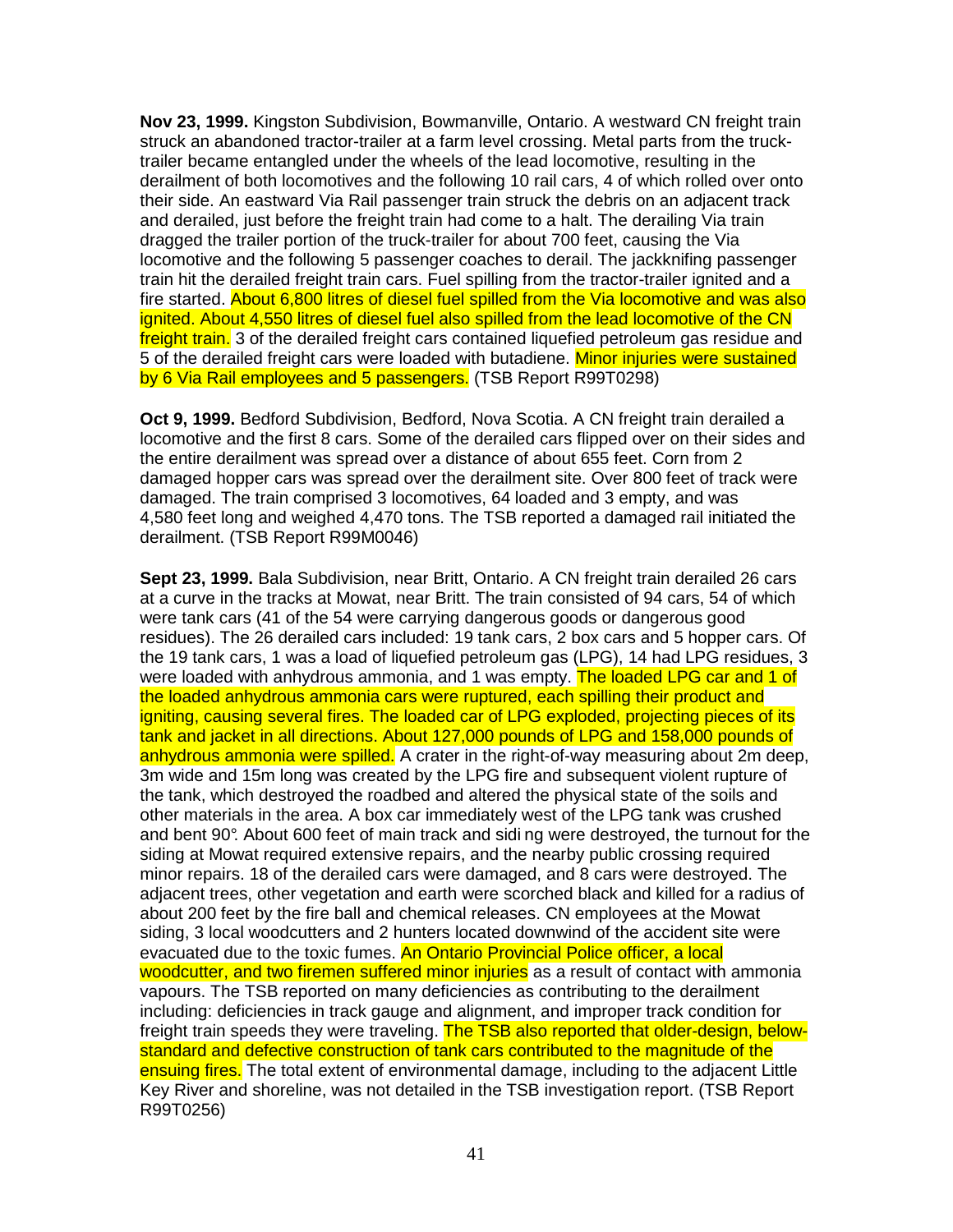**Aug 27, 1999.** Kingston Subdivision, Wesco Spur, Yard CB, Cornwall, Ontario. A CN crew was performing switching operations in the yard when 6 tank cars ran away on one of the tracks. The cars rolled for 475 feet and struck the stop block at the end of the track. 1 car derailed and its tank was punctured. About 5,000 gallons of product, a class 3 combustible liquid, spilled onto the ground. About 2,000 gallons seeped into the ground or flowed into the sewer system. The soil contaminated by the liquid was collected and hauled away for treatment. The extent of environmental damage was not disclosed. Cornwall police and firefighters immediately set up a 1,000-foot safety perimeter and evacuated customers and staff from nearby businesses. The TSB reported the evacuation caused inconvenience and economic losses for nearby businesses. (TSB Report R99D0159)

**Aug 15, 1999.** Clearwater Subdivision, Messiter, British Columbia. A CN freight train derailed 40 cars of a 100-car grain train. 2 of the derailed cars rolled into the North Thompson River. About 5,000 tons of mixed grains were spilled over the right-of-way and in the river. Most of the 40 cars sustained extensive damage. About 1,500 feet of track were destroyed and an additional 3,000 feet were damaged. The train was powered by 2 locomotives, was 5,900 feet long and weighed 11,800 tons. The extent of environmental damage to the Thompson River and bank was not disclosed. The TSB reported a defective wheel caused the derailment. (TSB Report R99V0141)

**July 14, 1999.** Kingston Subdivision, Morrisburg Station, Ontario. 16 CN cars derailed in front of the station. (Colin Churcher's Railway Pages)

**April 23, 1999.** Chatham Subdivision, Thamesville, Ontario. A Via Rail passenger train travelling east on the north main track hit an open switch, causing it to tip over and collide with stationary CN cars full of ammonium nitrate on an adjacent yard track. All 4 passenger cars and the locomotive of the passenger train derailed as well as 4 of the stationary cars. The 2 crew members in the locomotive cab were killed. 77 of the 186 passengers and crew on board were treated at the hospital. 4 people were admitted with serious injuries. About 50m of main track and 100m of the adjacent yard track were destroyed. The locomotive was damaged beyond repair and the leading 2 passenger cars sustained substantial damage. A December 18, 2012 version of the TSB investigation report identified safety deficiencies relating to the level of defenses associated with the Occupancy Control System method of train control, particularly in "dark territory," where trains are not always provided with sufficient advance warning of reversed main track switches, and to the storage of dangerous goods in rail cars for prolonged periods of time at locations adjacent to main tracks. The TSB also pointed out the need to eliminate some passenger safety hazards in a timely fashion. (TSB Report R99H0007)

**April 13, 1999.** Montmagny Subdivision, Bégin, Quebec. A CN petroleum product unit train derailed 10 tank cars loaded with gasoline on the main track. Some cars flipped over on their sides and 1 car completely toppled over landing on its top. About 230 litres of gasoline were spilled into Les Quarante Lacs (Forty Lakes), causing undisclosed environmental damage. The 10 derailed cars were damaged, as was another car which did not derail. 450 feet of track were destroyed, and another 300 feet of track were damaged. The TSB reported soft subgrade and a cluster of rotten ties as causing the derailment. Confusion of responsibilities among 3 acting inspectors may also have contributed to the derailment. (TSB Report R99Q0019)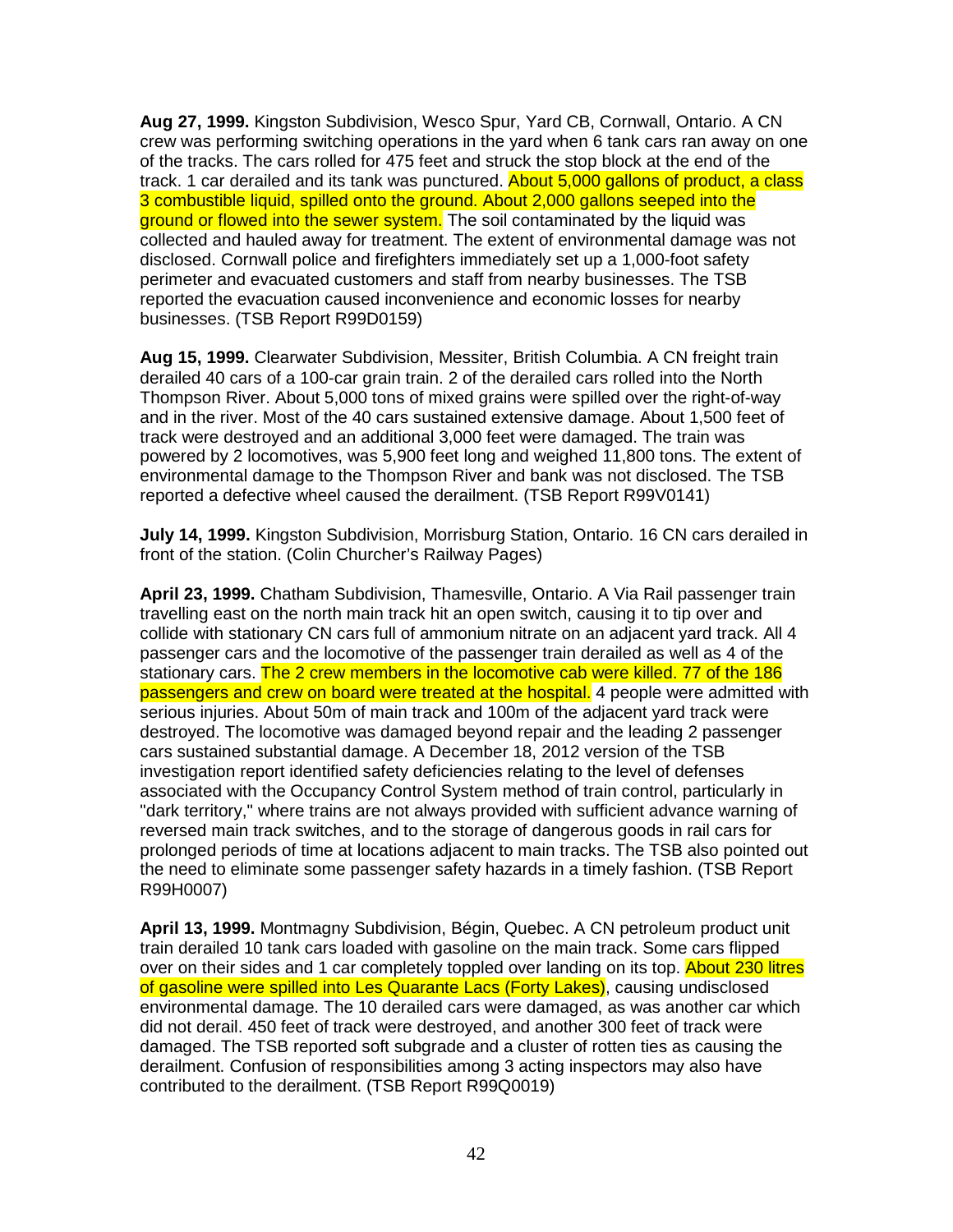**Feb 6, 1999.** Ruel Subdivision, Neswabin, Ontario. A CN freight train derailed 21 cars. The derailed cars included a tank car loaded with liquefied petroleum gas and 2 tank cars loaded with flammable benzene and dicyclopentadiene. 1 of the tank cars with the benzene mixture was punctured resulting in a fire and a total loss of product. The liquid benzene and some lumber that was strewn about the derailment site fuelled a fire that burned for several days. 16 of the 21 derailed cars were destroyed, including 3 tank cars that were involved in the post-derailment fire. 4 cars were damaged. A power switch and dwarf signal, and 500 feet of track were destroyed. In the main derailment area, 4 telephone poles were destroyed. Another power switch and a hot box detector were damaged. Total property damage exceeded \$1.5 million. The TSB reported a roller bearing on one of the cars overheated and seized, resulting in an axle fracture and the derailment. Unclear lines of authority and communication failures regarding the Wayside Inspection System (WIS) were cited by the TSB as contributing to the derailment. The TSB also reported Transport Canada has no national program to audit and monitor WISs, to ensure the safety of operating trains. (TSB Report R99T0031)

**Jan 31, 1999.** Albreda Subdivision, Jasper, Alberta. A CN runaway train on the main track entered the rail yard in Jasper and collided head on with a stationary CN train. 5 locomotives and 11 cars derailed. The 3 locomotives and 2 cars on the runaway train were extensively damaged, as were the 2 locomotives and 1 car on the stationary train in the yard. The collision damaged about 520 feet of track and 4 switches. The conductor of the runaway train received minor injuries. The TSB reported the extreme blowing snow conditions during the accident rendered the air brake system ineffective, and the crew was unaware of the condition of the dynamic braking system. The crew of the runaway train was apparently fatigued which may have affected their performance. (TSB Report R99E0023)

**Nov 26, 1998.** Halton Subdivision, MacMillan Yard, Concord, Ontario. A CN train derailed 3 tank cars loaded with anhydrous ammonia. 1 of the tank cars rolled down a 20-foot embankment and another tank car flipped over on its side. 1 of the tank cars was damaged and spilled anhydrous ammonia. The yard was evacuated and the public roadways in the area, including Highway 7, were closed for about 5 hours. The TSB reported the train derailed as a result of 2 rail breaks caused by surface and sub-surface cracking, the wear exceeding CN's allowable limits. The Board identified a safety deficiency relating to the maintenance standards and practices. (TSB Report R98T0292)

**Sept 24, 1998.** Mont-Joli Subdivision, Mont-Joli, Quebec. 25 cars from a CN train rolled downhill uncontrolled on the main track of the Matapédia Railway Company (MRC), and collided with 4 MRC yard locomotives standing on the main track in front of the station at Mont-Joli. The CN crew thought they had secured their locomotives on a grade, then left their train and went to the station to complete some paperwork. Then, both CN and MRC employees heard a loud noise. When they looked out, they realized the CN train had rolled down the hill and crashed into the MRC locomotives. 5 rail cars were damaged, 2 rail cars were destroyed, and 4 yard locomotives and several hundred feet of main and yard tracks were damaged. A tank car, which was crushed and opened by the impact, spilled some residual product into the parking lot and onto the street. A commercial truck carrying cylinders of compressed gas was crushed. The employees in the vicinity of the station immediately left. The derailed cars came to rest close to commercial and residential properties in the centre of the town. 4 automobiles parked in the station parking lot were destroyed by the derailed rail cars. There was extensive damage to the station platform, and several hundred feet of main and yard tracks, including 78 feet of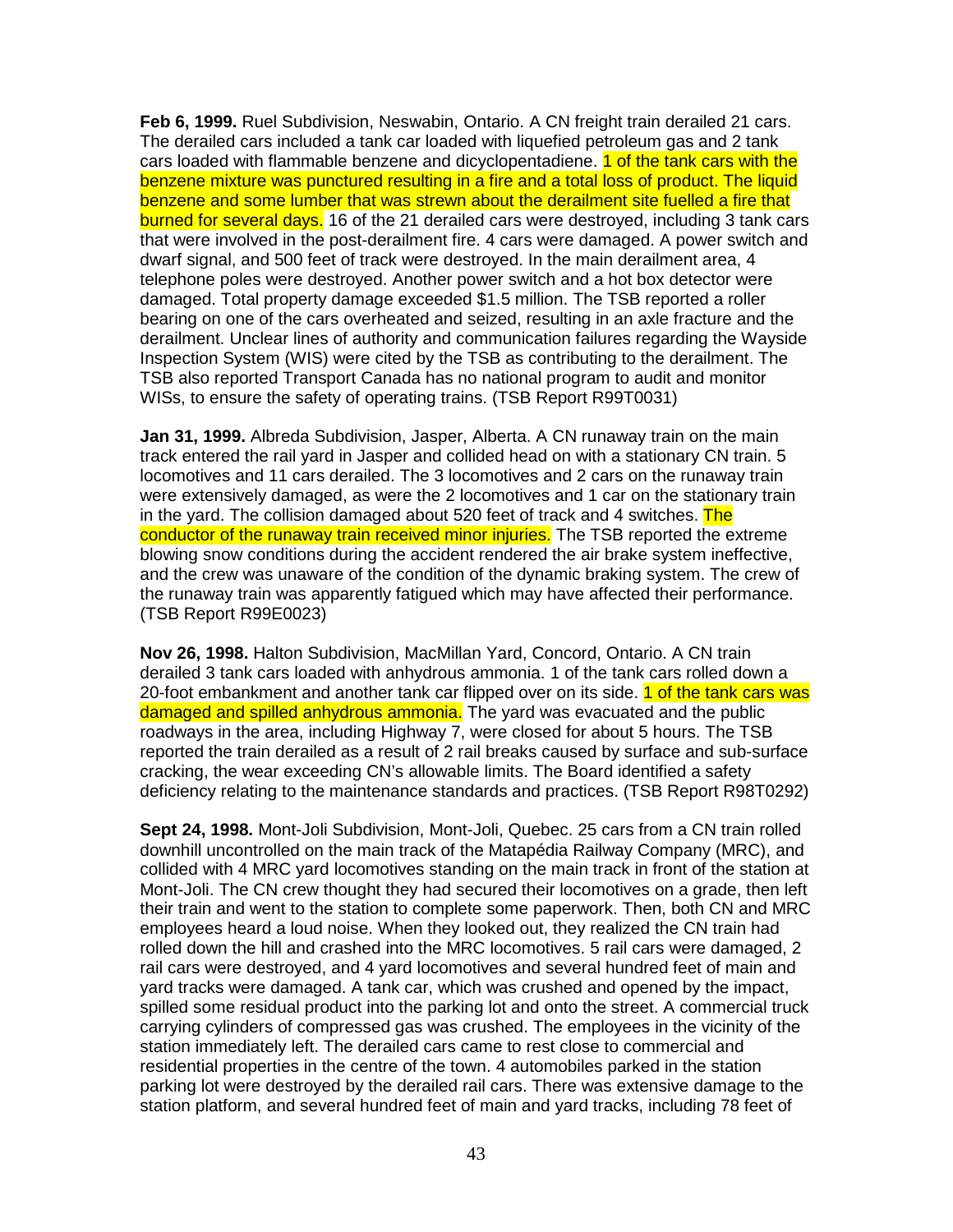rail and 34 railway ties that required replacing. The police later determined that, once the CN crew left their train unattended, 2 boys had walked over to the train and released the brakes on most of the 25 parked rail cars, causing the train to roll downhill. (TSB Report R98M0029)

**March 1, 1998.** Kingston Subdivision, Lyn, Ontario. 8 CN cars derailed, 2 of which carried dangerous goods – ethylene refrigerated liquid and alkylamines. The train derailed at a track crossover. The train was pulled by 2 locomotives and was 7,482 feet long and weighed 5,866 tons. The TSB investigation determined the derailment occurred when a rail car wheel climbed over a defective switch that was severely chipped. Proper track maintenance and inspection practices had not been followed. (TSB Report R98T0042)

**March 1, 1998.** Edson Subdivision, near Obed, Alberta. A moving CN train collided with the tail end of a stationary CN train. The lead locomotive from the moving train and the last car from the stationary train derailed and were extensively damaged. The 2 crew members in the lead locomotive of the moving train were seriously injured, and were taken from the scene by ambulance. The moving train was powered by 2 locomotives and was hauling 20 loaded and 33 empty cars. It was 3,140 feet long and weighed 3,490 tons. The stationary train consisted of 4 locomotives and 100 loaded cars. It was 6,140 feet long and weighed 13,850 tons. The TSB reported the collision occurred because the crew of the moving train did not maintain adequate vigilance and miscalculated how far away the stationary train was located. (TSB Report R98C0022)

**Nov 24, 1997.** Diamond Subdivision, Carrier, Quebec. While a CN train was proceeding from a stop signal at a siding, a tank car loaded with sulphuric acid split open, spilling its entire contents. The extent of environmental damage was not disclosed. The TSB determined that the tank car had been fabricated with a gap and missing butt weld, in variance with approved design drawings, and that it fractured under normal service loading at a pre-existing crack. The TSB has pointed out many times to CN and Transport Canada the risks associated with the frequent inferior construction of tank cars that carry dangerous goods, including oil and other hazardous products. (TSB Report R97D0253)

**May 6, 1997.** Kingston Subdivision, Coteau-du-Lac, Quebec. A CN train dropped into a depression in the subgrade on the main track and derailed 2 locomotives and 12 freight cars. The lead locomotive toppled over on its side. The fuel tanks on both locomotives were punctured and about 12,000 litres of diesel fuel spilled into the Rouge River which was only 10m from the railway tracks. Although emergency personnel placed booms and absorption materials in the river, very little diesel fuel (1,000 litres) was recovered. The extent of environmental damage, especially to the river and the river shoreline, was not disclosed. 2 crew members were injured. The train consisted of 2 locomotives and 19 loaded cars. It was 1,060 feet long and weighed 1,000 tons. The 2 locomotives and 12 freight cars were damaged, and about 270 feet of track were destroyed. The TSB reported the derailment occurred because the subgrade collapsed under the moving train as a result of weak, water-saturated clays in and around the embankment. The Board was concerned that CN maintenance and inspection employees were not apparently sensitive to the hazards posed by unusual events in bodies of water adjacent to railway embankments. The TSB also reported that locomotive fuel tanks are particularly prone to puncture and spilling of diesel fuel at derailment. (TSB Report R97D0113)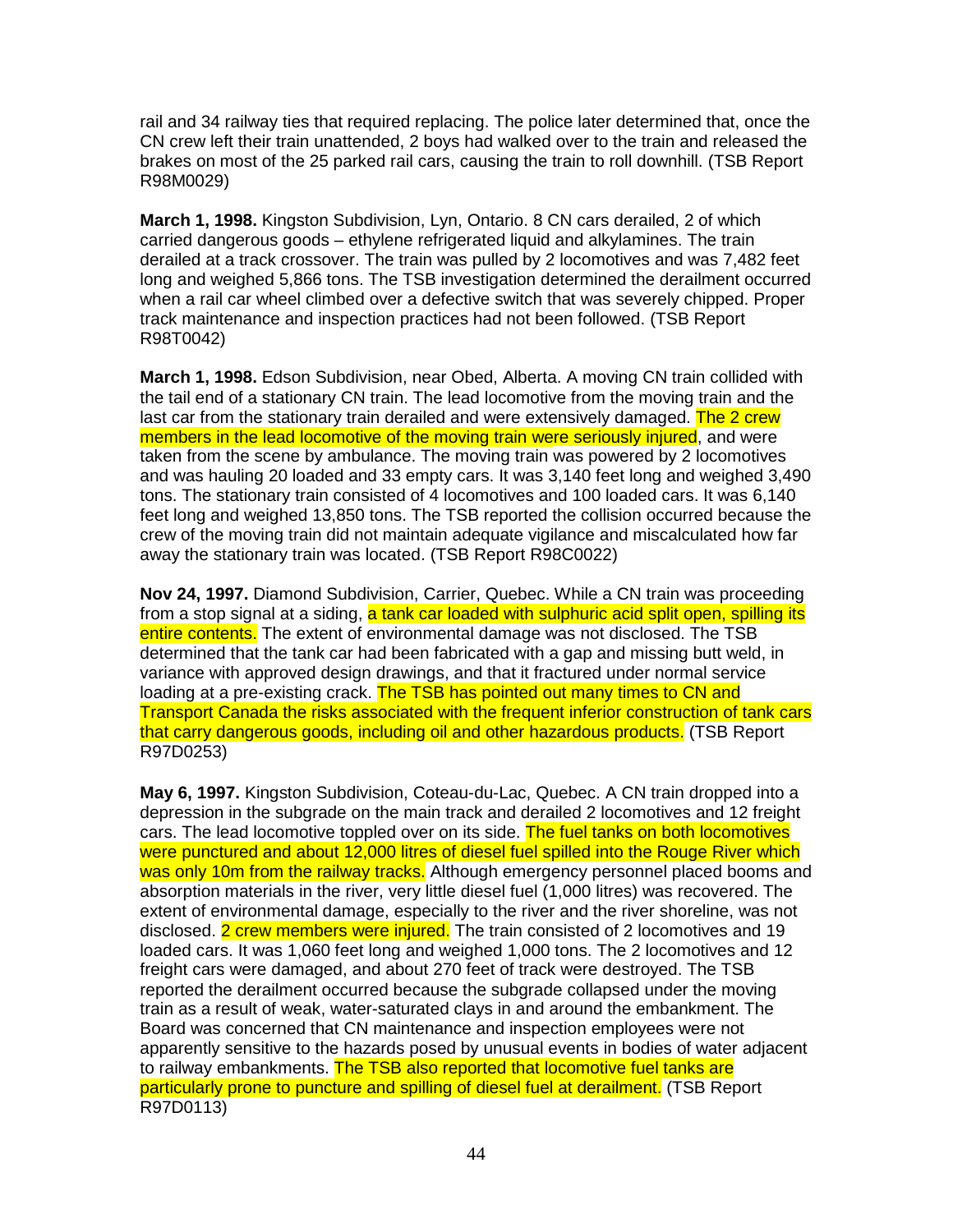**March 27, 1997.** Ashcroft Subdivision, Conrad, British Columbia. A CN train travelling from Boston Bar to Kamloops encountered a large railbed depression and derailed on the main track near Conrad. Both crew members were killed. 2 locomotives, 14 freight cars and about 1,200 feet of main track and siding were destroyed. Loaded open hopper sulphur cars stored on an adjacent siding were hit and also derailed, and some of these cars overturned and spilled their contents. Fuel spilled from the derailed locomotives and ignited. The resulting fire engulfed the derailed equipment and scattered container contents. The fire was finally extinguished March 28. Fire again erupted around the locomotives March 29 and took several hours to extinguish. The TSB ascertained that improper drainage of run-off from the adjacent Trans-Canada Highway contributed to destabilizing the railway subgrade which then collapsed, causing the derailment. (TSB Report R97V0063)

**Aug 12, 1996.** Edson Subdivision, east of Edson, Alberta. All 3 occupants in the lead locomotive of a CN freight train were fatally injured when their train, which was travelling about 54 mph on the main track, collided head-on with 20 runaway cars moving toward them at about 30 mph. The runaway cars had been left on a track in the Edson Yard with their hand brakes on, which eventually failed to hold them, causing them to move onto the main track uncontrolled. The TSB reported that, for the years 1991 to 1996, 190 runaways were reported to the TSB and in spite of repeated warnings and recommendations issued by the TSB, the problem persisted. This particular runaway situation, which ended in 3 deaths, triggered a TSB investigation with wider scope and depth. Consequently, the TSB raised serious questions about the effectiveness of standard railway operating rules, rail traffic control systems, rail safety regulatory overview, and CN's safety management programs. (TSB Report R96C0172)

**July 2, 1996.** Aberdeen Subdivision, North Battleford, Saskatchewan. A CN train was unintentionally diverted onto a spur track, and collided head-on with a stationary and uncrewed CN freight train. The locomotives of both trains were extensively damaged, and 10 freight cars derailed. The **locomotive engineer was injured** when he jumped from the train. The moving train consisted of 3 locomotives and 88 loaded cars. It weighed 10,000 tons and was 6,500 feet long. The TSB determined that the switch for the spur track was inadvertently left in the reverse position. The train was also travelling at an excessive speed, according to the TSB. (TSB Report R96W0171)

**April 24, 1996.** Hagersville Subdivision, Nanticoke, Ontario. A CN train crew was switching at the Esso oil refinery near Nanticoke, when 5 tank cars went out of control. The cars rolled southward about 2 miles, crossed over 2 public road crossings and through the Ontario Hydro thermal generating plant building. The cars continued another 600 feet to the end of the track where the 2 leading cars derailed. 1 derailed car contained sulphuric acid and the other derailed car that flipped over on its side contained sulphuric acid residue. Both derailed cars were damaged. There was substantial damage to private property, including a car mover which had been standing on the track in the Ontario Hydro building. It was pushed ahead of the runaway cars to the end of the track and was destroyed. The entrance gate to Ontario Hydro's property was also destroyed. There was damage to CN's track. The TSB determined the tank cars rolled away and derailed because they were not securely coupled during a switching operation. (TSB Report R96T0137)

**March 11, 1996.** Sussex Subdivision, River Glade, New Brunswick. A CN train derailed 22 freight cars on the main track. 16 of the derailed cars were tank cars loaded with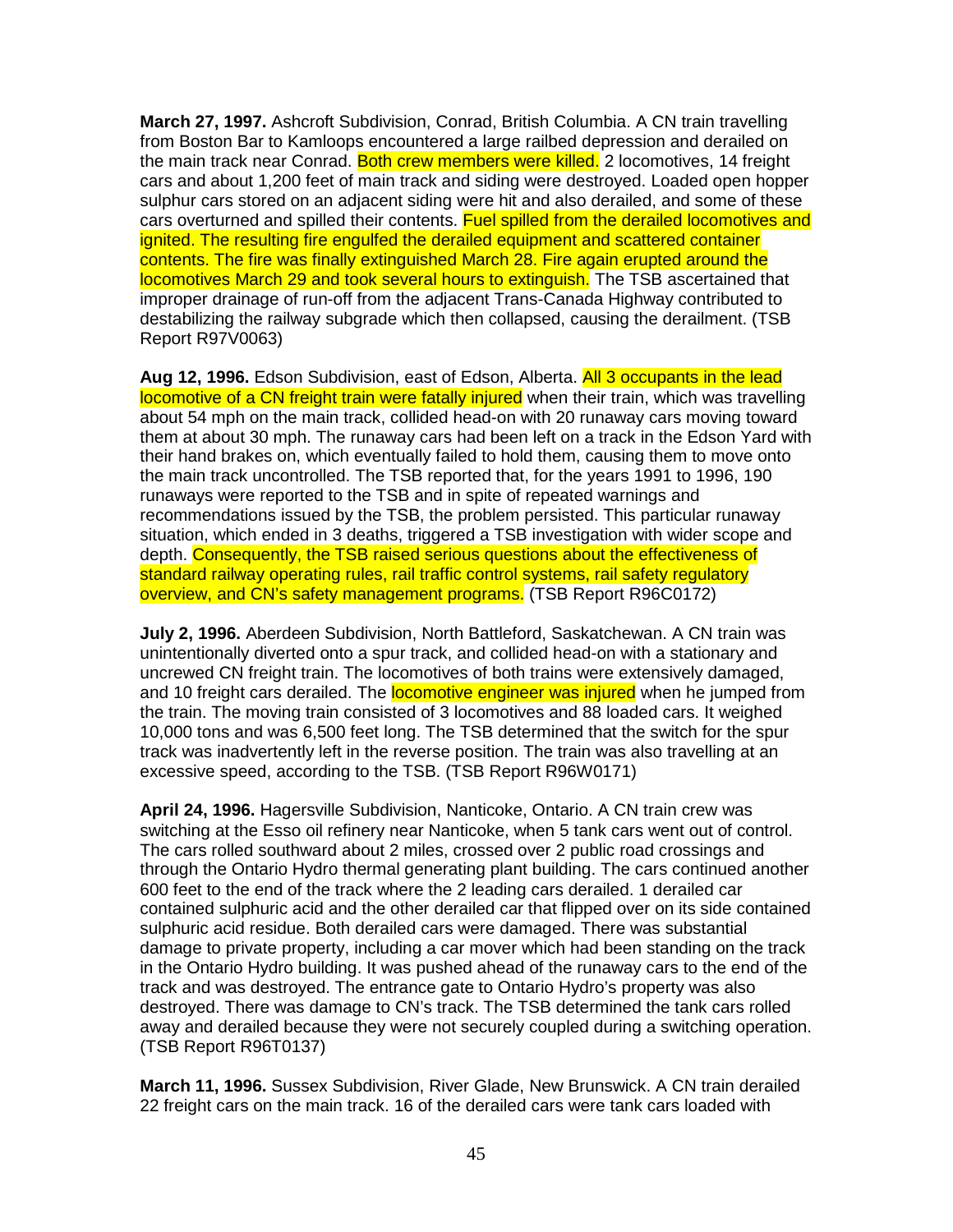various dangerous goods including gasoline, butane and fuel oil. About 455 litres of gasoline spilled from 1 tank car and butane was released into the atmosphere from 2 leaking pressure tank cars. As a precautionary measure, 8 residents in the area were evacuated. The extent of environmental damage was not disclosed. About 400 feet of track were destroyed and about 1,000 feet of track were extensively damaged. 18 derailed cars were destroyed, and the remaining 4 were damaged. The train was powered by 3 locomotives and was hauling 27 loaded cars, 17 empty cars and 9 residue cars. It was 3,200 feet long and weighed 3,500 tons. The TSB determined that a defective rail led to the derailment. (TSB Report R96M0011)

**March 10, 1996.** Saint-Maurice Subdivision, Dix, Quebec. A CN freight train derailed 27 cars. 4 of the derailed cars were residue cars, 2 contained gasoline residue and the other 2 contained diesel fuel residue. 4 of the derailed loaded gondola cars were dug into the subgrade and several other cars were piled on top of the gondola cars. The ore concentrate from the gondola cars spilled over the subgrade and covered the tracks. At least 1 of the derailed cars came to rest on a bridge deck. The bridge deck was destroyed and the girders were extensively damaged. The train consisted of 3 locomotives and 76 cars. It was 4,526 feet long and weighed 7,394 tons. The TSB was not able to determine the cause of the derailment because key rail car components and pieces of rail were missing. (TSB Report R96D0035)

**March 6, 1996.** Halton Subdivision, MacMillan Yard, Toronto, Ontario. A remote controlled CN train collided with a standing CN train in the yard, derailing 7 cars. 4 of the derailed cars rolled down a small embankment onto a paved yard roadway. A tank car loaded with ethylene oxide flipped upside down and came to rest on its top, and was extensively damaged. 2 tank cars containing petroleum product residue also derailed, 1 of them knocked over on its side. Because of the upside down tank car with flammable and toxic contents, emergency procedures were implemented. 2 yard locomotives and 7 cars were damaged, some of them extensively. About 250 feet of track and 1 crossover switch were damaged. The TSB determined that the derailment occurred because the crew running the train by remote control lost sight of the head of the train in an unsafe part of the yard. (TSB Report R96T0080)

**Feb 27, 1996.** Bécancour Subdivision, near St. Grégoire, Quebec. 59 cars from a CN train that had been left on the main track, standing unattended with no hand brakes applied, rolled away unnoticed for about 4,000 feet and struck another CN train on the Lama Warehouse Spur. The impact derailed 1 locomotive and 13 cars, 11 of which were tank cars containing dangerous goods residue. The locomotive and 2 tank cars containing caustic soda (corrosive substance) residue were knocked on their sides; and 7 other tank cars containing caustic soda residue, 2 containing chlorine (poisonous gas) residue and 2 box cars also derailed. A fuel tank on the overturned locomotive was punctured and spilled about 9,000 litres of diesel fuel. The extent of environmental damage was not disclosed. 1 box car was destroyed, 1 locomotive and 7 cars were extensively damaged, and 6 cars were damaged. About 200 feet of track were destroyed. 1 crew member was seriously injured. The runaway train weighed 3,600 tons and was 3,000 feet long. The TSB determined that the air brakes on the 59 runaway cars were accidentally released when the cars were uncoupled. Unfortunately, hand brakes had not been applied to any of the cars. (TSB Report R96D0029)

**Jan 31, 1996.** Joliette Subdivision, Charette, Quebec. 2 CN trains carrying dangerous goods residue cars collided. 2 box cars were destroyed, and 1 locomotive, 2 box cars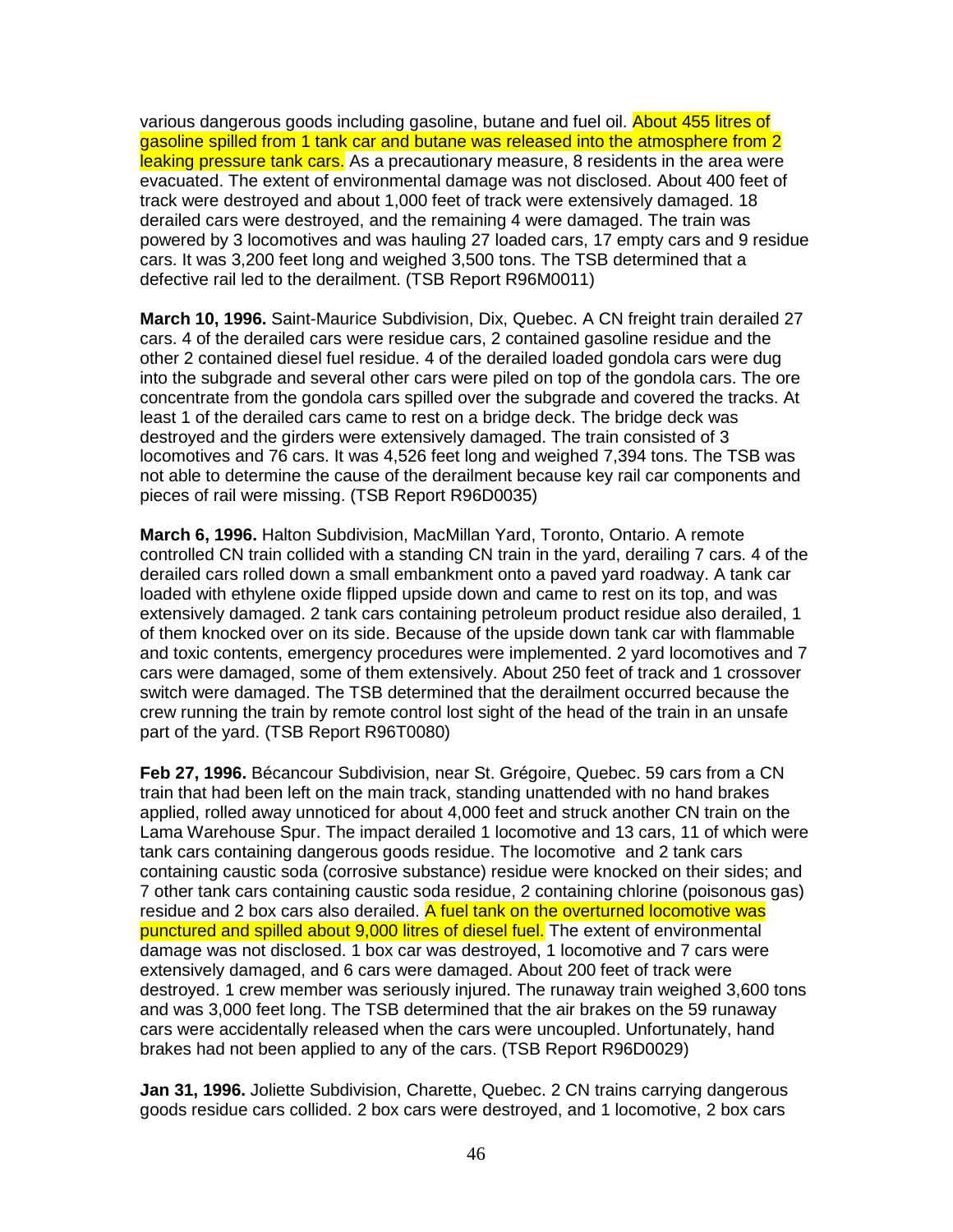and 1 flat car were extensively damaged. One of the trains comprised 2 locomotives, 60 loaded cars and 6 residue cars. The train was 3,980 feet long and weighed 6,770 tons. The other train consisted of 2 locomotives, 8 loaded cars, 28 empty cars and 3 residue cars. It was 2,200 feet long and weighed 1,830 tons. The TSB reported that the crew in the train that caused the collision and derailment should have used the automatic brake as well as the independent brake to stop their train. (TSB Report R96D0018)

**Jan 11, 1996.** Allanwater Subdivision, near Armstrong, Ontario. Opposing CN hi-rail vehicles collided in a curve. The driver of 1 of the vehicles sustained serious injuries in the collision. The driver of the other vehicle sustained minor injuries after jumping from the vehicle prior to impact. The TSB determined that the opposing hi-rails, travelling in an area of restricted sight-lines and frosty rail conditions, were operated at excessive speeds that did not permit them to stop before colliding. (TSB Report R96T0008)

**Dec 14, 1995.** Pelletier Subdivision, Edmundston, New Brunswick. A group of unattended freight cars recently uncoupled from locomotives in the Edmundston Yard rolled away uncontrolled for about 4,800 feet through a main track switch. They came to a stop with about 15 cars standing on the main track. A switch that the cars had rolled through onto the main track was damaged. The TSB reported the cars were not properly secured (hand brakes not applied) when the locomotives were uncoupled, which resulted in the cars running away downhill uncontrolled. (TSB Report R95M0072)

**Nov 5, 1995.** Sprague Subdivision, Symington Yard, Winnipeg, Manitoba. A remotely controlled CN train in the yard separated, which led to the derailment of 1 locomotive and 12 cars. The derailed cars fouled the adjacent track and were struck by another remote-controlled CN train, derailing 2 locomotives, 2 booster units and 6 cars from that train. 12 cars were destroyed, and 1 locomotive and 1 car were damaged from one of the remote controlled trains. 1 car was destroyed and 2 locomotives, 2 booster units, and 5 cars were damaged from the other remote controlled train. Some of the derailed cars toppled over on their sides and were piled on top of one another. About 600 feet of track were damaged. The TSB determined that, in both accidents, the remote control operating system did not provide the operators with safeguards and technology sufficient to ensure the safe operation of their respective trains. (TSB Report R95W0291)

**Aug 20, 1995.** Dundas Subdivision, Brantford Yard, Brantford, Ontario. A CN train derailed 3 tank cars loaded with dangerous goods (butane) in the yard. The residents of 9 nearby homes were evacuated as a safety precaution. The TSB reported the derailment was a result of the conductor not being positioned properly to control the train being shoved into the yard tracks. He also miscalculated the number of cars that would fit on a particular yard track. (TSB Report R95T0262)

**June 23, 1995.** Saint-Laurent Subdivision, Taschereau Yard, Saint-Laurent, Quebec. A CN train collided with another CN train in the yard. 1 employee was injured. The TSB determined the collision was caused by the crews from the 2 trains receiving simultaneous permission to use the same track in opposing directions (toward one another). They were both operating at speeds that did not allow them to stop as they approached one another. The TSB has repeatedly suggested that the Canadian Rail Operating Rules build in a speed safety margin to account for trains that are approaching one another. (TSB Report R95D0097)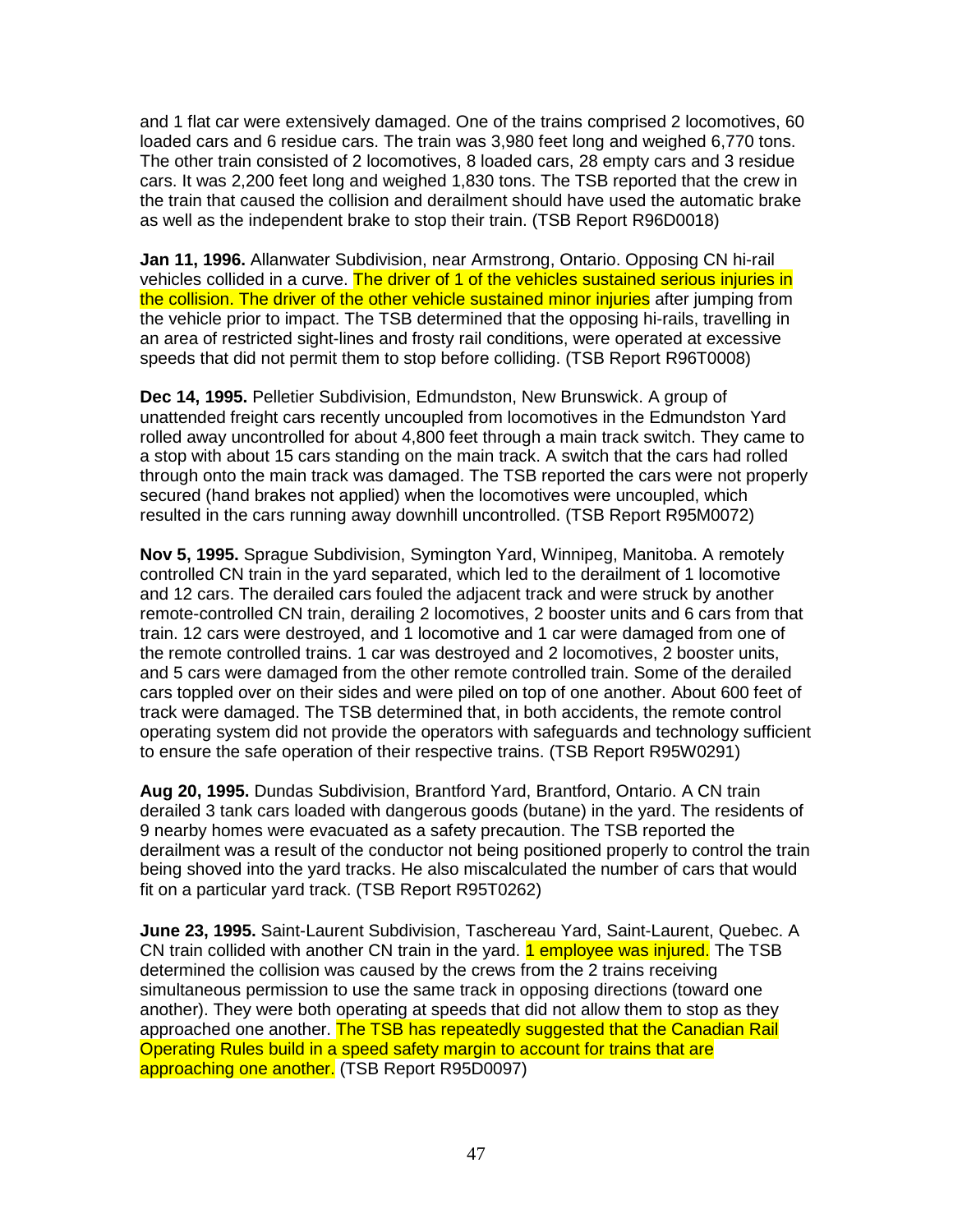**June 21, 1995.** Cran Subdivision, La Doré, Quebec. A CN freight train derailed 4 locomotives and 8 cars at a washout. About 31,800 litres of diesel fuel were spilled from the derailed locomotives. The extent of environmental damage was not disclosed. 3 cars were destroyed, and 4 locomotives and 5 cars were extensively damaged. About 700 feet of main track were destroyed. The train consisted of 4 locomotives, 3 loaded cars and 57 empty cars. It was 3,800 feet long and weighed 2,300 tons. The TSB determined the derailment was caused by a washout of subgrade and ballast resulting from a sudden surge of water from a breached beaver dam at Sarry Lake. The train was also traveling above the maximum permissible speed just before the derailment. (TSB Report R95D0093)

**June 6, 1995.** Saint-Laurent Subdivision, Langelier Spur, Saint-Léonard, Quebec. A locomotive was pushing a tank car toward a public crossing when the train hit a tractortrailer. The conductor and trainman were riding on the platform at the leading end of the tank car. Although some hand gestures were made by the trainman as the tractor-trailer approached the crossing, no one got off the train to flag and stop the truck, as required. The conductor got caught between the train and the tractor-trailer and was fatally injured. The TSB reported the collision resulted when the train crew elected not to stop and flag traffic from the ground. The absence of a flagman at the crossing permitted the tractor-trailer to approach the crossing without stopping. Ambiguous hand gestures from the trainman interpreted by the tractor-trailer driver as an indication to proceed rather than stop also contributed to the accident. (TSB Report R95D0081)

**April 6, 1995.** Napadogan Subdivision, Napadogan, New Brunswick. A CN train derailed 8 freight cars. 2 of the derailed cars were tank cars loaded with dangerous goods caustic soda. 3 of the derailed cars were damaged. About 400 feet of track and a switch were destroyed. Rail ties were severely damaged for about 150 feet. The train consisted of 3 locomotives, 51 loaded cars and 15 empty cars. It was 4,200 feet long and weighed 6,100 tons. The TSB reported the train came off the main track at an excessive speed. Track irregularities induced oscillations, and a wheel climb derailment of a covered hopper car destroyed the track and derailed 7 other cars. (TSB Report R95M0027)

**Feb 23, 1995.** Montmagny Subdivision, Saint-François, Quebec. The trailing sleeper car derailed from a Via Rail passenger train at a switch and side-swiped an empty box car. The derailed Via car sustained extensive damage and the box car sustained minor damage. About 5,460 feet of track were damaged, and 2 switches were extensively damaged. The 7 passengers occupying the derailed Via car continued their trip in forward coaches. The train consisted of 1 locomotive, 4 coaches, 5 sleeper cars, 1 diner car and 1 baggage car. There were 195 passengers and 13 service personnel on the train. The TSB reported that a switch broke, which resulted in the last Via car being diverted onto another track and derailing. Switch parts were worn. CN was responsible for maintaining the track and switches. (TSB Report R95Q0014)

**Feb 16, 1995.** Strathroy Subdivision, London, Ontario. A CN freight train collided with the rear of a stationary CN freight train. The force of the collision propelled the stationary train forward where it collided with another stationary CN freight train. The locomotive engineer and conductor in the train that caused the collisions sustained serious injuries. A total of 2 locomotives and at least 10 cars derailed. 2 cars were destroyed, 2 locomotives and 3 cars were extensively damaged, and 3 cars sustained minor damage. 400 feet of track were extensively damaged. 1 fuel tank was punctured, spilling about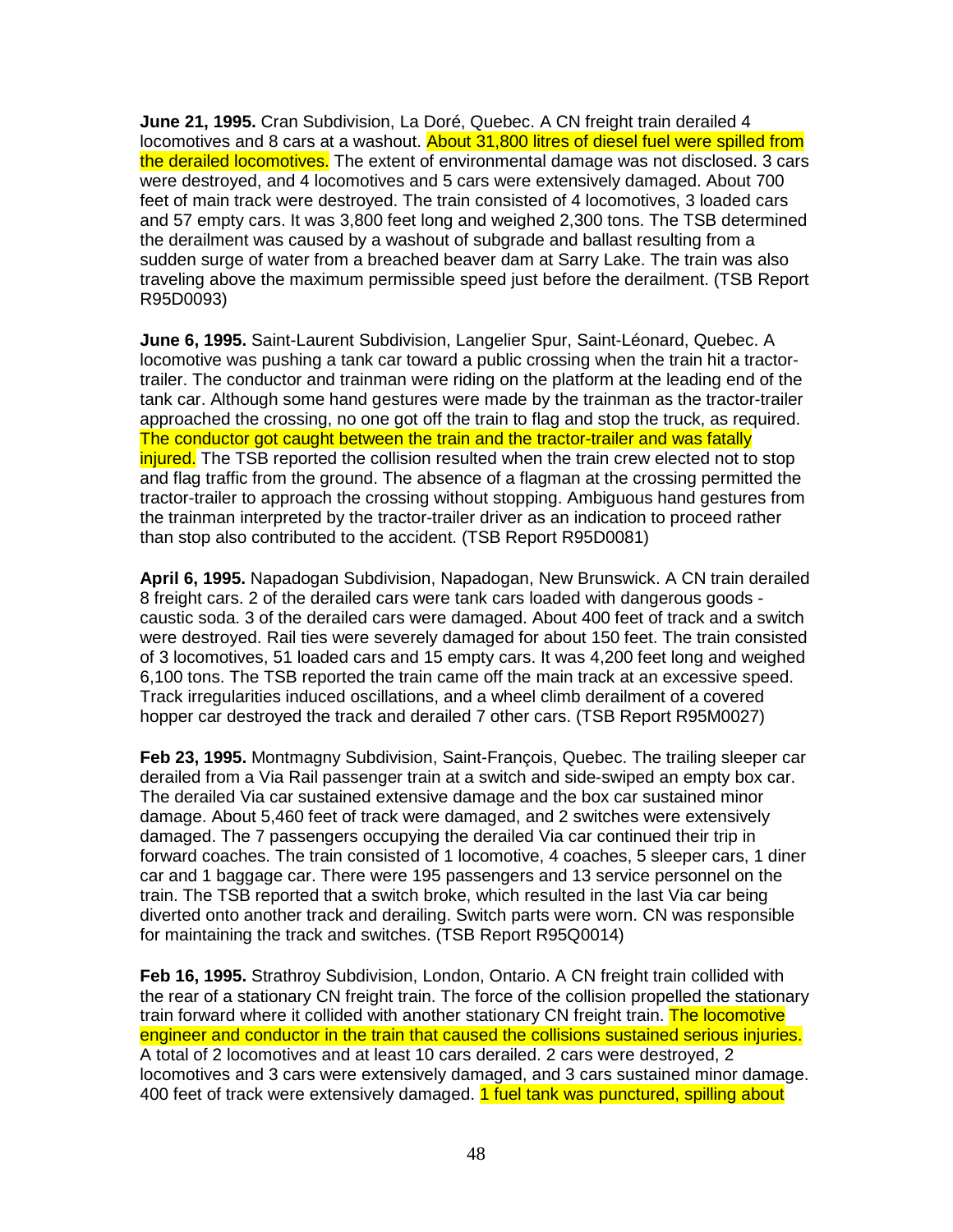500 litres of diesel fuel. The extent of environmental damage was not disclosed. The TSB determined the locomotive engineer of the moving train probably fell asleep and not only missed a signal, but did not appear to do anything to try and stop his train from colliding with the first stationary train. The conductor was not attentive to train operation and did not provide the necessary backup to the locomotive engineer. (TSB Report R95S0021)

**Jan 29, 1995.** Stamford Subdivision, near Netherby, Ontario. A CN freight train collided with the rear end of another CN freight train. The derailed units included: the 3 locomotives from the train that rear-ended the other train, and 3 covered hopper cars and the caboose from the train that was hit. The caboose and 2 hopper cars were destroyed. 3 locomotives and 1 hopper car were damaged. The train that hit the other one consisted of 3 locomotives, 53 loaded cars and 6 empty cars; and was 3,473 feet long and weighed 6,189 tons. The train that got hit consisted of 2 locomotives, 19 loaded cars and an unoccupied caboose; and was 2,011 feet long and weighed 1,793 tons. The locomotive engineer and a conductor, located in the lead locomotive of the train that was hit, were injured. The TSB reported that the collision occurred because the train that hit the other train was travelling much faster than the maximum speed permitted. (TSB Report R95T0023)

**Jan 21, 1995.** La Tuque Subdivision, Gouin, Quebec. A CN train derailed 28 cars at a curve in the track. The cars were loaded with sulphuric acid, which spilled from 11 derailed tank cars into Petit lac Masketsi and the Tawachiche River. 3 cars fell into Petit lac Masketsi, 14 lay inverted near the lake shore and 11 were lying on their sides near the track. 2 tank cars lost their entire sulphuric acid loads, 6 lost about 50%, and 3 others lost about 20%. About 230,000 litres of toxic sulphuric acid spilled and settled on the bottom of Petit lac Masketsi in about 33m of water. Provincial authorities instructed local residents not to use lake water until the contamination was "neutralized". It took over 3 months to bring the pH level of the water in the lake back to its normal level. About 725 tonnes of limestone were used to neutralize the acid. Although the TSB reported that the spill caused environmental damage, the extent of damage was not disclosed. It can be expected that the environmental damage was significant, considering the volume of toxic sulphuric acid that was spilled. This would have been devastating to fish, other wildlife and other aquatic life. (The lake is a popular fishing lake.) 22 of the derailed cars were extensively damaged and 6 were scrapped. About 2,000 feet of track were destroyed and 500 feet of track were damaged. A railway bridge was extensively damaged. The TSB determined the derailment was caused by lateral track movement, likely attributable to rotting rail ties. The Board also reported that sulphuric acid tank cars are usually loaded to the maximum allowable weight, which causes severe weight stress over a relatively short length of track. (TSB Report R95D0016)

**Oct 28, 1994.** Halton Subdivision, Etobicoke, Ontario. A CN freight train collided with the rear of a stationary CN freight train on the main track. The lead locomotive of the moving train and 2 empty hopper cars in the stationary train derailed. The TSB determined the moving train was traveling much faster than the prescribed maximum limit, and the crew was fatigued. (TSB Report R94T0334)

**Oct 19, 1994.** Lac-Saint-Jean Subdivision, Lac Edouard, Quebec. A CN freight train derailed 12 cars at a curve in the track - 7 box cars and 5 gondola cars. 6 cars were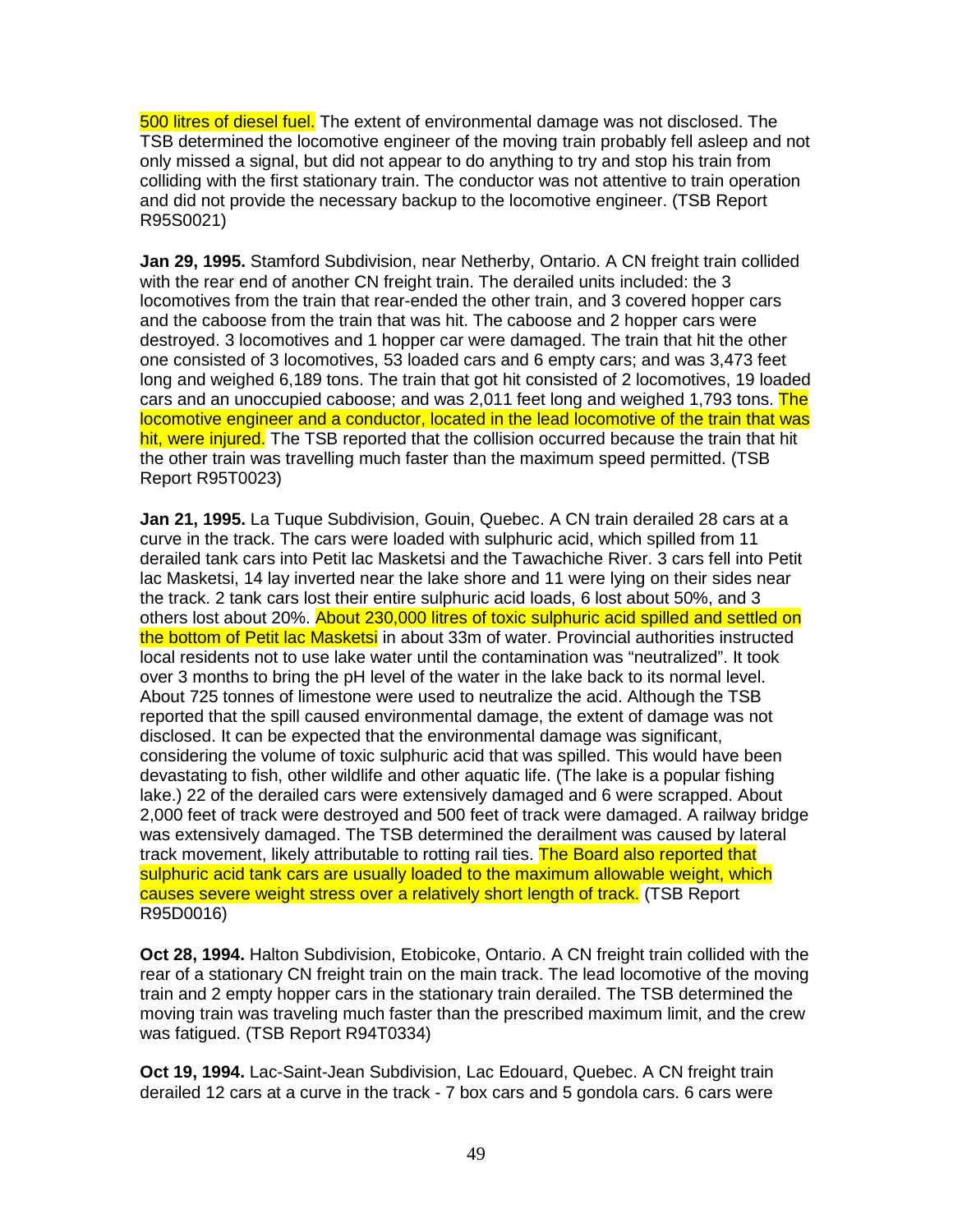extensively damaged and 6 sustained minor damage. The train consisted of 3 locomotives, 50 loaded cars and 1 empty car. It weighed 4,976 tons and was 3,482 feet long. The TSB determined that a misaligned track rolled over and caused the derailment. (TSB Report R94Q0054)

**March 6, 1994.** York Subdivision, Markham, Ontario. As a CN freight train passed through a curve, it derailed 21 cars. 18 rail cars sustained extensive damage and 3 were slightly damaged. The contents of 1 car loaded with clay were spilled throughout the derailment area. Other derailed cars carried paper products and 2 tank cars were loaded with caprolactam. About 1,700 feet of main track were destroyed and a railway bridge was damaged. The train consisted of 2 locomotives, 42 loaded cars and 50 empty cars. It was 5,320 feet long and weighed 6,600 tons. The TSB determined the derailment was a result of a rail that failed. The Board reported that the rail at the accident site was nearly worn to condemning limits, and was scheduled for replacement. (TSB Report R94T0072)

**Jan 30, 1994.** Ruel Subdivision, near Westree, Ontario. A CN freight train derailed 23 cars as the train passed through a curve. 3 tank cars containing dangerous goods spilled their product. 1 tank car full of vinyl acetate had been punctured and spilled its entire load. Another tank car loaded with vinyl acetate was damaged and was leaking. A total of about 79,000kg of vinyl acetate were spilled. A tank car loaded with methanol was damaged and spilled product. Most of the spilled vinyl acetate and methanol flowed into the adjacent bog area. No attempt was made to recover the spilled products. The extent of environmental damage was not disclosed. A tank car loaded with liquefied propane gas was extensively damaged. In total, 21 cars were destroyed and 2 cars were damaged. 500 feet of main track were destroyed and 600 feet of track sustained substantial damage. The train consisted of 2 locomotives, 65 loaded cars and 17 empty cars. Dangerous goods hauled included: liquefied petroleum gas, anhydrous ammonia, methanol and vinyl acetate. The train was 5,300 feet long and weighed 8,000 tons. The TSB reported that the derailment was a result of a failed rail. (TSB R94T0029)

**Feb 8, 1986.** East of Hinton, Alberta. One of the most lethal rail disasters in Canadian history occurred when a CN freight train ran a stop signal and collided head on with a Via passenger train. The accident killed 23 passengers and crew, and another 95 people were injured. A Commission of Inquiry indicated several human errors at the root of the accident, and investigations revealed serious flaws in CN's employee practices. (Wikipedia)

**Sept 1, 1947.** Dugald, Manitoba. A Canadian National Railway excursion train known as the Minaki Campers' Special loaded with hundreds of cottagers returning to Winnipeg failed to move onto a siding and collided with the No. 4 Transcontinental train that was standing on the main line. 31 people were killed and dozens of others were injured, most by fire breaking out in two gas-lit wooden cars on the excursion train. Only 7 bodies could be identified, 2 were likely incinerated in the blaze and another 24 were buried in a mass grave in Brookside Cemetery in Winnipeg. It remains Canada's third worst train disaster. (Wikipedia)

**Aug 9, 1941.** Montreal, Quebec. CNR passenger train #242 from Vaudreuil collided with a stationary switch engine in the Turcot Yards. The locomotive and 2 cars of the passenger train derailed. The fireman was killed and the engineer was severely burned when the boiler ruptured. 53 passengers were injured. (Wikipedia)